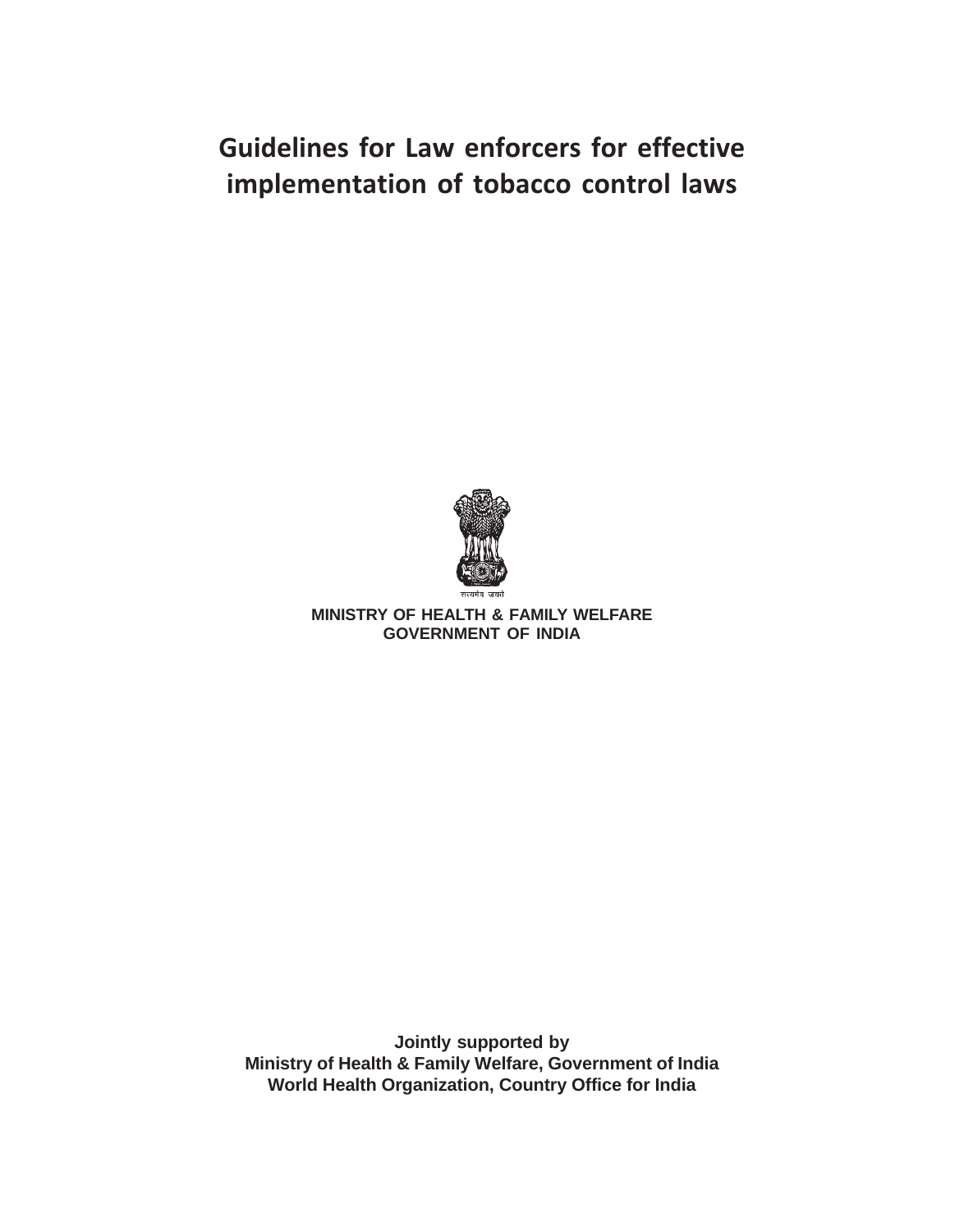## INDEX

| S. NO | <b>PARTICULAR</b>                                                                                                                                                      |           |  |
|-------|------------------------------------------------------------------------------------------------------------------------------------------------------------------------|-----------|--|
|       | The Cigarettes and Other Tobacco Products (Prohibition of Advertisement and Regulation of<br>Trade and Commerce, Production, Supply and Distribution Act, 2003 (COTPA) | $1 - 13$  |  |
| 1.    | Prohibition on smoking in public places (Section 4 of COTPA)                                                                                                           |           |  |
|       | Summary - Rules for Prohibition of smoking in Public Places<br>a.                                                                                                      | $17 - 21$ |  |
|       | Step by Step Guidelines for ensuring Smoke-Free public places<br>b.                                                                                                    | $22 - 27$ |  |
|       | Frequently Asked Questions (FAQ's)<br>c.                                                                                                                               | 28-30     |  |
| 2.    | Prohibition of advertisement, promotion and sponsorship of tobacco products<br>(Section 5 of COTPA)                                                                    |           |  |
|       | Summary - Rules related to prohibition of advertisement, promotion and sponsorship of<br>a.<br>Cigarettes and Other Tobacco Products                                   | 33-37     |  |
| 3.    | Prohibition on sale of tobacco products to minors (Section 6 of COTPA)                                                                                                 |           |  |
|       | Summary - Rules relating to prohibition on sale of tobacco products to minors<br>a.                                                                                    | 41-42     |  |
|       | Rules relating to prohibition on display of tobacco products within<br>b.<br>100 yards of educational institution                                                      | 43        |  |
|       | Frequently Asked Questions (FAQ's)<br>c.                                                                                                                               | 44-46     |  |
| 4.    | Display of specified health warnings on tobacco product packages<br>(Section 7 of COTPA)                                                                               |           |  |
|       | Summary - Rules relating to display of specified health warnings on tobacco<br>a.<br>products packs                                                                    | 49-53     |  |
|       | Frequently Asked Questions (FAQ's)<br>b.                                                                                                                               | 54-55     |  |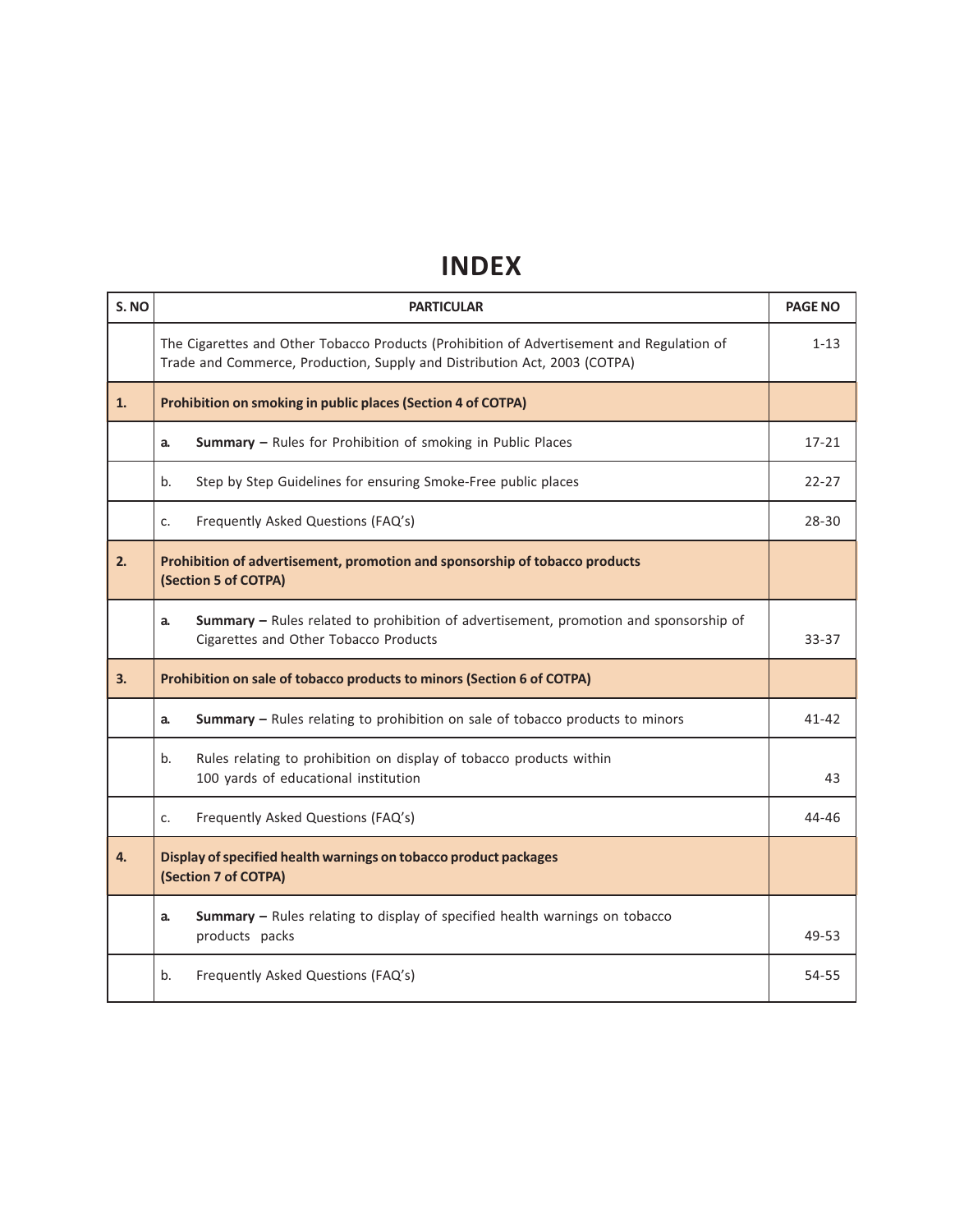Cigarettes and Other Tobacco Products (Prohibition of Advertisement and Regulation of Trade and Commerce, Production, Supply and Distribution) Act, 2003 (COTPA) No. 34 of 2003 [18<sup>th</sup> May, 2003]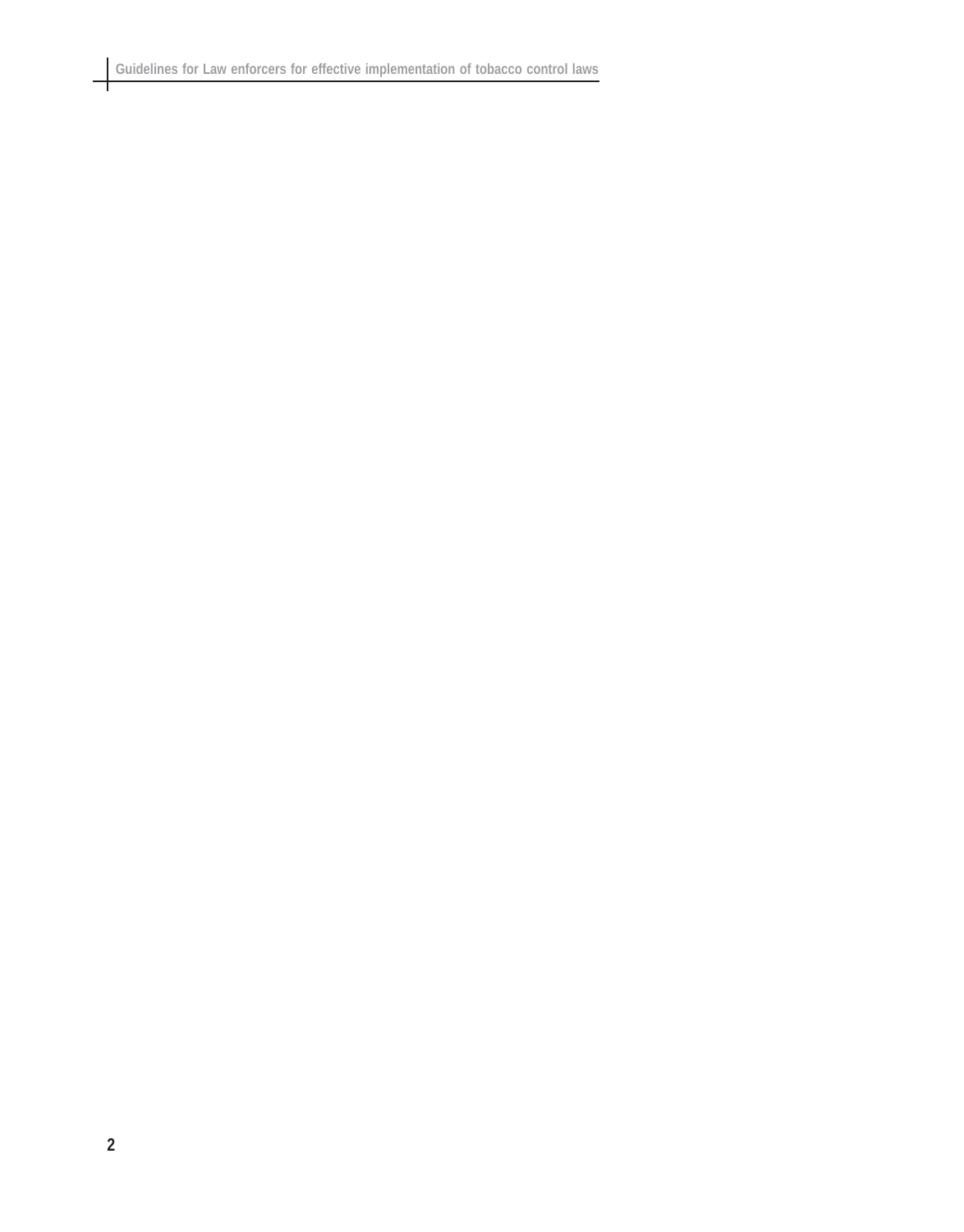## THE CIGARETTES AND OTHER TOBACCO PRODUCTS (PROHIBITION OF ADVERTISEMENT AND REGULATION OF TRADE AND COMMERCE, PRODUCTION, SUPPLY AND DISTRIBUTION) ACT, 2003 (COTPA) No. 34 of 2003 [18th May, 2003]

An Act to prohibit the advertisement of, and to provide for the regulation of trade and commerce in, and production, supply and distribution of, cigarettes and other tobacco products and for matters connected therewith or incidental thereto.

WHEREAS, the Resolution passed by the 39<sup>th</sup> World Health Assembly (WHO), in its Fourteenth Plenary meeting held on the 15th May, 1986 urged the member States of WHO which have not yet done so to implement the measures to ensure that effective protection is provided to non-smokers from involuntary exposure to tobacco smoke and to protect children and young people from being addicted to the use of tobacco;

AND WHEREAS, the 43rd World Health Assembly in its Fourteenth Plenary meeting held on the  $17<sup>th</sup>$ May, 1990, reiterated the concerns expressed in the Resolution passed in the 39th World Health Assembly and urged Member States to consider in their tobacco control strategies plans for legislation and other effective measures for protecting their citizens with special attention to risk groups such as pregnant women and children from involuntary exposure to tobacco smoke, discourage the use of tobacco and impose progressive restrictions and take concerted action to eventually eliminate all direct and indirect advertising, promotion and sponsorship concerning tobacco;

AND WHEREAS, it is considered expedient to enact a comprehensive law on tobacco in the public interest and to protect the public health;

AND WHEREAS, it is expedient to prohibit the consumption of cigarettes and other tobacco products which are injurious to health with a view to achieving improvement of public health in general as enjoined by article 47 of the Constitution;

AND WHEREAS, it is expedient to prohibit the advertisement of, and to provide for regulation of trade and commerce, production, supply and distribution of, cigarettes and other tobacco products and for matters connected therewith or incidental thereto:

BE it enacted by Parliament in the Fifty-fourth Year of the Republic of India as follows:-

- Section 1. (1) This Act may be called the Cigarettes and Other Tobacco Products (Prohibition of Advertisement and Regulation of Trade and Commerce, Production, Supply and Distribution) Act, 2003.
	- (2) It extends to the whole of India.
	- (3) It shall come into force on such date as the Central Government may, by notification in the Official Gazette, appoint and different dates may be appointed for different provisions of this Act.
- Section 2. It is hereby declared that it is expedient in the public interest that the Union should take under its control the tobacco industry.
- Section 3. In this Act, unless the context otherwise requires,-
	- (a) "advertisement" includes any visible representation by way of notice, circular, label, wrapper or other document and also includes any announcement made orally or by any means of producing or transmitting light, sound, smoke or gas;

Short title, extent and commencement.

Declaration as to expediency of control by the Union Definitions.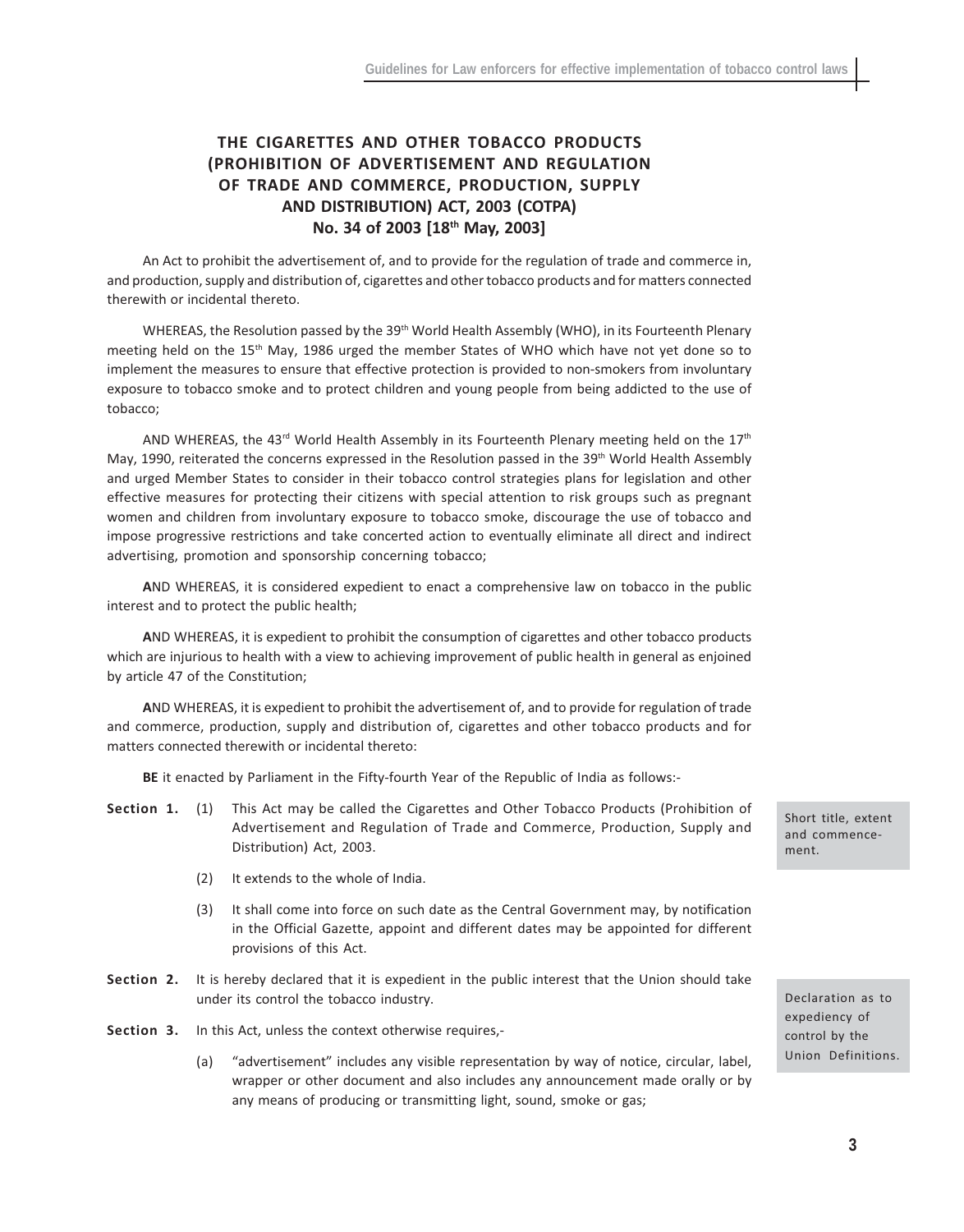- (b) "cigarette" includes,-
	- (i) Any roll of tobacco wrapped in paper or in any other substance not containing tobacco,
	- (ii) Any roll of tobacco wrapped in any substance containing tobacco, which, by reason of its appearance, the type of tobacco used in the filter, or its packaging and labeling is likely to be offered to, or purchased by, consumers as cigarette, but does not include beedi, cheroot and cigar;
- (c) "distribution" includes distribution by way of samples, whether free or otherwise;
- (d) "export", with its grammatical variations and cognate expressions, means taking out of India to a place outside India;
- (e) "foreign language" means a language which is neither an Indian language nor the English language;
- (f) "import", with its grammatical variations and cognate expressions, means bringing into India from a place outside India;
- (g) "Indian language" means a language specified in the Eighth Schedule to the Constitution, and includes any dialect of such language;
- (h) "label" means any written, marked, stamped, printed or graphic matter, affixed to, or appearing upon, any package;
- (i) "package" includes a wrapper, box, carton, tin or other container;
- (j) "prescribed" means prescribed by rules made under this Act;
- (k) "production", with its grammatical variations and cognate expressions, includes the making of cigarettes, cigars, cheroots, beedis, cigarette tobacco, pipe tobacco, hookah tobacco, chewing tobacco, pan masala or any chewing material having tobacco as one of its ingredients (by whatever name called) or snuff and shall include-
	- (i) Packing, labeling or re-labelling, of containers;
	- (ii) Re-packing from bulk packages to retail packages; and
	- (iii) The adoption of any other method to render the tobacco product marketable;
- (l) "public place" means any place to which the public have access, whether as of right or not, and includes auditorium, hospital buildings, railway waiting room, amusement centres, restaurants, public offices, court buildings, educational institutions, libraries, public conveyances and the like which are visited by general public but does not include any open space;
- (m) "sale", with its grammatical variations and cognate expressions, means any transfer of property in goods by one person to another, whether for cash or on credit, or by way of exchange, and whether wholesale or retail, and includes an agreement for sale, and offer for sale and exposure for sale;
- (n) "smoking", means smoking of tobacco in any form whether in the form of cigarette, cigar, beedis or otherwise with the aid of a pipe, wrapper or any other instruments;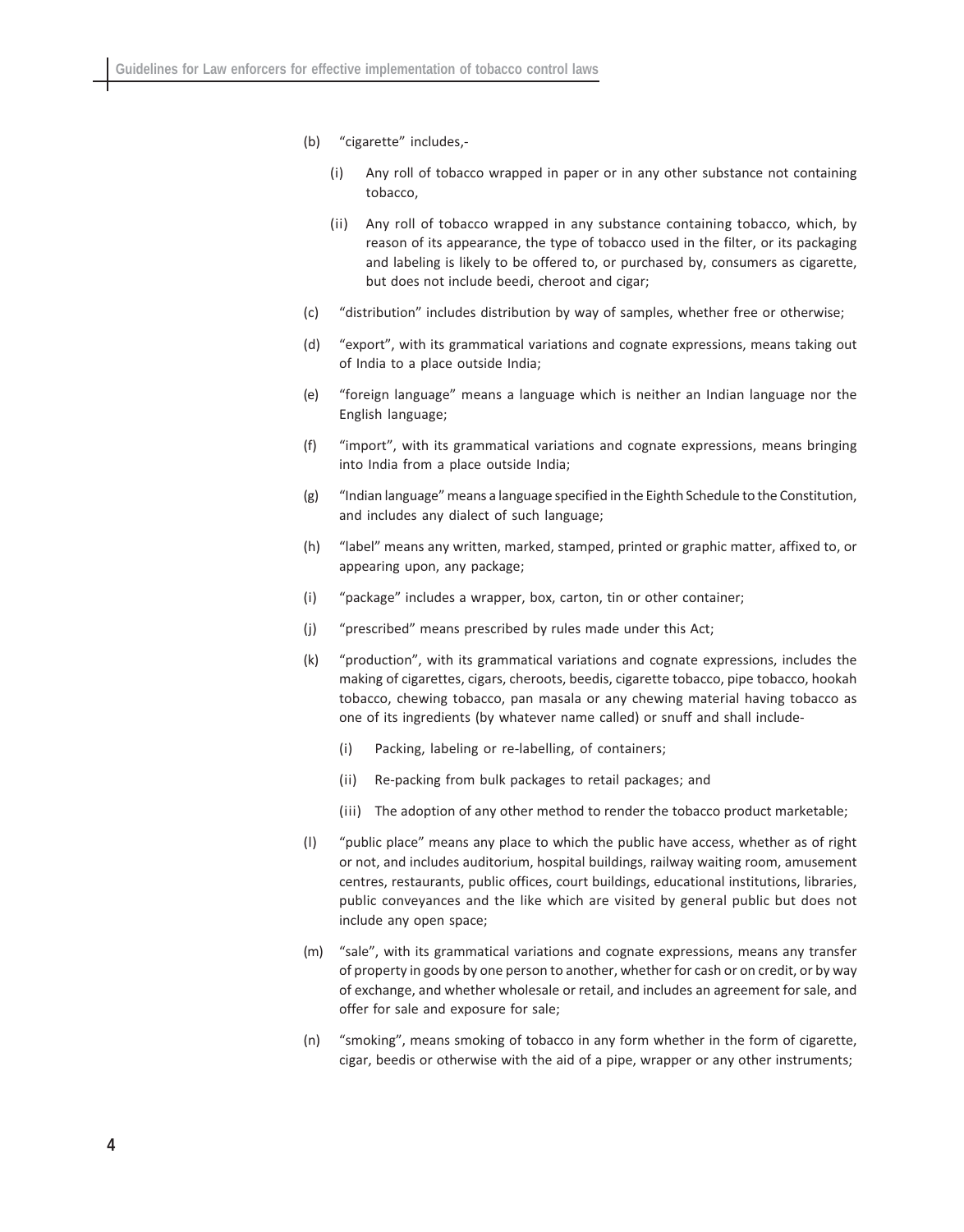- (o) "specified warning" means such warnings against the use of cigarettes or other tobacco products to be printed, painted or inscribed on packages of cigarettes or other tobacco products in such form and manner as may be prescribed by rules made under this Act;
- (p) "tobacco products" means the products specified in the Schedule.
- Section 4. No person shall smoke in any public place:

Provided that in a hotel having thirty rooms or a restaurant having seating capacity of thirty persons or more and in the airports, a separate provision for smoking area or space may be made.

- Section 5. (1) No person engaged in, or purported to be engaged in the production, supply or distribution of cigarettes or any other tobacco products shall advertise and no person having control over a medium shall cause to be advertised cigarettes or any other tobacco products through that medium and no person shall take part in any advertisement which directly or indirectly suggests or promotes to use or consumption of cigarettes or any other tobacco products.
	- (2) No person, for any direct or indirect pecuniary benefit, shall-
		- (a) Display, cause to display, or permit or authorize to display any advertisement of cigarettes or any other tobacco product; or
		- (b) Sell or cause to sell, or permit or authorize to sell a film or video tape containing advertisement of cigarettes or any other tobacco product; or
		- (c) Distribute, cause to distribute, or permit or authorize to distribute to the public any leaflet, hand-bill or document which is or which contains an advertisement of cigarettes or any other tobacco product; or
		- (d) Erect, exhibit, fix or retain upon or over any land, building, wall, hoarding, frame, post or structure or upon or in any vehicle or shall display in any manner whatsoever in any place any advertisement of cigarettes or any other tobacco product:

Provided that this sub-section shall not apply in relation to-

- (a) an advertisement of cigarettes or any other tobacco product in or on a package containing cigarettes or any other tobacco product;
- (b) advertisement of cigarettes or any other tobacco product which is displayed at the entrance or inside a warehouse or a shop where cigarettes any other tobacco products are offered for distribution or sale.
- (3) No person, shall, under a contract or otherwise promote or agree to promote the use or consumption of-
	- (a) cigarettes or any other tobacco product; or
	- (b) any trade mark or brand name of cigarettes or any other tobacco product in exchange for a sponsorship, gift, prize or scholarship given or agreed to be given by another person.

Prohibition of smoking in a public place.

Prohibition of advertisement of cigarettes and other tobacco products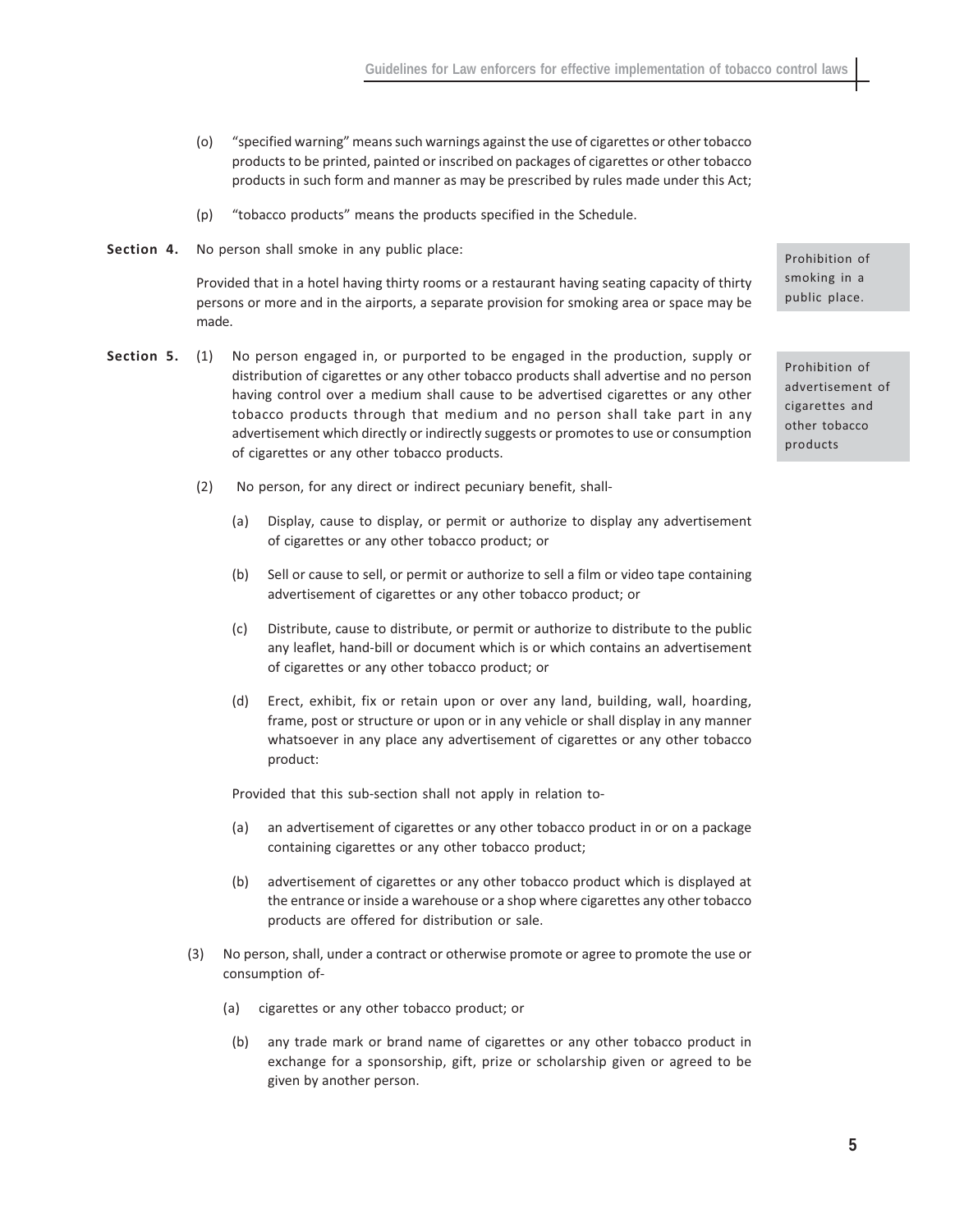Prohibition on sale of cigarette or other tobacco products to person below the age of eighteen years and in particular area

Restrictions on trade and commerce in and production, supply and distribution of cigarettes and other tobacco products.

Manner in which specified warning shall be made

- Section 6. No person shall sell, offer for sale, or permit sale of, cigarette or any other tobacco product-
	- (a) to any person who is under eighteen years of age, and
	- (b) in an area within a radius of one hundred yards of any educational institution.
- Section 7. (1) No person shall, directly or indirectly, produce, supply or distribute cigarettes or any other tobacco products unless every package of cigarettes or any other tobacco products produced, supplied or distributed by him bears thereon, or on its label such specified warning including a pictorial warning as may be prescribed $^1$ .
	- (2) No person shall carry on trade or commerce in cigarettes or any other tobacco products unless every package of cigarettes or any other tobacco products sold, supplied or distributed by him bears thereon, or on its label, the specified warning.
	- (3) No person shall import cigarettes or any other tobacco products for distribution or supply for a valuable consideration or for sale in India unless every package of cigarettes or any other tobacco products so imported by him bears thereon, or on its label, the specified warning.
	- (4) The specified warning shall appear on not less than one of the largest panels of the package in which cigarettes or any other tobacco products have been packed for distribution, sale or supply for a valuable consideration.
	- (5) No person shall, directly or indirectly, produce, supply or distribute cigarettes or any other tobacco products unless every package of cigarettes or any other tobacco products produced, supplied or distributed by him indicates thereon, or on its label, the nicotine and tar contents on each cigarette or as the case may be on other tobacco products along with the maximum permissible limits thereof:

Provided that the nicotine and tar contents shall not exceed the maximum permissible quantity thereof as may be prescribed by rules made under this Act.

- Section 8. (1) The specified warning on a package of cigarettes or any other tobacco products shall be-
	- (a) legible and prominent;
	- (b) conspicuous as to size and colour;
	- (c) in such style or type of lettering as to be boldly and clearly presented in distinct contrast to any other type, lettering or graphic material used on the package or its label and shall be printed, painted or inscribed on the package in a colour which contrasts conspicuously with the background of the package or its labels.
	- (2) The manner in which a specified warning shall be printed, painted or inscribed on a package of cigarettes or any other tobacco products shall be such as may be specified in the rules made under this Act.
	- (3) Every package containing cigarettes or any other tobacco products shall be so packed as to ensure that the specified warning appearing thereon, or on its label, is, before the package is opened, visible to the consumer.

<sup>&</sup>lt;sup>1</sup> Substituted vide the Cigarettes and Other Tobacco Products (Prohibition of Advertisement and Regulation of Trade and Commerce, Production, Supply and Distribution) Amendment Act, 2007 (No. 38 of 2007) dated 25th September, 2007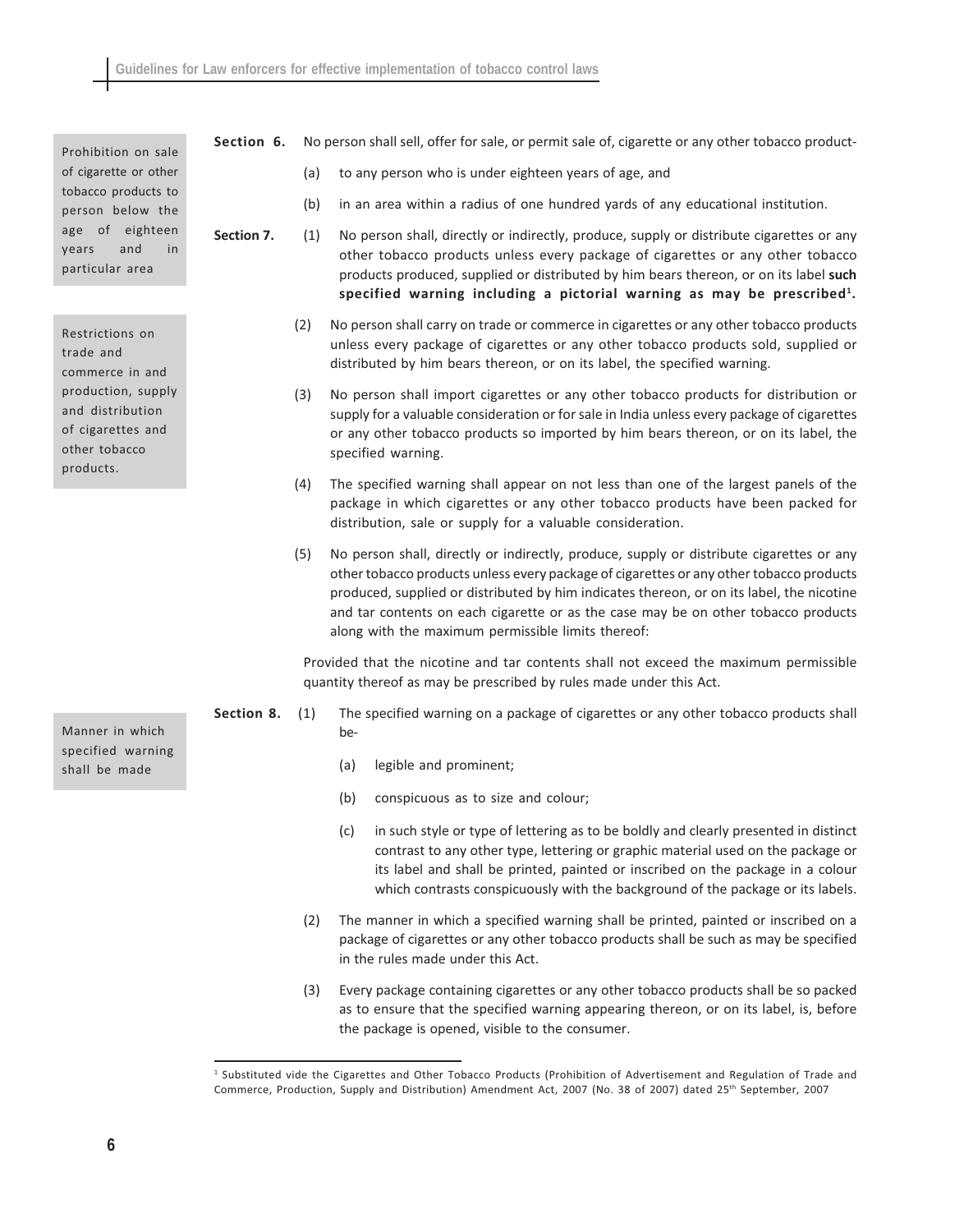- Section 9. (1) Where the language used on a package containing cigarettes and any other tobacco products or on its label is-
	- (a) English, the specified warning shall be expressed in the English language;
	- (b) any Indian language or languages, the specified warning shall be expressed in such Indian language or languages;
	- (c) both English and one or more Indian languages, the specified warning shall be expressed in the English language as well as in such Indian language or languages;
	- (d) partly English and partly any Indian language or languages, the specified warning shall be expressed in the English language as well as in such Indian language or languages;
	- (e) any foreign language, the specified warning shall be expressed in the English language;
	- (f) partly any foreign language and partly English or any Indian language or languages, the specified warning shall be expressed in the English language as well as in such Indian language or languages.
	- (2) No package of cigarettes or any other tobacco products or its label shall contain any matter or statement which is inconsistent with, or detracts from, the specified warning.
- Section 10. No specified warning or indication of nicotine and tar contents in cigarettes and any other tobacco products shall be deemed to be in accordance with the provisions of this Act if the height of each letter or figure, or both used on such warning and indication is less than the height as may be prescribed by rules made under this Act.
- Section 11. For purposes of testing the nicotine and tar contents in cigarettes and any other tobacco products the Central Government shall by notification in the Official Gazette grant recognition to such testing laboratory as that Government may deem necessary.
- Section 12. (1) Any police officer, not below the rank of a sub-inspector or any officer of State Food or Drug Administration or any other officer, holding the equivalent rank being not below the rank of Sub- Inspector of Police, authorized by the Central Government or by the State Government may, if he has any reason to suspect that any provision of this Act has been, or is being, contravened, enter and search in the manner prescribed, at any reasonable time, any factory, building, business premises or any other place,
	- a) where any trade or commerce in cigarettes or any other tobacco products is carried on or cigarettes or any other tobacco products are produced, supplied or distributed; or
	- b) where any advertisement of the cigarettes or any other tobacco products has been or is being made.
- 2 of 1974 (2) The provisions of the Code of Criminal Procedure, 1973, shall apply to every search and seizure made under this Act.
- Section 13 (1) If any police officer, not below the rank of a sub-inspector or any officer of State Food or Drug Administration or any other officer, holding the equivalent rank being not below the rank of Sub- Inspector of Police, authorized by the Central Government or by the State Government, has any reason to believe that,-

Language in which the specified warning shall be expressed.

Size of letters and figures.

Testing laboratory for nicotine and tar contents.

Power of entry and search

Power to seize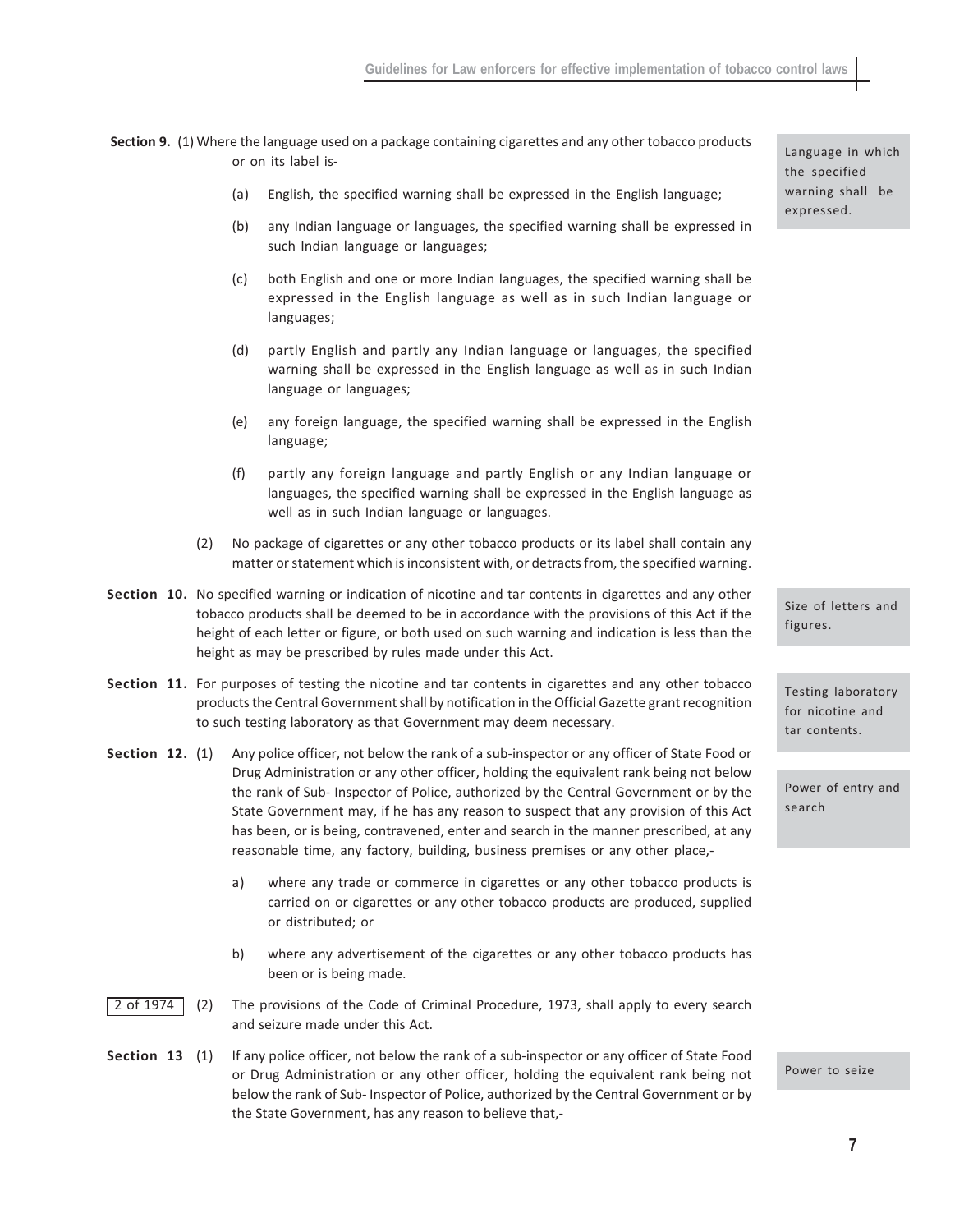- a) in respect of any package of cigarettes or any other tobacco products, or
- b) in respect of any advertisement of cigarettes or any other tobacco products,

the provisions, of this Act have been, or are being, contravened, he may seize such package or advertisement material in the manner prescribed.

- (2) No package of cigarettes or any other tobacco products or advertisement material seizes under clause (a) of sub-section (1) shall be retained by the officer who seize the package or advertisement material for a period exceeding ninety days from the date of the seizure unless the approval of the District Judge, within the local limits of whose jurisdiction such seizure was made, has been obtained for such retention.
- Section 14. Any package of cigarettes or any other tobacco products or any advertisement material of cigarettes or any other tobacco products, in respect of which any provision of this Act has been or is being contravened, shall be liable to be confiscated:

Provided that, where it is established to the satisfaction of the court adjudging the confiscation that the person in whose possession, power or control any such package of cigarettes or any other tobacco products is found is not responsible for the contravention of the provisions of this Act, the Court may, instead of making an order for the confiscation of such package, make such other order authorized by this Act against the person guilty of the breach of the provisions of this Act as it may think fit.

- Section 15. (1) Whenever any confiscation of any package of cigarettes or any other tobacco products is authorized by this Act, the court adjudging it may, subject to such conditions as may be specified in order adjudging the confiscation, give the owner thereof an option to pay, in lieu of confiscation, costs which shall be equal to the value of the goods confiscated.
	- (2) On payment of the costs ordered by the court, the seized packages shall be returned to the person from whom they were seized on condition that such person shall, before making any distribution, sale or supply of such packages of cigarettes or other tobacco products, get the specified warning and indication of nicotine and tar contents incorporated on each such package.
- Section 16. No confiscation made, costs ordered to be paid under this Act shall prevent the infliction of any punishment to which the person affected thereby is liable under the provisions of this Act or under any other law.
- Section 17. Any confiscation of cigarettes or any other tobacco products may be adjudged or costs may be ordered to be paid,-
	- (a) without any limit, by the principal civil court of original jurisdiction within the local limits of whose jurisdiction such confiscation has been made, costs have been ordered to be paid,
	- (b) subject to such limits as may be specified by the Central Government in this behalf, by such other court, not below a civil court having pecuniary jurisdiction exceeding rupees five thousand, as the Central Government may, by notification in the Official Gazette, authorize in this behalf.

#### Section 18. (1) No order adjudging confiscation or direct payment of costs shall be made unless the owner or person in possession of the package of cigarettes or any other tobacco products has been given a notice in writing informing him of the grounds on which it Giving opportunity to the owner of seized packages.

Confiscation of package

Power to give option to pay costs in lieu of confiscation

Confiscation not to interfere with other punishments

Adjudication

**8**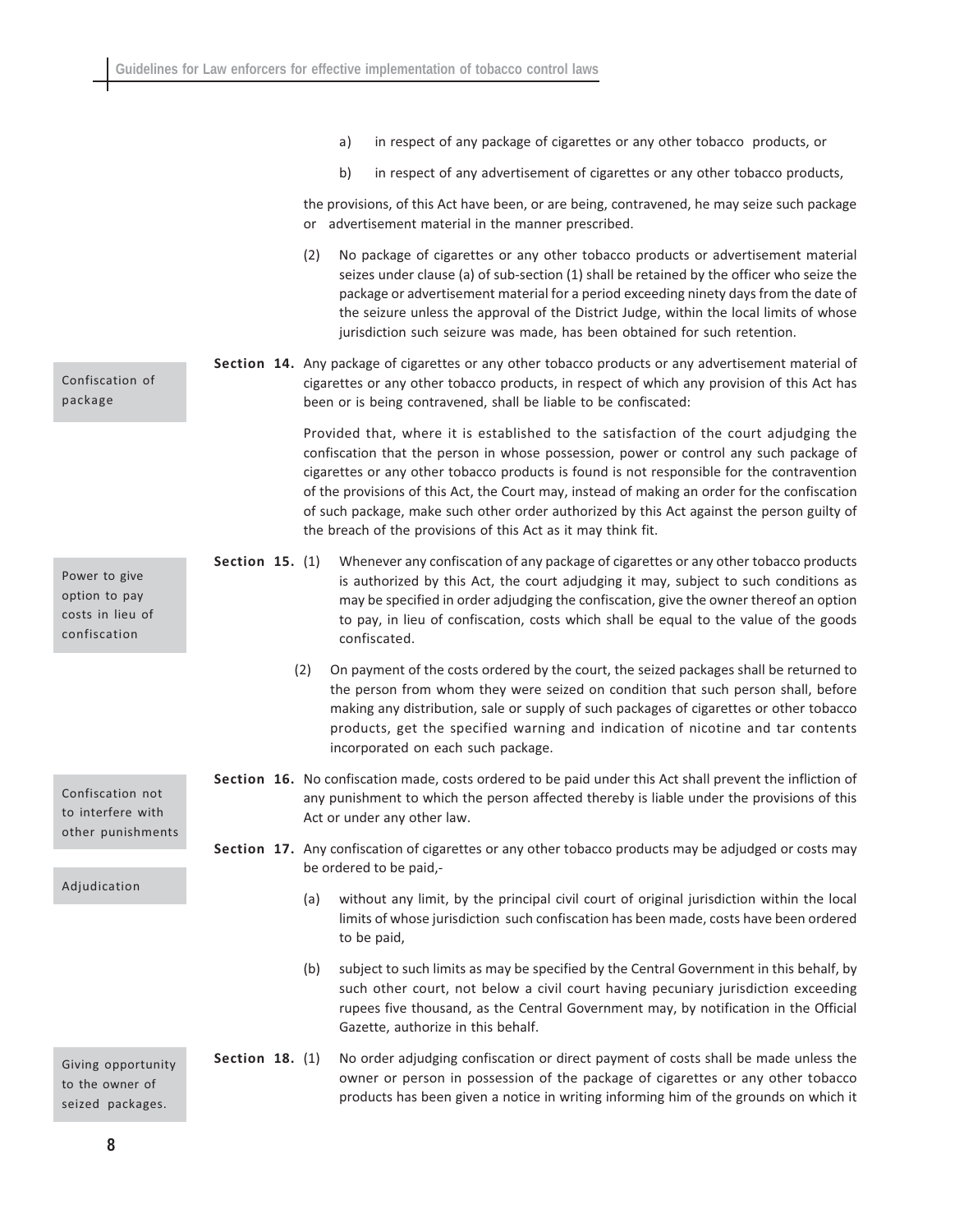is proposed to confiscate such package, and giving him a reasonable opportunity of making a representation in writing, within such reasonable time as may be specified in the notice, against the confiscation mentioned therein, and, if he so desires, of being heard personally or through a representative in the matter:

Provided that, where no such notice is given within a period of ninety days from the date of the seizure of the package of cigarettes or any other tobacco products, such package shall be returned, after the expiry of that period, to the owner or the person from whose possession it was seized.

- (2) Save as otherwise provided in sub-section (1), the provisions of the Code of Civil Procedure, 1908, shall, as far as may be, apply to every proceeding referred to in subsection (1)
- Section 19. (1) Any person, aggrieved by any decision of the court adjudging a confiscation, ordering the payment of costs, may prefer an appeal to the court to which an appeal lies from the decision of such court.
	- (2) The appellate court may, after giving to the appellant an opportunity of being heard, pass such order as it thinks fit confirming, modifying or reversing the decision or order appealed against or may send back the case with such directions ad it may think fit for a fresh decision or adjudication, as the case may be, after taking additional evidence, if necessary:

Provided that an order enhancing any fine in lieu of confiscation or confiscating of goods of grater value shall not be made under this section unless the appellant has had an opportunity of making a representation and, if he so desires, of being heard in person or through a representative in his defence.

- (3) No further appeal shall lie against the order of the court of appeal.
- Section 20. (1) Any person who produces or manufactures cigarettes or tobacco products, which do not contain, either on the package or on their label, the specified warning and the nicotine and tar contents, shall in the case of first conviction be punishable with imprisonment for a term which may extend to two years, or with fine which may extend to five thousand rupees, or with both, and for the second or subsequent conviction, with imprisonment for a term which may extend to five years and with fine which may extend to ten thousand rupees.
	- (2) Any person who sells or distributes cigarettes or tobacco products which do not contain either on the package or on their label, the specified warning and the nicotine and tar contents shall in the case of first conviction be punishable with imprisonment for a term, which may extend to one year, or with fine which may extend to one thousand rupees, or with both, and, for the second or subsequent conviction, with imprisonment for a term which may extend to two years and with fine which may extend to three thousand rupees.
- Section 21. (1) Whoever contravenes the provisions of section 4 shall be punishable with fine which may extend to two hundred rupees.
- 2 of 1974 (2) An offence under this section shall be compoundable and shall be tried summarily in accordance with the procedure provided for summary trials in the Code of Criminal Procedure, 1973.

5 of 1908

Appeal

Punishment for failure to give specified warning and nicotine and tar contents

Punishment for smoking in certain places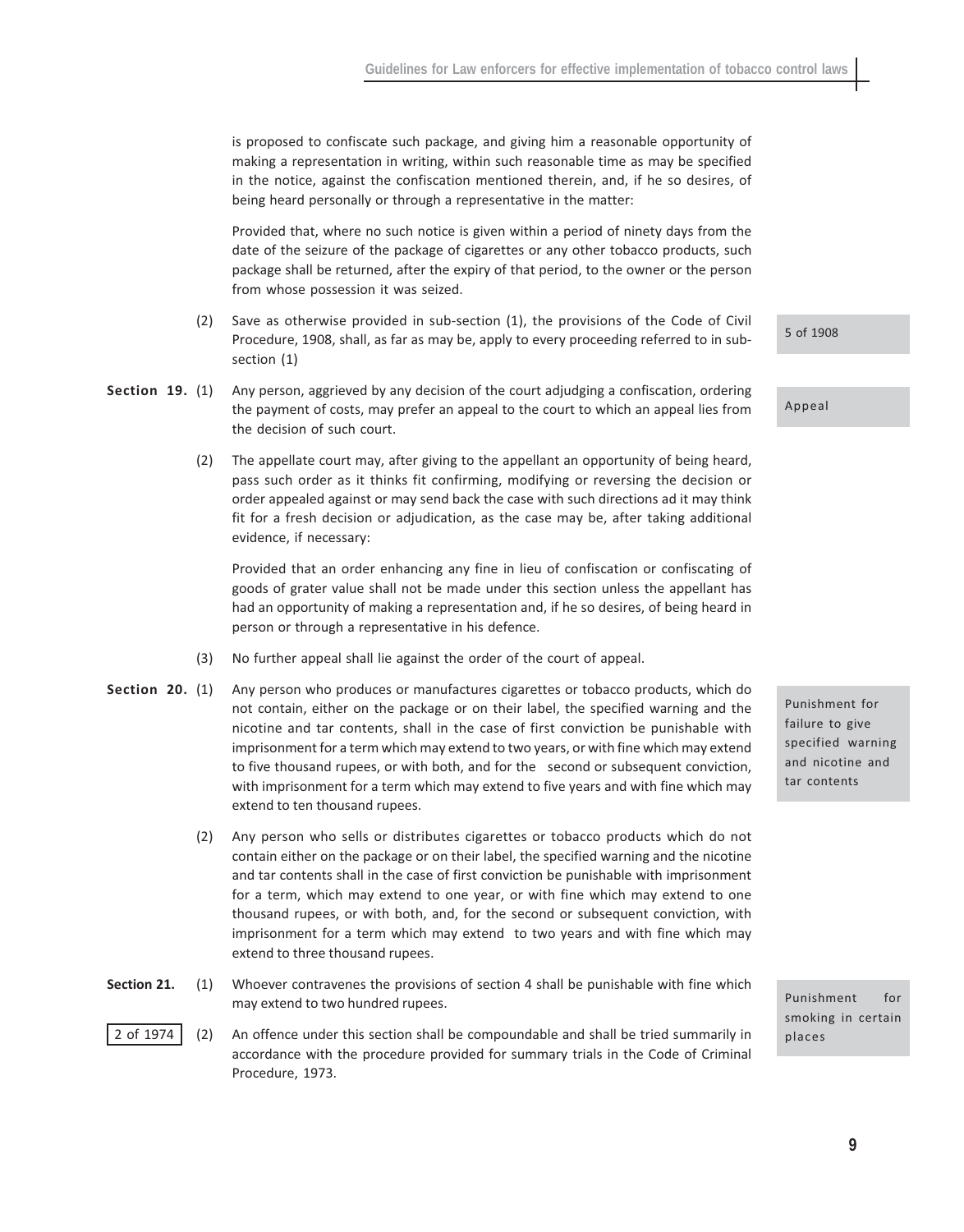Punishment for advertisem-ent of cigarettes and tobacco products

Forfeiture of advertisement and advertisement material

Prevention, detention and place of trial of offences under sections 4 and 6

45 of 1860

Offences by companies

- **Section 22.** Whoever contravenes the provisions of section 5 shall, on conviction, be punishable-
	- (a) in the case of first conviction, with imprisonment for a term which may extend to two years or with fine which may extend to one thousand rupees or with both, and
	- (b) in the case of second or subsequent conviction with imprisonment for a term which may extend to five years and with fine which may extend to five thousand rupees.

Section 23. Where any person has been convicted under this Act for the contravention of the provision of section 5, the advertisement and the advertisement material for cigarettes and other tobacco products may be forfeited to the Government and such advertisement and advertisement material shall be disposed of in such manner as may be prescribed by rules made under this Act.

Section 24. (1) Any person who contravenes the provisions of section 6 shall be guilty of an offence under this Act and shall be punishable with fine which may extend to two hundred rupees.

2 of 1974 (2) All offences under this section shall be compoundable and shall be tried summarily in accordance with the procedure provided for summary trials in the Code of Criminal Procedure, 1973.

Section 25. (1) Notwithstanding anything contained in any other law for the time being in force, the Central Government or the State Government may, by notification in the Official Gazette, authorize one or more persons who shall be competent to act under this Act:

> Provided that the person so authorized may, if he has reasonable ground fro believing that any person has committed an offence under section 4 or section 6, may detain such person unless the accused person furnishes his name and address, and otherwise satisfies the officer detaining him that he will duly answer any summons or other proceedings which may be taken against him.

- (2) Any person detained under sub-section (1) shall forthwith be taken before Magistrate to be dealt with according to law.
- (3) Any person committing an offence under section 4 or section 6 shall be triable for such offence in any place in which he may be or which the State Government may notify in this behalf, as well as in any other place in which he is liable to be tried under any law for the time being in force.
- (4) Every notification issued under sub-sections (1) and (3) shall be published in the Official Gazette, and a copy thereof shall be exhibited for information to the public in some conspicuous place or places as the State Government may direct.
- (5) Every person authorized under sub-section (1) shall be deemed to be a pubic servant within the meaning of section 21 of the Indian Penal Code.

Section 26. (1) Where an offence under this Act has been committed by a company, every person who, at the time the offence was committed, was in charge of, and was responsible to, the company for the conduct of the business of the company, as well as the company, shall be deemed to be guilty of the offence and shall be liable to be proceeded against and punished accordingly:

> Provided that nothing contained in this sub-section shall render any such person liable to any punishment, if he proves that the offence was committed without his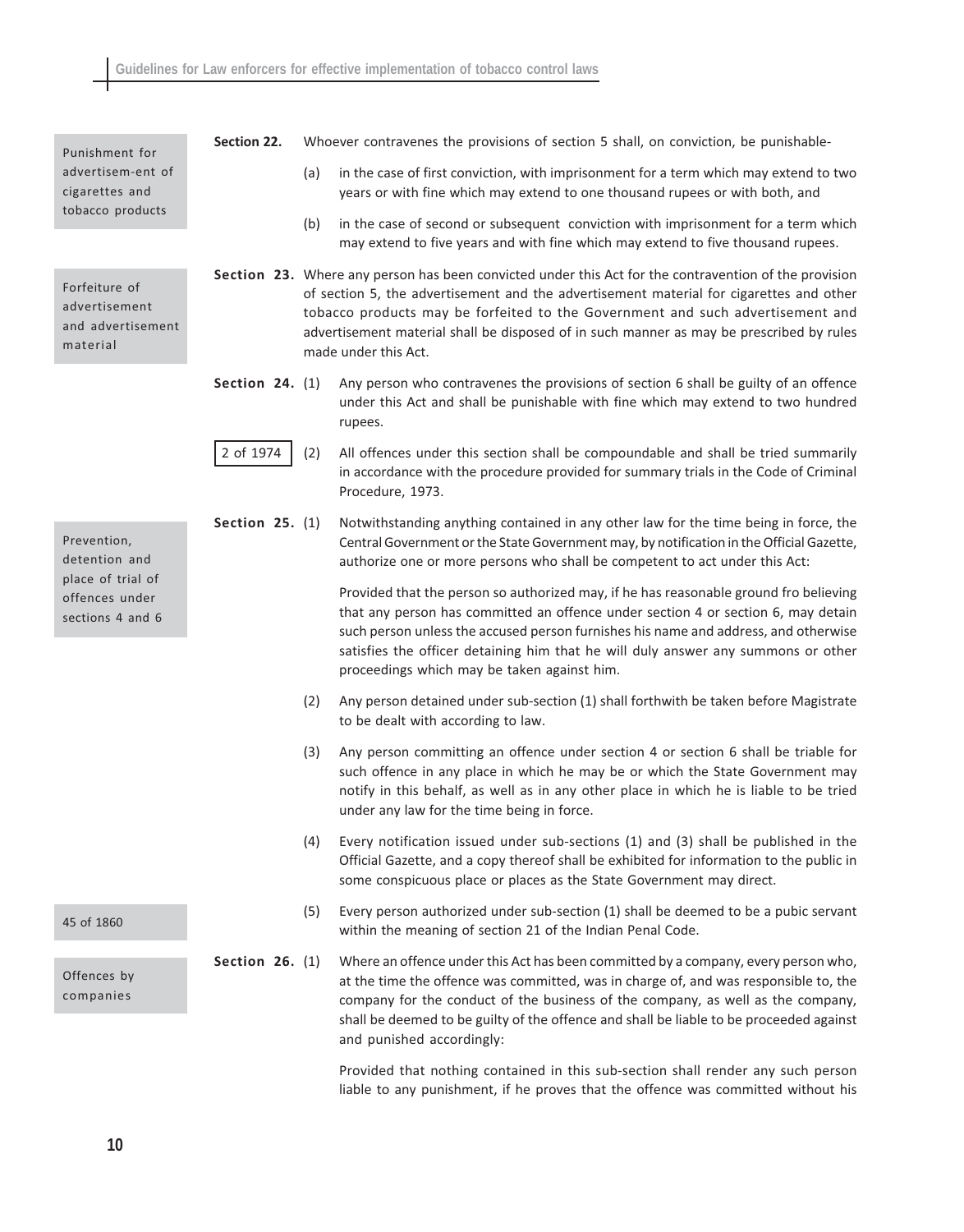knowledge or that he had exercised all due diligence to prevent the commission of such offence.

(2) Notwithstanding anything contained in sub-section (1), where any offence under this Act has been committed by a company and it is proved that the offence has been committed with the consent or connivance of, or is attributable to any neglect on the part of, any director, manager, secretary or other officer shall be proceeded against and punished accordingly.

Explanation- For the purposes of this section, -

- (a) "company" means a body corporate and includes a firm or other association of individuals; and
- (b) "director", in relation to affirm, means a partner in the firm.
- Section 27. Notwithstanding anything contained in the Code of Criminal Procedure, 1973, an offence punishable under this Act shall be bailable. 2 of 1974
- Section 28. (1) Any offence committed under section 4 or section 6 may either before or after the institution of the prosecution be compounded by such officer authorized by Central Government or State Government and for an amount which may not exceed two hundred rupees.
	- (2) Where an offence has been compounded under sub-section (1), the offender, if in custody, shall be discharged and no further proceedings shall be taken against him in respect of such offence.
- Section 29. No suit, prosecution or other legal proceeding shall lie against the Central Government or any State Government or any officer of the Central Government or any State Government for anything which is in good faith done or intended to be done under this Act.
- Section 30. The Central Government, after giving by notification in the Official Gazette, not less than three months notice of its intention so to do, may by like notification, add any other tobacco product in respect of which it is of opinion that advertisements are to be prohibited and its production, supply and distribution is required to be regulated under this Act, and thereupon the Schedule shall in its application to such products be deemed amended accordingly.
- Section 31. (1) The Central Government may, by notification in the Official Gazette, make rules to carry out the provisions of this Act.
	- (2) Without prejudice to the generality of the foregoing power, such rules may provide for all or any of the following matters, namely:-
		- (a) specify the form and manner in which warning shall be given in respect of cigarettes or other tobacco products under clause (b) of section 3;
		- (b) specify the maximum permissible nicotine and tar contents in cigarettes or other tobacco products under the proviso to sub-section (5) of section 7;
		- (c) specify the manner in which the specified warning shall be inscribed on each package of cigarettes or other tobacco products or its label under sub-section (2) of section 8;

Offences to be bailable.

Composition of offences

Protection of action taken in good faith

Power to add any tobacco products in the Schedule

Power of Central Government to make rules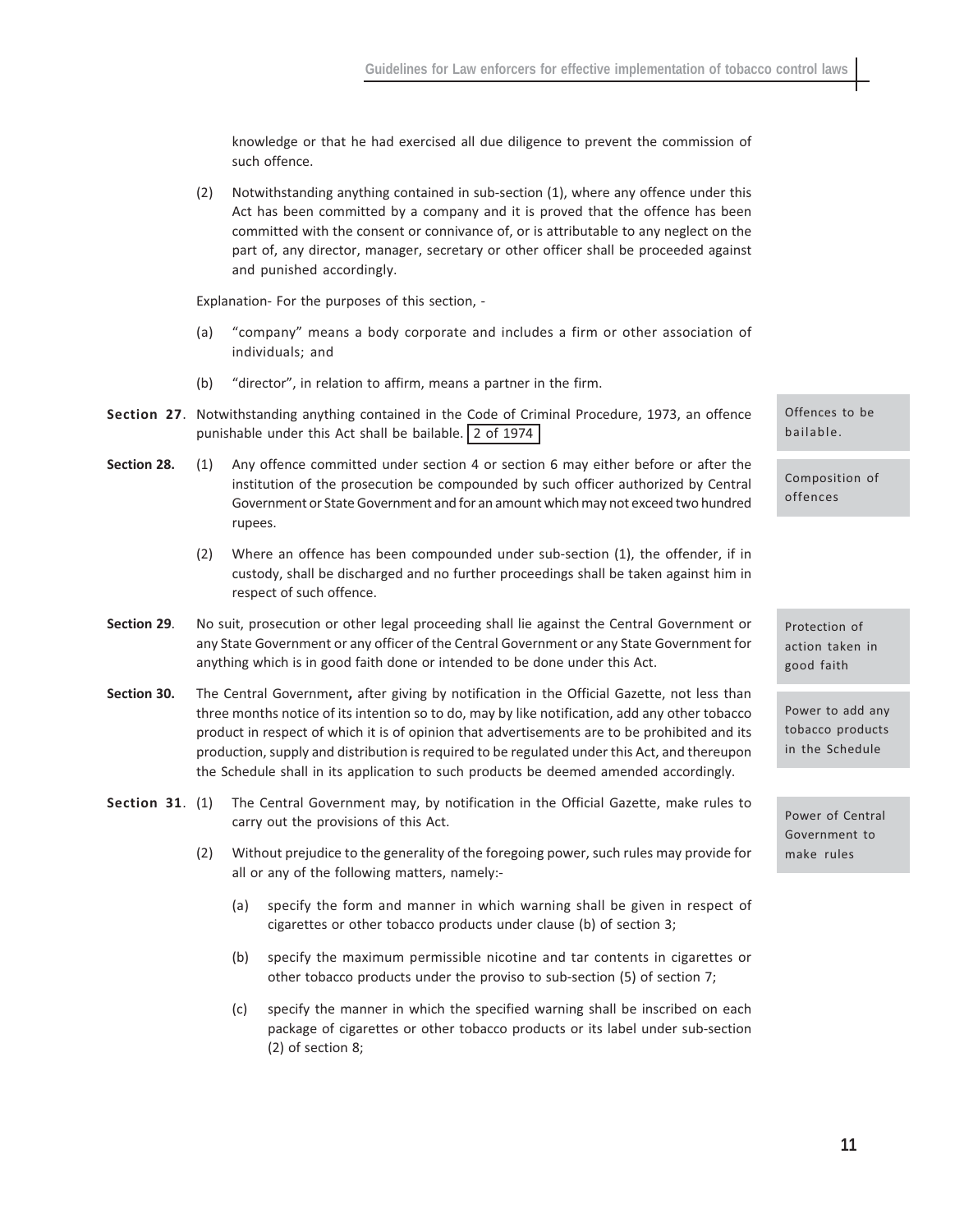- (d) specify the height of the letter or figure or both to be used in specified warning or to indicate the nicotine and tar contents in cigarettes or other tobacco products under section 10;
- (e) provide for the manner in which entry into and search of any premises is to be conducted and the manner in which the seizure of any package of cigarettes or other tobacco products shall be made and the manner in which seizure list shall be prepared and delivered to the person from whose custody any package of cigarettes or other tobacco products has been seized;
- (f) provide for any other matter which is required to be, or may be, prescribed.
- (3) Every rule made under this Act and every notification made under section 30 shall be laid, as soon as may be after it is made, before each House of Parliament, while it is in session, for a total period of thirty days which may be comprised in one session or in two or more successive sessions, and if, before the expiry of the session immediately following the session or the successive session aforesaid, both Houses agree in making any modification in the rule or notification or both Houses agree that the rule or notification should not be made, the rule or notification shall thereafter have effect only in such modified form or be of no effect, as the case may be; so, however, that any such modification or annulment shall be without prejudice to the validity of anything previously done under that rule or notification.
- Section 32. Nothing contained in this Act shall apply to any cigarettes or other tobacco products or package of cigarettes or other tobacco products which is exported:

Provided that nothing in this section shall be deemed to authorize the export of any package of cigarettes or other tobacco products, not containing the specified warning and indication of nicotine and tar contents to any country if the law in force in that country requires that the same or similar warning and nicotine and tar contents shall be specified on each package of cigarettes or other tobacco products.

Explanation.– For the purpose of this section, any cigarette or other tobacco products or package of cigarettes and other tobacco products shall be deemed to be exported before the commencement of this Act, if the necessary steps for export have already been taken notwithstanding that the actual export has not taken place.

- Section 33. (1) The Cigarettes (Regulation of Production, Supply and Distribution) Act, 1975, is hereby repealed.
	- (2) Notwithstanding such repeal, anything done or any action taken under the provisions of the aforesaid Act, shall, in so far as such thing or action is not inconsistent with the provisions of the Act as if the said provisions were in force when such thing was done or such action was taken and shall continue in force accordingly until superseded by anything done or any action taken under this Act.

Note :- All the Sections under COTPA, except Sections 7(5) and 11, have been notified by the Central Government by Gazette notifications SO 238 (E) dated 25<sup>th</sup> February, 2004, SO 1955 (E) dated 16<sup>th</sup> November, 2007, SO 1865 (E) dated 30<sup>th</sup> July, 2009 and GSR 680(E), dated 18th September 2009.

Act not to apply to cigarettes and other tobacco products which are exported.

Repeal and savings

49 of 1975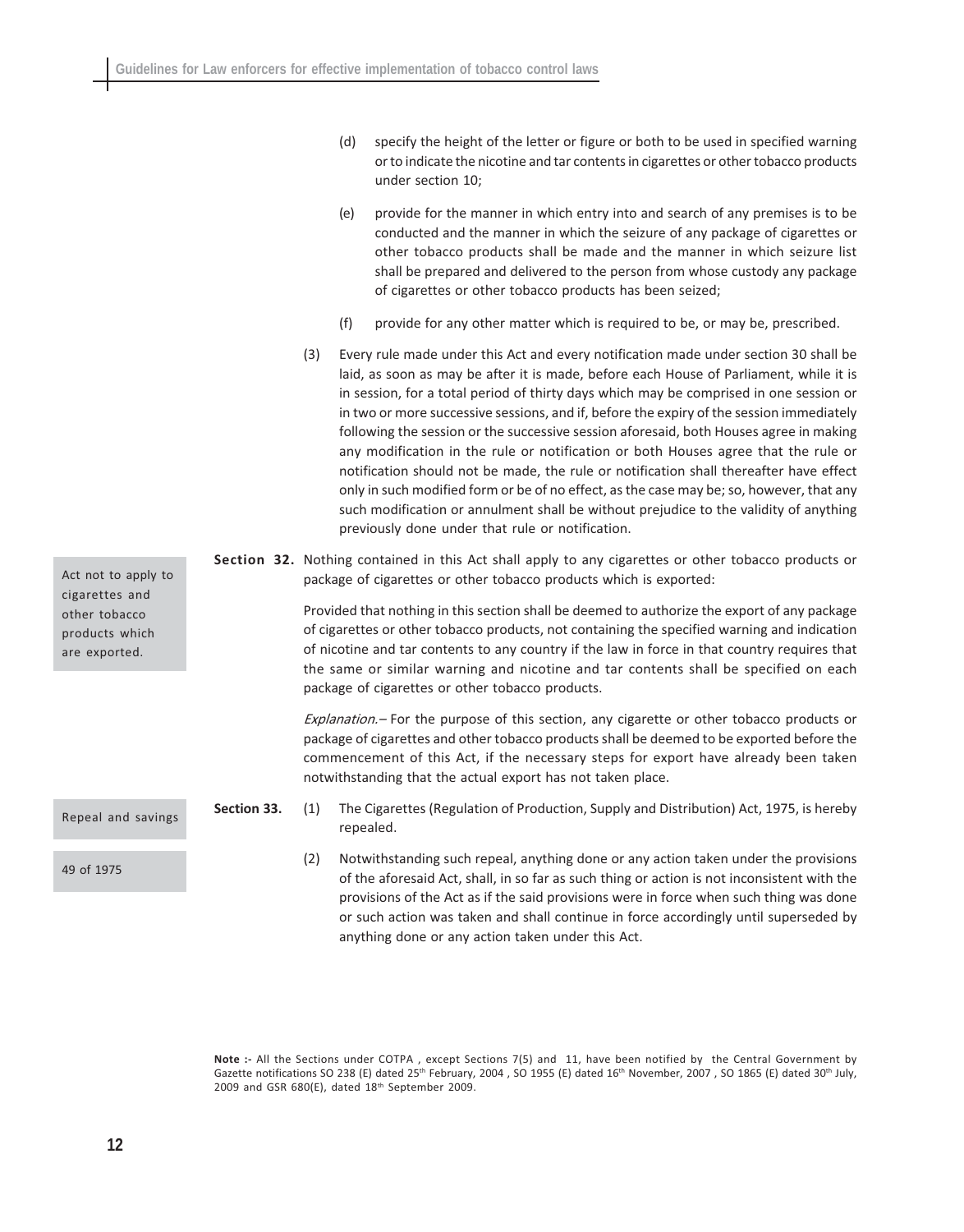#### THE SCHEDULE [See Section  $2(p)$ ]

- 1. Cigarettes
- 2. Cigars
- 3. Cheroots
- 4. Beedis
- 5. Cigarette tobacco, pipe tobacco and *hookah* tobacco
- 6. Chewing Tobacco
- 7. Snuff
- 8. Pan masala or any chewing material having tobacco as one of its ingredients (by whatever name called).
- 9. Gutka
- 10. Tooth powder containing tobacco.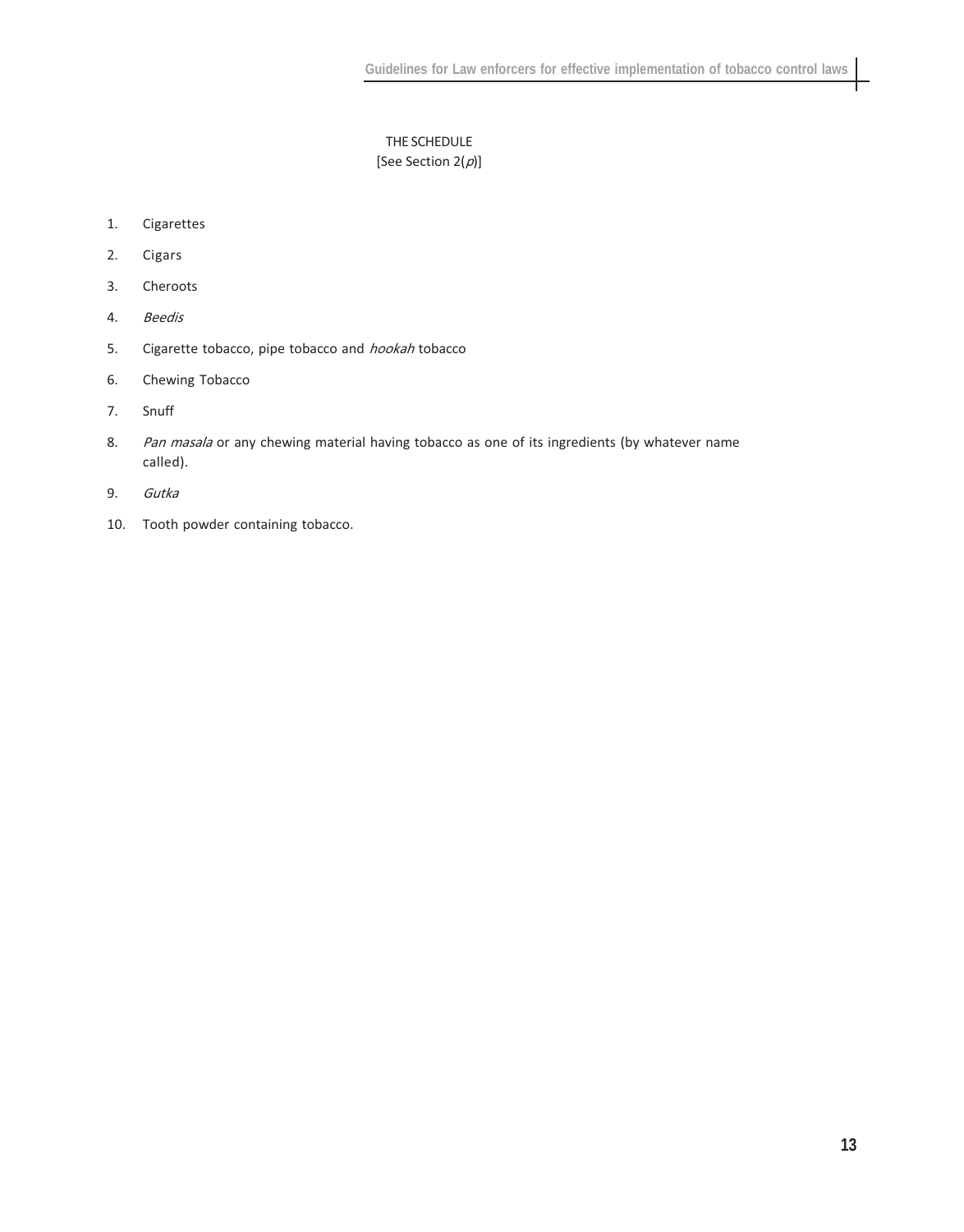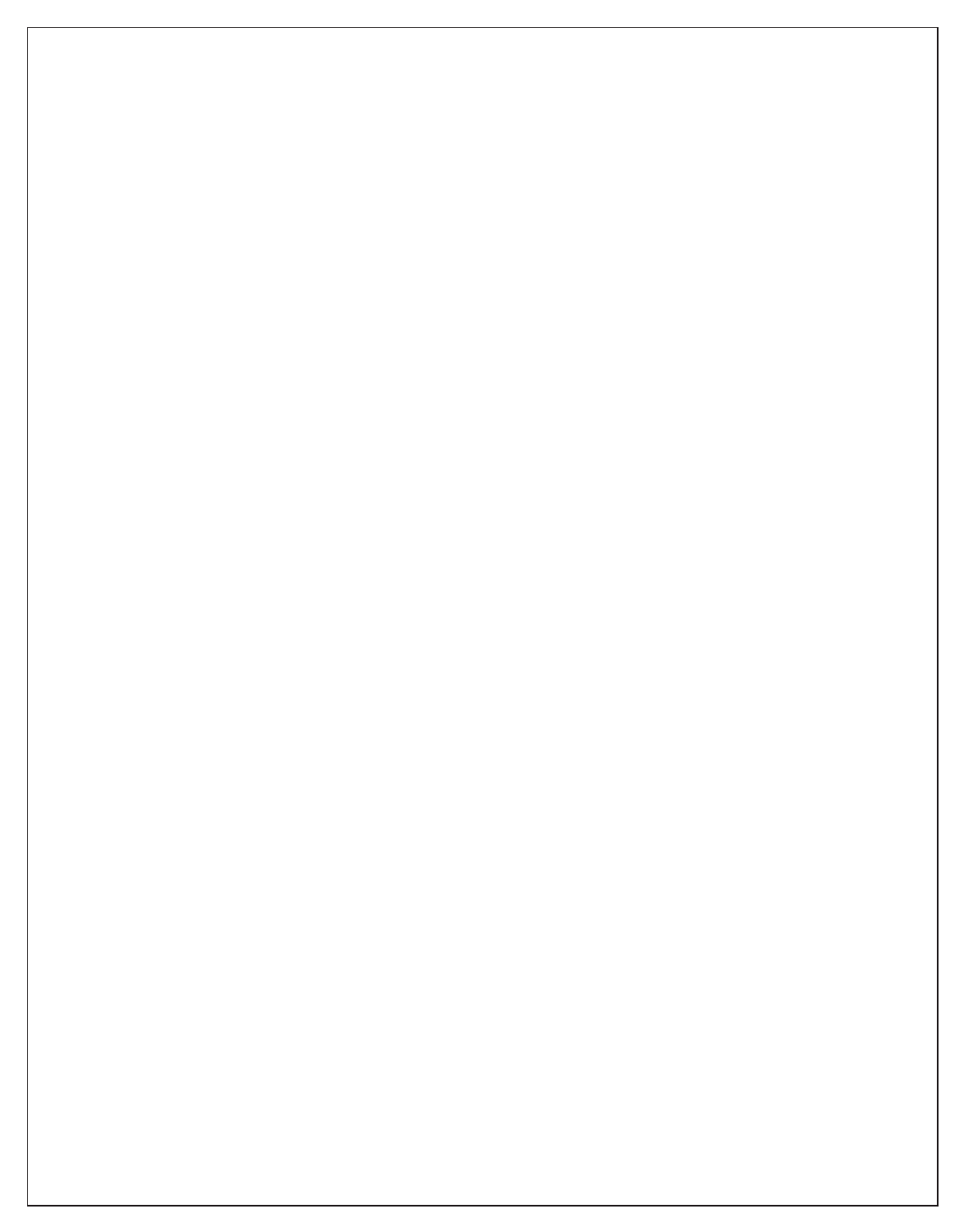## Prohibition of smoking in public places (Section 4 of COTPA)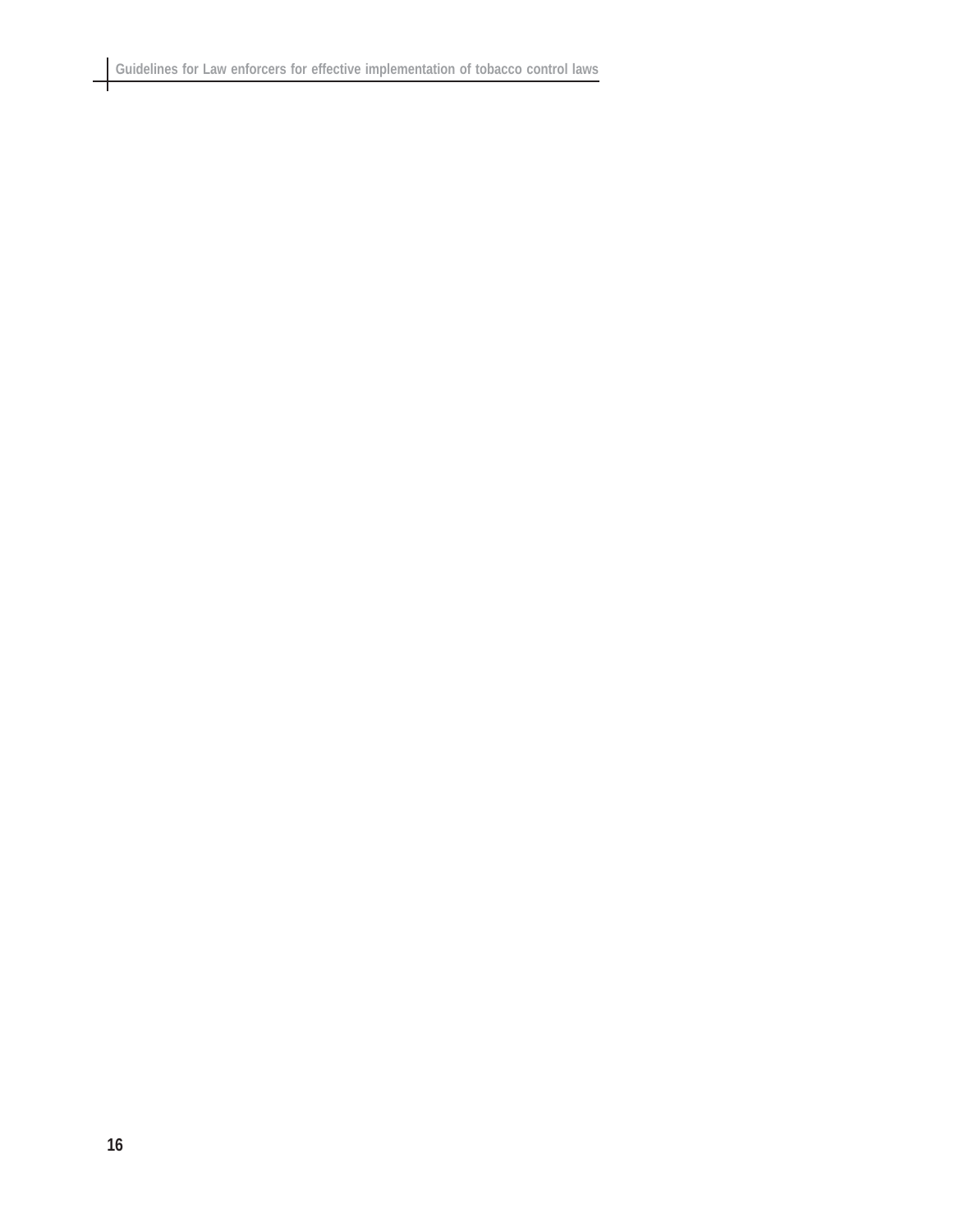## Prohibition on smoking in public places (Section 4 of COTPA)

## Summary

Prohibition of Smoking in Public Places : Section 4 of COTPA prohibits smoking in 'public places'. Any person found smoking in a public place is liable to pay a fine of up to Rs 200. The offence is compoundable, which can be settled on the spot by the enforcement officer and may be tried summarily in accordance with the procedure provided in the Code of Criminal Procedure, 1973. The authorized officer is considered a public servant while acting in performance of his duty under COTPA.

As defined under 3(I) of COTPA 'public place' means any place to which the public have access, whether as of right or not, but does not include any open space. In addition, smoking is also prohibited at the open spaces that are visited by the public like open auditoriums, stadiums, railway stations, bus stops and such other places.

A physically segregated smoking area may only allowed in the following places:-

- **Airports**
- Hotels with 30 or more rooms.
- Restaurants with 30 or more seats.

Comprehensive rules on prohibition of smoking in public places were notified on May 30, 2008 (superceding the initial rules of 2004). These rules came into force from October 2, 2008. The rules designated 21 categories of authorized officers (listed in the rules) to ensure enforcement of smokefree rules in public places. As per these rules the owner/in-charge/proprietor/manager of a public place must ensure that:

- No person smokes in the public place under his jurisdiction
- A 60 X 30cm board saying, "No Smoking Area Smoking Here is an Offence" is prominently displayed at each entrance, floors, staircases, entrance of the lifts and at conspicuous place(s) inside
- Name of the person to whom a complaint may be made is prominently displayed
- No ashtrays, lighters and matchsticks etc. are provided.
- *'Smoking area or space'* is not provided at the entrance or exit of a restaurant, hotel or airport. Such area is distinctively marked as "Smoking Area" in English and the local language. "Smoking Area" is used only for the purposes of smoking and no service(s) are allowed therein.

If owner, manager, supervisor etc. fails to act upon any complaint he is liable to a fine equivalent to the number of individual offences recorded on his premises. Rules further define that the 'smoking area or space' should be a separately ventilated room that is physically separated and surrounded by full height walls on all four sides. It should be fitted with an automatic closing door that is normally kept in a closed position. The air from the smoking area should be exhausted directly to the outside through use of appropriate air ventilation/cleaning system so that the smoke does not mix back in the air supply and the non-smoking areas of the building.

## Any complaints with regard to the violations of these Rules can be reported at National Toll Free Helpline (24X7) number 1800-110-456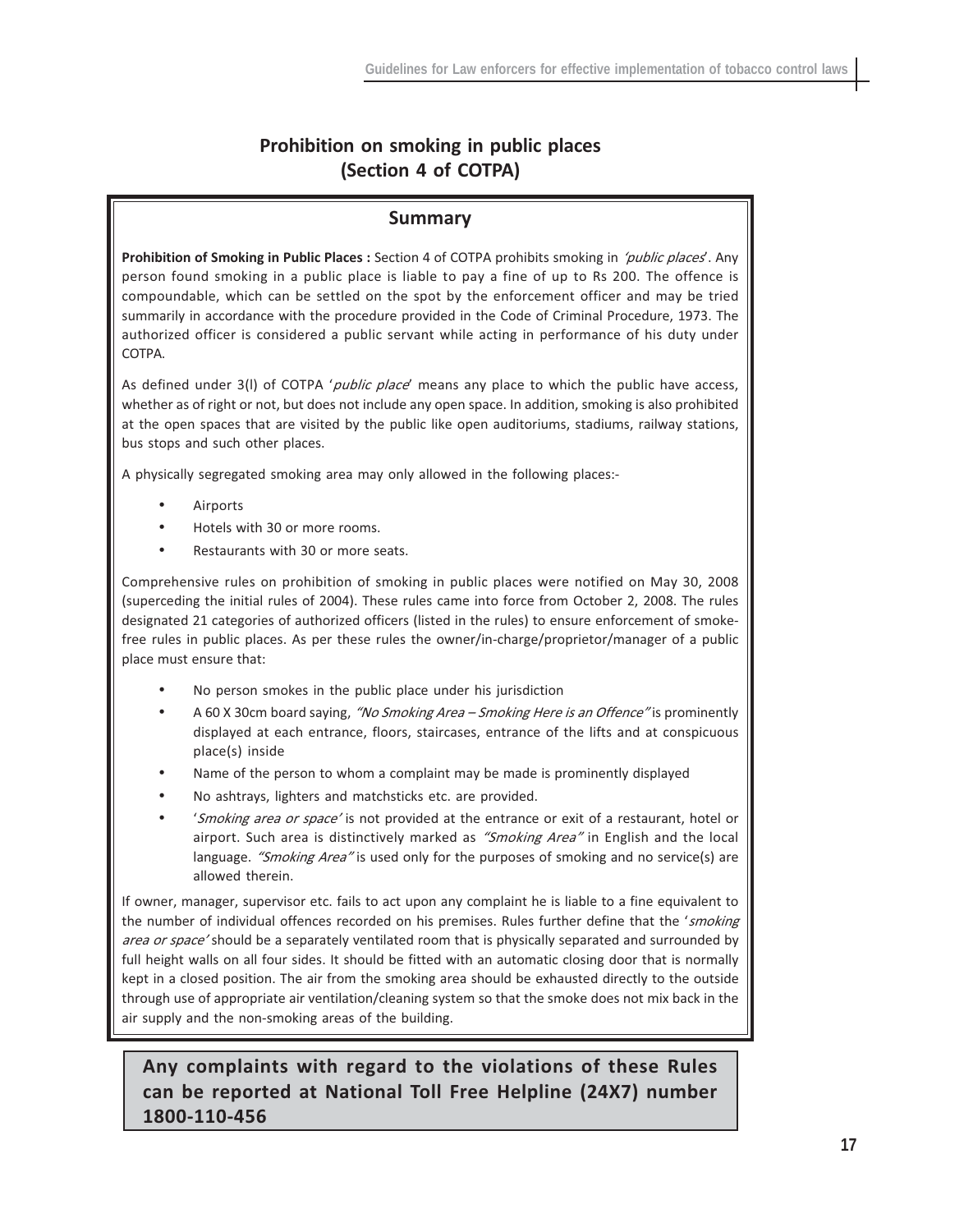## Rules for prohibition of Smoking in Public Places (Section 4): <sup>1</sup>

In exercise of the power conferred by Section 31 of the Cigarettes and Other Tobacco Products (Prohibition of Advertisement and Regulation of Trade and Commerce, Production, Supply and Distribution) Act, 2003 (34 of 2003), the Central Government hereby makes the following Rules, in supersession to Rule 3 of the Cigarettes and Other Tobacco Products (Prohibition of Advertisement and Regulation of Trade and Commerce, Production, Supply and Distribution) Rules, 2004, namely

#### 1. Short title, Extent and Commencement. -

- (1) These rules may be called the Prohibition of Smoking in Public Places Rules, 2008.
- (2) They shall come into force on the  $2<sup>nd</sup>$  October, 2008.
- 2. Definitions: In these rules, unless the context otherwise requires,-
	- (a) "hotel" shall mean a building or a part of a building where lodging, with or without board or other services, is provided by way of business for consideration monetary or otherwise and includes boarding house and guest house.
	- (b) "restaurant" shall mean any place to which the public has access and where any kind of food or drink is supplied for consumption on the premises by any person by way of business for consideration monetary or otherwise and shall include the open space surrounding such premises and includes-
		- (i) Refreshment room, banquet halls, discotheques, canteen, coffee house, pubs, bar, airport lounge, and the like.
	- (c) "Open space" mentioned in Section 3 (1) of the Act shall not include any place visited by the public such as open auditorium, stadium, railway station, bus stop/stand, and other such places.
	- (d) "Public place" defined in Section 3 (1) of the Act shall also include work places, shopping malls, and cinema halls.
	- (e) "Smoking area or space" mentioned in the proviso to Section 4 of the Act shall mean a separately ventilated smoking room that:
		- (i) is physically separated and surrounded by full height walls on all four sides;
		- (ii) has an entrance with an automatically closing door normally kept in close position;
		- (iii) has an air flow system, as specified in schedule I,
		- (iv) has negative air pressure in comparison with the remainder of the building.
	- (f) Words and expressions used herein and not defined in these rules but defined in the Act shall have the meanings, respectively, assigned to them in the Act.

#### 3. Prohibition of smoking in a public place: -

- (1) The owner, proprietor, manager, supervisor or in charge of the affairs of a public place shall ensure that:
	- (a) No person smokes in the public place(under his jurisdiction/ implied)

<sup>&</sup>lt;sup>1</sup> The Prohibition of Smoking in Public Places Rules, 2008 as cited in Gazette Notification GSR.417(E) Dated 30<sup>th</sup> May, 2008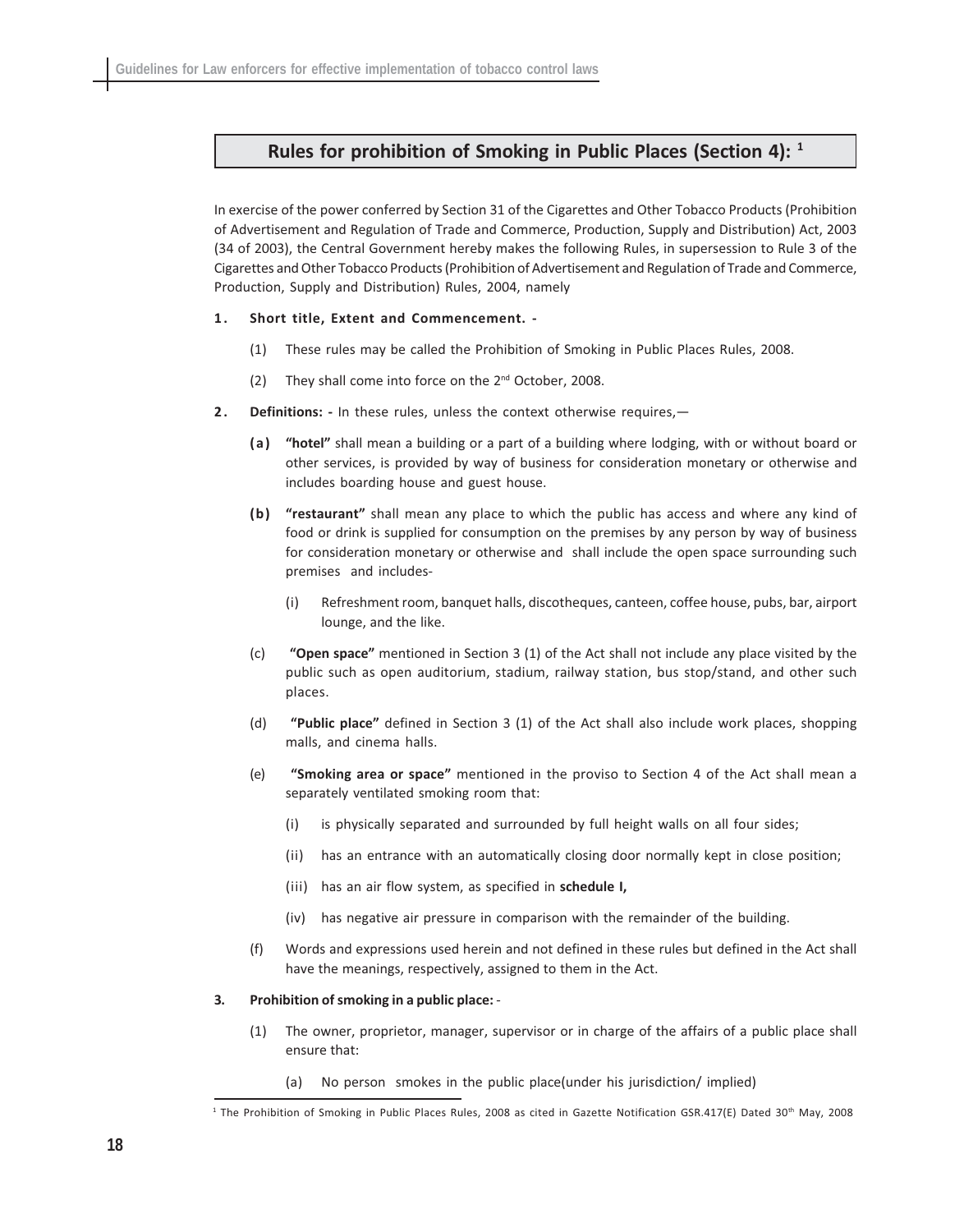- (b) the board as specified in schedule II is displayed prominently at *the* entrance of the public place, in case there are more than one entrance at each such entrance and conspicuous place(s) inside. In case if there are more than one floor, at each floor including the staircase and entrance to the lift/s at each floor.
- (c) No ashtrays, matches, lighters or other things designed to facilitate smoking are provided in the public place.
- (2) The owner, proprietor, manager, supervisor or in charge of the affairs of a public place shall notify and cause to be displayed prominently the name of the person(s) to whom a complaint may be made by a person(s) who observes any person violating the provision of these Rules.
- (3) If the owner, proprietor, manager, supervisor or the authorized officer of a public place fails to act on report of such violation, the owner, proprietor, manager, supervisor or the authorized officer shall be liable to pay fine equivalent to the number of individual offences.

(Explanation: For the purpose of these rules the word offence means a person found violating any provision of the Rules).

#### 4. Hotels, Restaurants and Airports: -

- (1) The owner, proprietor, manager, supervisor or in charge of the affairs of a hotel having thirty or more rooms or restaurant having seating capacity of thirty persons or more and the manager of the airport may provide for a smoking area or space as defined in rule 2(e) .
- (2) Smoking area or space shall not be established at the entrance or exit of the hotel, restaurant and the airport and shall be distinctively marked as "Smoking Area" in English and one Indian language, as applicable.
- (3) A smoking area or space shall be used only for the purpose of smoking and no other service(s) shall be allowed.
- (4) The owner, proprietor, manager, supervisor or in charge of the affairs of a hotel having thirty or more rooms may designate separate smoking rooms in the manner prescribed as under:
	- a) all the rooms so designated shall form a separate section in the same floor or wing, as the case may be. In case of more than one floors/ wings the room shall be in one floor/ wing as the case may be.
	- b) all such rooms shall be distinctively marked as "Smoking rooms" in English or one Indian language, as applicable.
	- c) the smoke from such room shall be ventilated outside and does not infiltrate/permeate into the non-smoking areas of the hotel including lobbies and the corridors.

#### 5. Recovery of fine by authorized officers: -

(1) The authorized officers mentioned in schedule III shall be competent to act under and compound the offences committed in violation of section 4 of the Act.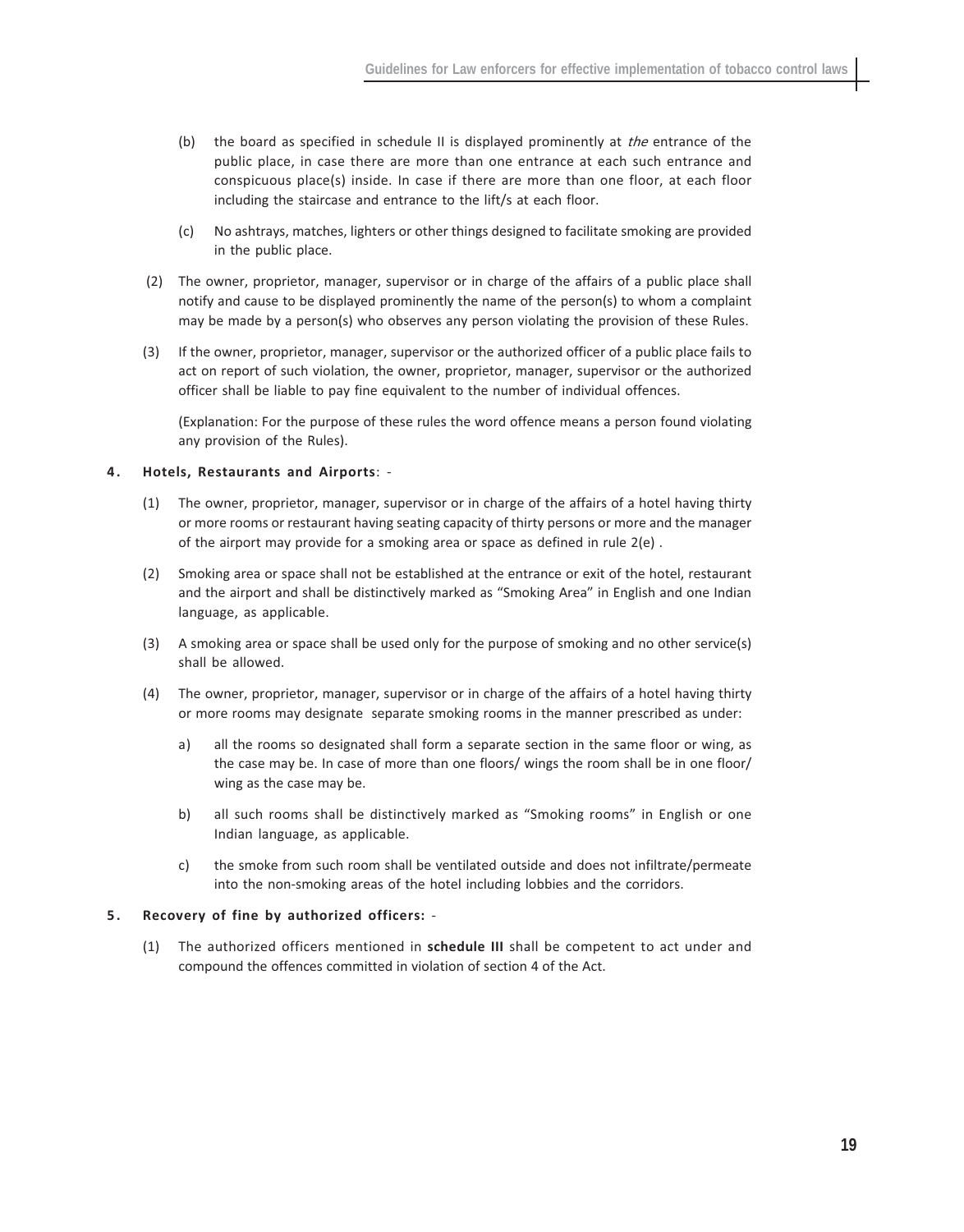## Specifications for the Smoking Area/ Space

Schedule I [See rule 2 (e) (iii)]

- i. that is exhausted directly to the outside and not mixed back into the supply air for the other parts of the building; and
- ii. It is fitted with a non-re circulating exhaust ventilation system or an air cleaning system, or by a combination of the two, to ensure that the air discharges only in a manner that does not re-circulate or transfer it from a smoking area or space to non-smoking areas



[See rule 3(b)]

- 1. The board shall be of a minimum size of 60 cm by 30 cm of white background
- 2. It shall contain a circle of no less than 15 cm outer diameter with a red perimeter of no less than 3 cm wide with a picture, in the centre, of a cigarette or beedi with black smoke and crossed by a red band.
- 3. The width of the red band across the cigarette shall equal the width of the red perimeter.
- 4. The board shall contain the warning "No Smoking Area Smoking Here is an Offence", in English or one Indian language, as applicable.

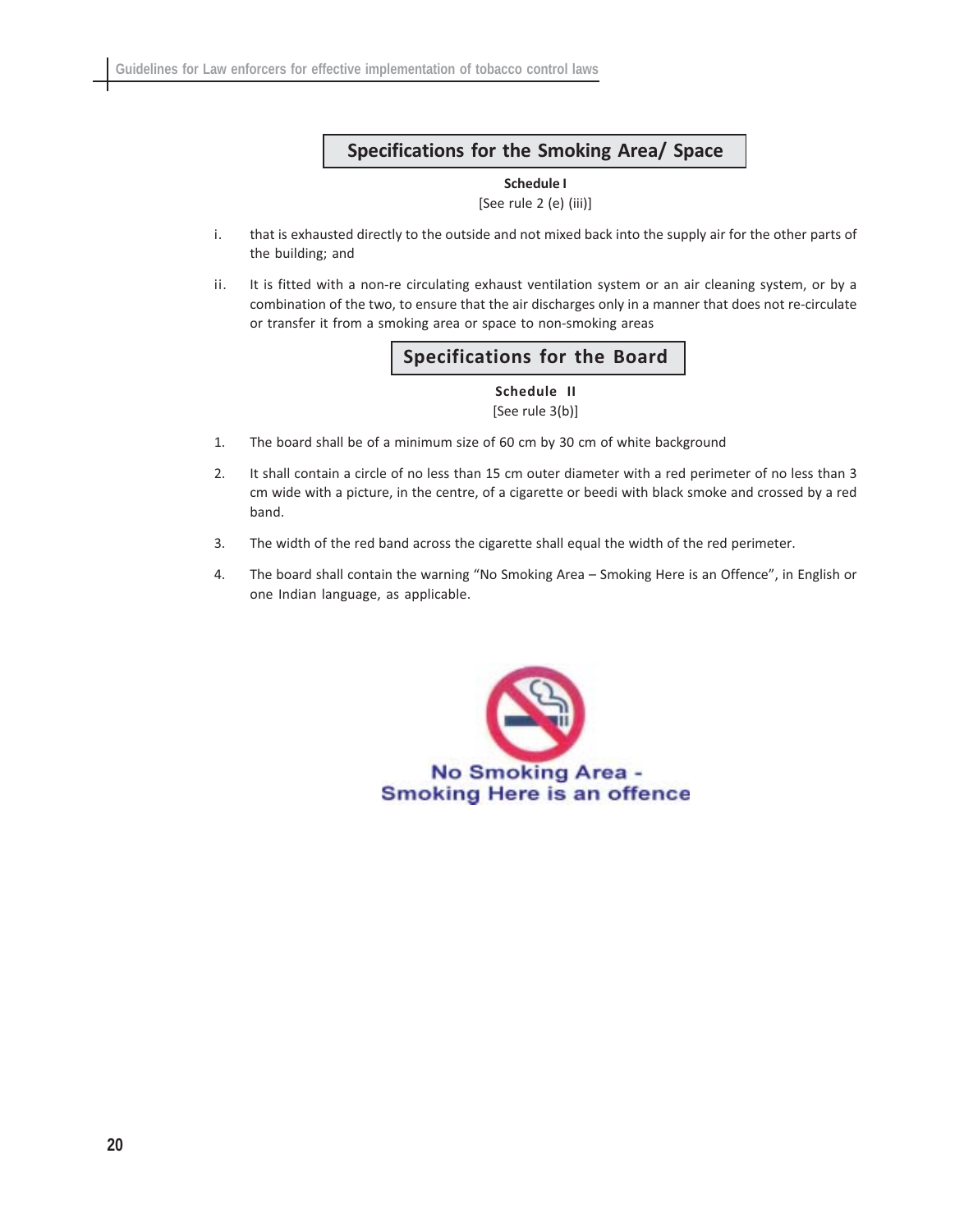## List of Notified Authorised Officers to implement Section 4

## Schedule III

#### (See rule 5)

Authorised Officers: Following persons shall be authorized to impose and collect the fine against the violation of section 4.

| SI.<br>Νo.     | Person Authorised to take action                                                                                                                                                                                         | Description of Public<br>Place                                                          |
|----------------|--------------------------------------------------------------------------------------------------------------------------------------------------------------------------------------------------------------------------|-----------------------------------------------------------------------------------------|
| $\mathbf{1}$   | Inspectors of Central Excise / Income tax/ Customs/ Sales<br>Tax/Health/Transport and above                                                                                                                              | All Public Places within their<br>jurisdiction                                          |
| $\overline{2}$ | Station Master/Asstt. Station Master/ Station Head/Station<br>in charge                                                                                                                                                  | Railways and all its Premises                                                           |
| 3              | All Gazetted Officers of State/ Central Government or<br>equivalent rank and above in Autonomous Organizations / PSU                                                                                                     | Government offices/premises<br>and offices of the autonomous<br>bodies and corporations |
| 4              | Director/ Medical Superintendent/ Hospital Administrator                                                                                                                                                                 | Government and Private<br>Hospital                                                      |
| 5              | Post Master & Above                                                                                                                                                                                                      | Respective Post Office in their<br>jurisdiction.                                        |
| 6              | Head of the Institution/HR Manager/Head of Administration                                                                                                                                                                | Private Offices / Workplaces                                                            |
| $\overline{7}$ | College / School/Headmaster Principal/Teacher                                                                                                                                                                            | Respective Educational<br>Institutions                                                  |
| 8              | Librarian/Asstt. Librarian/Library in-charge/ other<br>administrative staff in library.                                                                                                                                  | Libraries/ Reading Rooms.                                                               |
| 9              | Airport Manager/Officers of Airport Authority of India and<br>Officers of all schedule Airlines                                                                                                                          | Airports                                                                                |
| 10             | Director Public Health/ Director Health Services                                                                                                                                                                         | All Public Places                                                                       |
| 11             | In charge Administration in Central/ State Government.                                                                                                                                                                   | All Public Places                                                                       |
| 12             | Nodal Officers/Focal Points of Anti-Tobacco Cell at District<br>and State level                                                                                                                                          | All Public Places                                                                       |
| $13^{1}$       | Police Officers not below the rank of Sub-Inspector of Police                                                                                                                                                            | All Public Places within their<br>jurisdiction.                                         |
| 14             | Officers of State Food & Drug Administration not below the<br>rank of Sub-Inspector of Police.                                                                                                                           | All Public Places within their<br>jurisdiction.                                         |
| 15             | Representatives of Panchyati Raj Institutions<br>(Sarpanch / Panchayat Secretary)                                                                                                                                        | All Public Places within their<br>jurisdiction.                                         |
| 16             | Dist Program Manager/ Finance Manager - Dist Health<br>Society (National Rural Health Mission)                                                                                                                           | All Public Places within their<br>jurisdiction.                                         |
| 17             | Civil Surgeon / Chief Medical Officer (CMO) at District<br>Hospital/ Medical Officer at Primary Health Centre (PHC)                                                                                                      | Hospital Buildings /Health<br>Institutions/ dispensaries                                |
| 18             | Registrar/ Deputy Registrar/ Public Prosecutors/<br>Government Counsels.                                                                                                                                                 | Court Buildings                                                                         |
| 19             | Inspector of Schools/ District Education officer                                                                                                                                                                         | Educational Institutions                                                                |
| 20             | Traffic Superintendents / Asst Traffic Superintendents /<br>Bus Station Officer / Ticket Collector or Conductor.                                                                                                         | Public Conveyances                                                                      |
| 21             | Travelling ticket Examiner/ Chief Ticket Inspectors/ Ticket<br>Collectors/ Officers not below the rank of ticket collector or<br>equivalent rank not below the rank of Asst Sub-Inspector<br>of Railway Protection Force | Railways                                                                                |

<sup>&</sup>lt;sup>2</sup> Serial Number 13 to 21 inserted vide notification GSR 680(E) dated 15<sup>th</sup> September 2009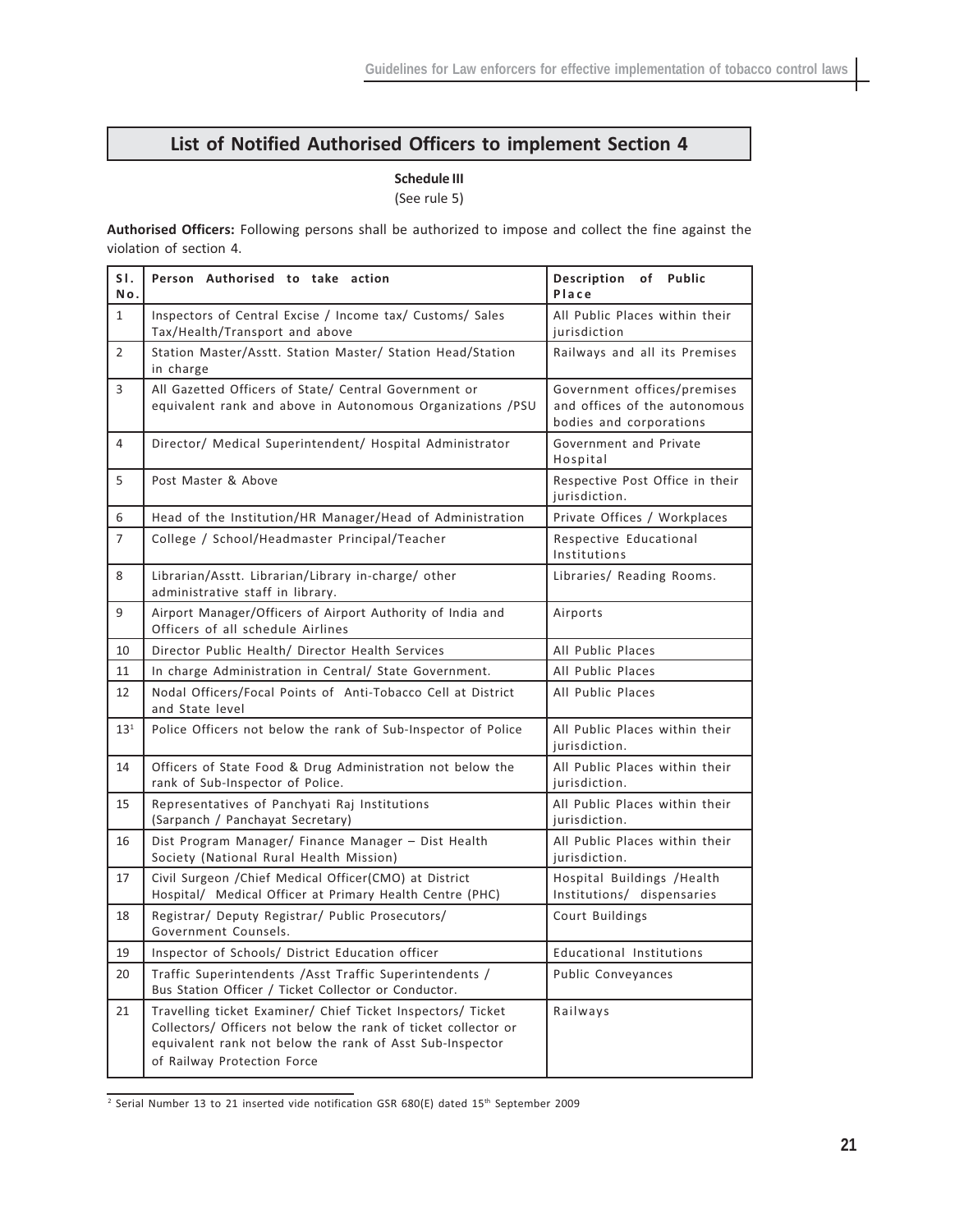## Step by Step Guidelines for Smoke-Free public places

- 1. Section (4) of the 'Cigarettes and Other Tobacco Products (Prohibition of Advertisement and Regulation of Trade and Commerce, Production, Supply and Distribution) Act, 2003' prohibits smoking in public places. Any violation of this act is a punishable offence with fine up to Rs. 200. However, the hotel with 30 rooms or more, Restaurants with 30 seating capacity or more and airport may create a separate smoking area or space.
- 2. "Public Place' as defined in the Act and the rules means any place to which the public has access whether as of right or not and includes all places visited by general public and includes

| Auditorium                | Hospital Building               |
|---------------------------|---------------------------------|
| <b>Health</b> Institution | <i><b>Amusement Centres</b></i> |
| <b>Restaurants</b>        | Hotels                          |
| <b>Public Offices</b>     | Court Buildings                 |
| Educational Institutions  | Libraries                       |
| <b>Public Conveyances</b> | Open Auditorium                 |
| Stadium                   | <b>Railway Stations</b>         |
| <b>Bus Stops</b>          | Workplaces                      |
| <b>Shopping Malls</b>     | Cinema Halls                    |
| <b>Refreshment Rooms</b>  | <b>Discotheques</b>             |
| Coffee House              | Pubs                            |
| <b>Bars</b>               | Airport Lounge                  |

- 3. The provisions relating to 'Prohibition of Smoking in Public Places' were given effect to from 1<sup>st</sup>May 2004. These provisions were reviewed and comprehensive rules 'Prohibition of Smoking in Public Places Rules, 2008' were notified on 30<sup>th</sup> May 2008. These rules are in force since 2<sup>nd</sup> October 2008. The salient features of these rules are:
	- $\triangleright$  It is the duty of the owner, proprietor, manager or supervisor or in-charge of affairs of public place:
		- $\ddot{\cdot}$ To keep the area under his jurisdiction smoke-free.
		- $\frac{1}{2}$ Display the board as per the specification given in Figure  $-1$ . These boards shall be displayed at
			- All entrances and other conspicuous places inside the building
			- If there are more than one entrance then at all entrances.
			- **If there are more than one floor, at each floor including the stair case and entrance** to the lift at each floor.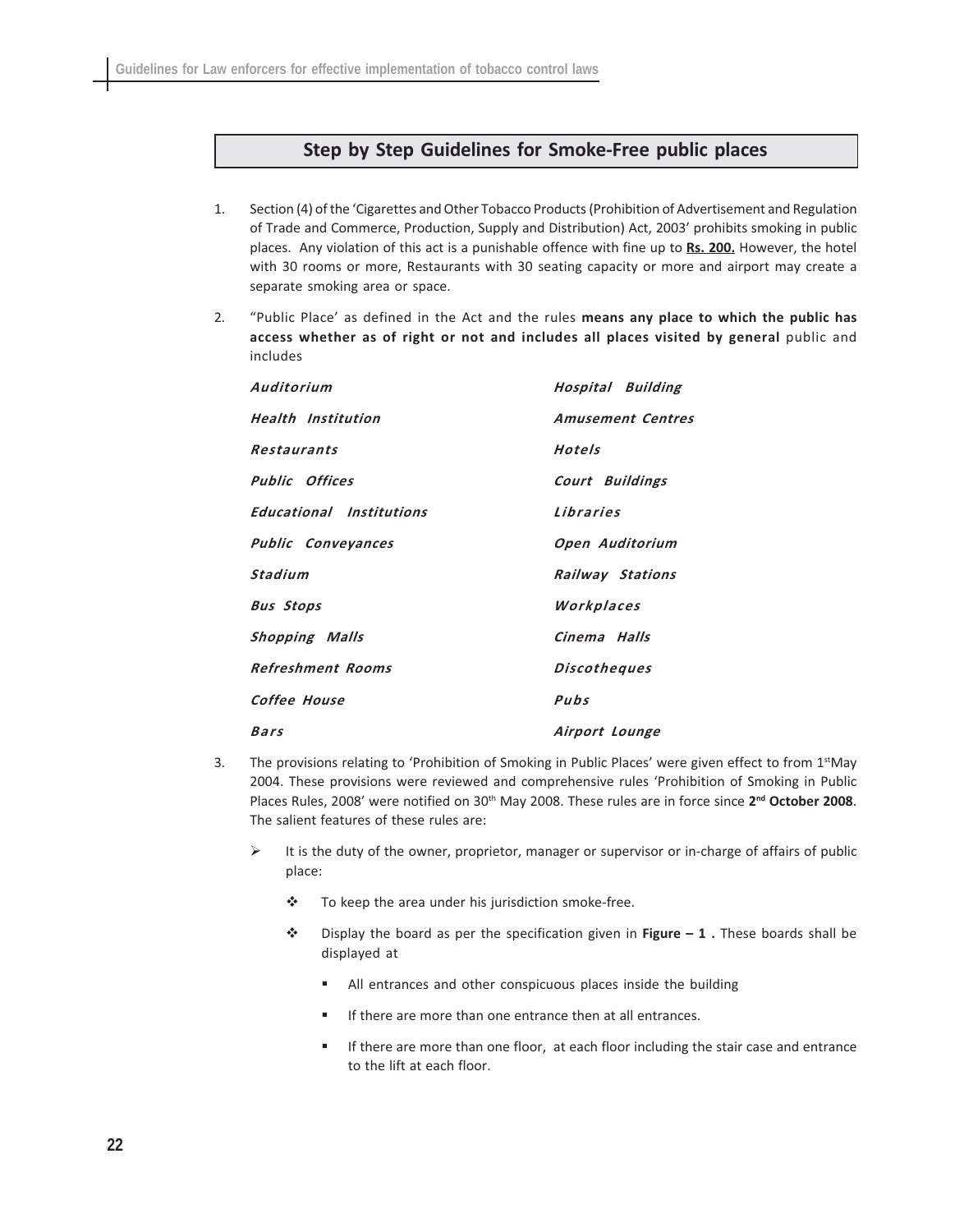- $\ddot{\cdot}$  Notify and display the name of a person to whom a complaint may be made, in case someone is found violating the law. (specimen figure  $- 2$ ).
- $\frac{1}{2}$  Ensure that no ashtrays, matches, lighters or other things designed to facilitate smoking are provided.
- $\triangleright$  If the owner, proprietor, manager or supervisor, or in-charge of affairs of the public place fails to act on the report of such violation, he shall be fined equivalent to the number of individual offences.
- $\triangleright$  All Hotels, Restaurants, and Airport being public place have to be smoke-free. However, owner, proprietor, manager or supervisor or in-charge of affairs of the hotels having 30 or more rooms and restaurants having seating capacity of 30 or more and the manager of the airport may provide a separate smoking area /space as per the following specifications.
	- $\ddot{\cdot}$ Physically separated and surrounded by full height walls on all four sides.
	- $\ddot{\cdot}$ Having an entrance with automatically closing doors normally kept in close position.
	- $\frac{1}{2}$  Has an airflow system
		- That is exhausted directly to the outside and not mixed back into the supply to the other parts of the building.
		- That is fitted with a exhaust ventilation system which is non re-circulating in nature or an air cleaning system or a combination of two, in such a manner that air does not permeate into non smoking areas.
	- $\frac{1}{2}$ Has a negative air pressure in comparison with the remainder of the building.
- $\triangleright$  The smoking area /space shall not be established at the entrance or exit of the hotel, restaurant or airport and shall be distinctly marked as 'smoking area' in English and one Indian language as applicable.
- $\triangleright$  The smoking area/space should be used only for the purpose of smoking and no other service(s) shall be allowed.
- $\triangleright$  The owner, proprietor, manager or supervisor or in-charge of affairs having 30 or more rooms may designate separate smoking rooms in a manner as provided:
	- $\ddot{\cdot}$  All rooms designated as smoking rooms shall form a separate section in the same floor or wing. In case there is more than one floor/wing, these rooms shall be in one floor or wing as the case may be.
	- $\frac{1}{2}$  All such rooms shall be distinctly marked as smoking rooms in English or one Indian language.
	- $\ddot{\cdot}$  The smoke from such room shall be ventilated outside and does not permeate in non smoking areas of the hotel including lobbies and corridors.

#### 4. Action to be taken by State Government:

The dept dealing with Health in the state government shall be primarily responsible for implementing the provisions of these rules in coordination with other central/state government departments and various other stakeholders. The secretary in-charge of Health shall take following steps.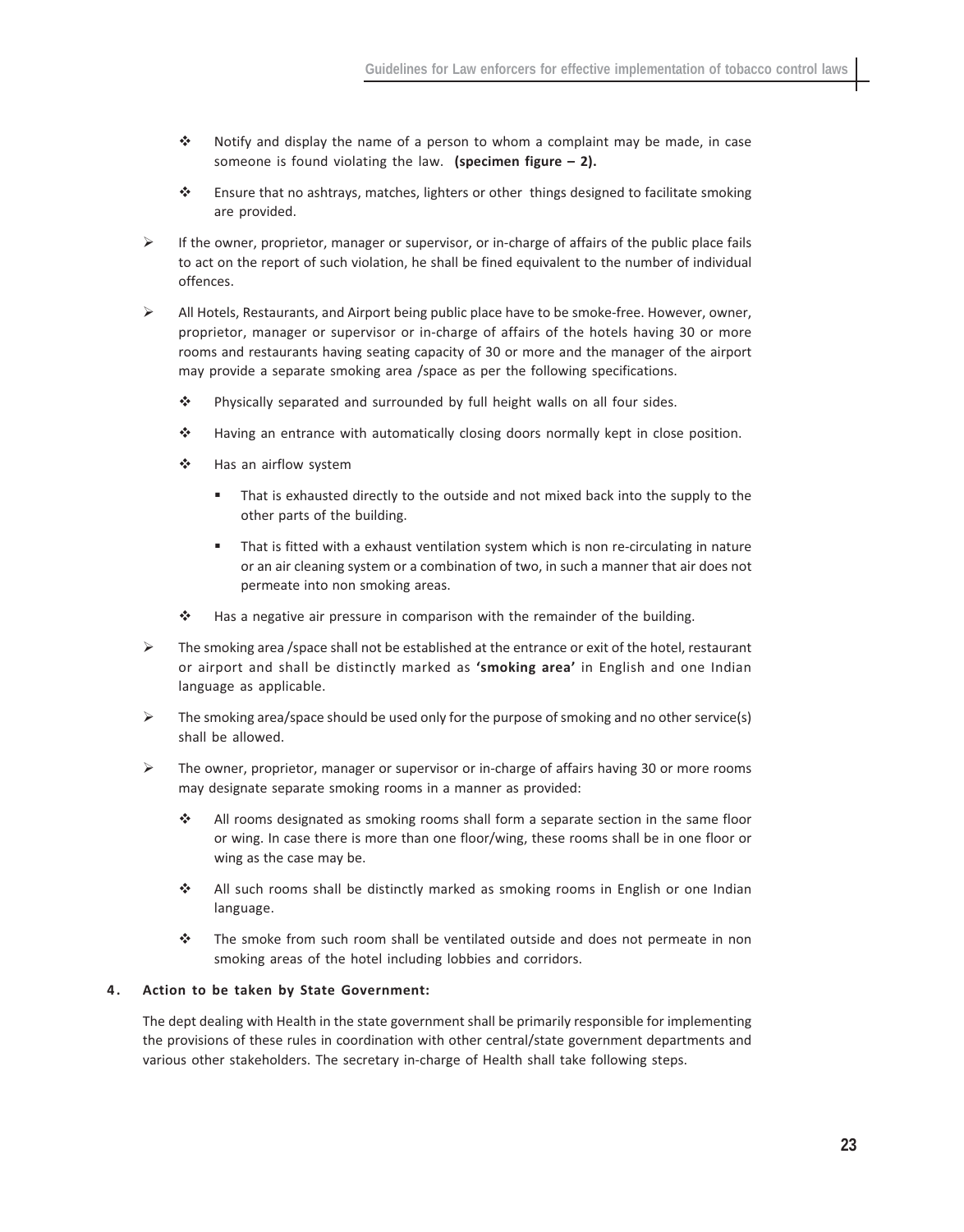- $\checkmark$  Give wide publicity to the provisions of the rules; also put it on the official website of the Department.
- Ensure that all offices, Institutions, autonomous organization, including hospitals, Educational Institution/ Medical/Dental/ Nursing Colleges etc. under the Health/Medical Education Department and any public sector undertaking, follow the rules i.e. display of boards, identification of persons to whom a compliant of violation is to be lodged.
- Send communications to all state government departments, institution etc. in the state.
	- o To ensure that attached/subordinate offices, Autonomous organization & PSU's under the respective department(s) comply with the law.
	- o That those in-charge or responsible for any public place implement the smoke-free rules.
	- $\circ$  That all departments identify the person(s) to whom any complaint about violation(s) can be reported.

#### (A fact sheet indicating the steps to be taken by an organization is annexed)

- $\checkmark$  Send communications to all the heads of central government departments in the state like Railways, Customs and Central Excise, Defense Establishments, AG Office, Doordarshan, All India Radio, CPWD, Airports Authority, etc. for implementing the provisions of the rules.
- Send specific communications to Secretaries of Education Dept, Tourism dept, Transport Dept, Municipal Corporations as under:
	- o To Education Secretary (and /or Medical Education secretary) to make all the school, colleges including Medical, Dental, Nursing, Paramedical Colleges, universities including deemed universities to display the boards as per specification and follow the other provisions of the rules.
	- o To Transport Secretary for ensuring that the boards are displayed in all public conveyances under government and private sector and also at the bus stops and bus terminals.
	- o To head of the Municipal Corporations to ensure that the provisions of the Act is implemented in the area under his jurisdiction.

#### o To Tourism Secretary

- To Inform all concerned in charge of places commonly frequented by tourists that they have to follow the rules and ensure that those places are smoke-free.
- To ensure tourist are duly informed-through portals/websites, brochures and pamphlets about the provisions of the rule.
- To provide smoke free environment in all hotels/restaurants as laid down in the Rules
- To inform that hotels/restaurants having 30 or more rooms/ or 30 or more seating capacity may create a designated smoking area / space as per the specifications.
- To ensure that the boards as per the requirement are prominently displayed in all tourist spots including in hotels/restaurants/pubs/bars/coffee shops etc.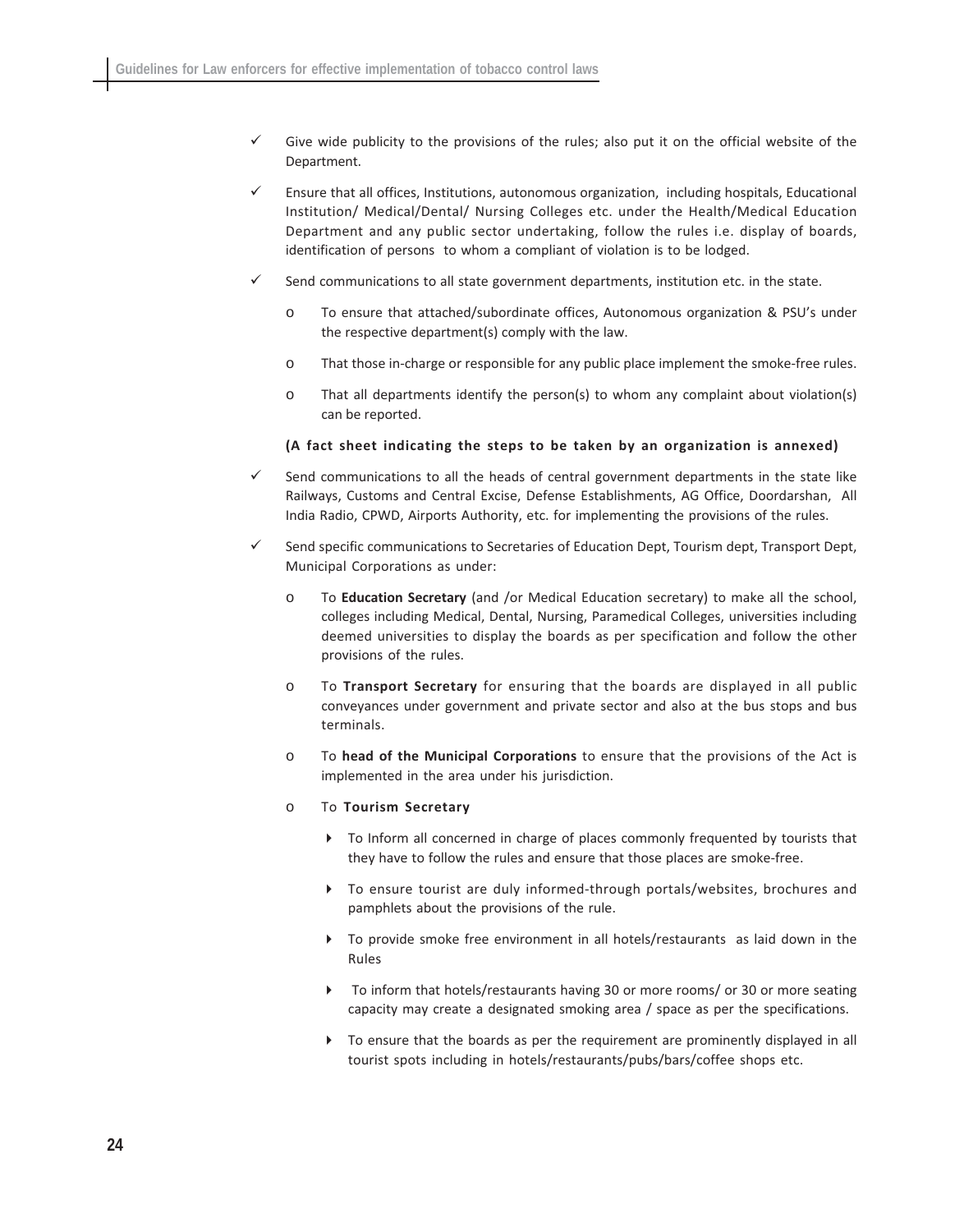- $\checkmark$  Communicate to all district collectors the details of the provisions of the rules and action to be taken.
- Sensitize the representatives of Hotels/ Restaurants, Private workplaces, shopping malls, cinema theaters, Industry / factories about the provisions of the rules and set up a mechanism for monitoring implementation.
- $\checkmark$  Establish a coordinating mechanism by way of setting a state level task force/steering committee under the chairmanship of Principal Secretary/Secretary Health with representatives of all the major departments of State/Central Governments, other stakeholder and Civil Society. Also to establish District Level committee under the chairmanship of District Collector with Chief Medical Officer (District Nodal Officer for Tobacco Control) as member Secretary.

#### 5. Way forward for Enforcement

- $\checkmark$  Sensitize, train and empower the law enforcers i.e. Police, Food & Drug Inspectors and other the authorized officers, as notified by the central Government vide notification dated 30<sup>th</sup> May, 2008.
- $\checkmark$  The State Government may also consider notifying additional authorized officers for implementing the provisions of the rules.
- Set up flying squads for monitoring, enforcement and compliance.
- Setting up of toll-free help line / online reporting system may also be considered.
- Establish a mechanism for issue of challan or compounding of offence. The options available, based on the experience of a few States are:
	- $\triangleright$  OPTION 1: to empower the authorized officers to compound the offence and impose appropriate fine upto Rs. 200 on the violators and recover the fine on the spot. A specimen copy of the receipt is at figure -3
	- $\triangleright$  OPTION 2: to permit the authorized officers to issue challans with the direction that the offender pays the fine at the designated court or treasury on any given/fixed day(s) as may be decided by the State Government. The state government may also constitute mobile courts/special magistrates. The specimen copy of challan is at figure  $-4$ .

#### Or combination of both the options as may be decided by the State Government.

- $\checkmark$  The Health Department has to print the numbered receipt book (s) and challan book(s) for distribution to various authorized officers for ensuring proper accounting of fines imposed on the offenders. The challan may contain two part, one to be issued to the offender and the other to be retained by the authorized officer who has to deposit the fine and the book to the health department.
- $\checkmark$  There are different models of channelising the funds collected through fine.
	- **OPTION 1** : create a separate head of account as has been done by Gujarat Government under the department of Health in which the fine collected by various agencies/officers are deposited. This will enable Department of Health to use the fund for tobacco control activities. The head under which the fine is to be credited may be indicated at the bottom of the receipt itself.
	- **OPTION 2**: the fine collected by various agencies may be deposited to a miscellaneous account of department of Health. In case the states have a separate account for National Tobacco Control Programme in the Health Society, the funds may be deposited in this account.

It is necessary for the state government to lay down detailed guidelines for ensuring accountability for the amount collected as fine.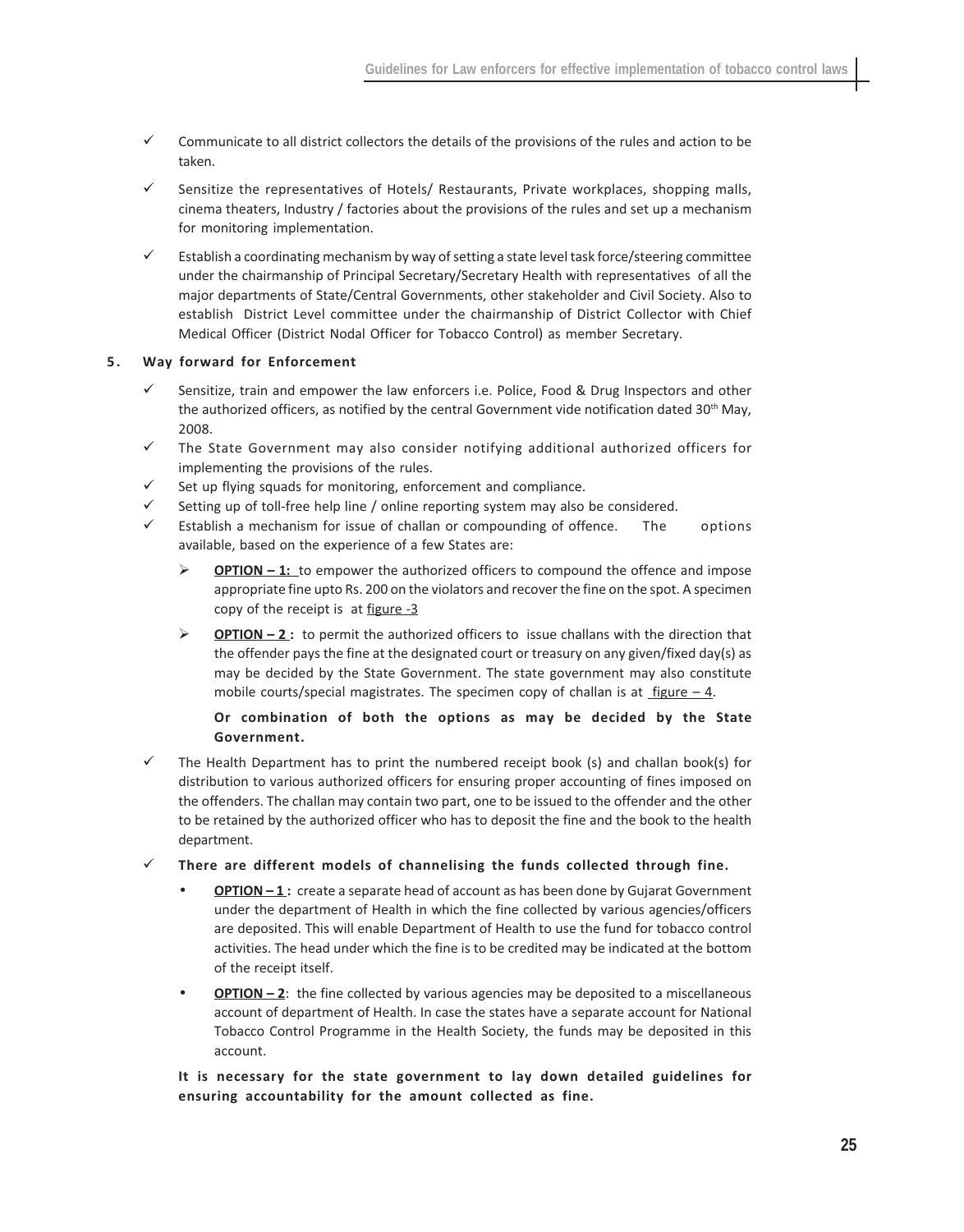#### 6. Other Measures:

- $\checkmark$  Highlight successes and failures of every department/organization.
- $\checkmark$  Provide for non-monetary incentives such a commendation letters, etc.
- Mainstream the Rules and regulations in regular training/Orientation of officers and staff working in any 'Public place'.
- $\checkmark$  Encourage the vast majority of non smokers, to recognize their right to life and health through media campaigns, school curriculum etc.

#### Steps for Enforcement by Department /Institutions

- $\checkmark$  Display boards as per specifications in non smoking areas.
- $\checkmark$  Notify and display the name of a person to whom a complaint may be made, in case someone is found violating the law.
- Train and inform the persons within the institutions responsible for implementing the act, including their duties, responsibilities under the law. The consequence of noncompliance is clearly spelt out. Also, train the enforcers about the mechanism of issuing challan /compounding of offences and imposing fine.
- $\checkmark$  Educate the staff about the provisions of the smoke-free rules.
- $\checkmark$  Constitute a core group/task force for regular monitoring, surprise checks to and ensure monitoring and compliance.
- $\checkmark$  The funds collected by compounding the offence may be deposited in the account as specified by the department of Health

| Design of the signage                                  | Specification of the board                                                                                                                                                                                                                                                                                                                                                                                                                                                                                                                                                                         |
|--------------------------------------------------------|----------------------------------------------------------------------------------------------------------------------------------------------------------------------------------------------------------------------------------------------------------------------------------------------------------------------------------------------------------------------------------------------------------------------------------------------------------------------------------------------------------------------------------------------------------------------------------------------------|
| No Smoking Area -<br><b>Smoking Here is an offence</b> | The board shall be of a minimum size of 60 cm by<br>$\mathbf{1}$ .<br>30 cm of white background<br>It shall contain a circle of no less than 15 cm<br>2.<br>outer diameter with a red perimeter of no less<br>than 3 cm wide with a picture, in the centre, of a<br>cigarette or beedi with black smoke and crossed<br>by a red band.<br>3.<br>The width of the red band across the cigarette<br>shall equal the width of the red perimeter.<br>The board shall contain the warning "No Smoking"<br>4.<br>Area – Smoking Here is an Offence", in English or<br>one Indian language, as applicable. |



#### Figure - 2 -Specimen

| If your find anybody smoking please report to |               |  |
|-----------------------------------------------|---------------|--|
|                                               |               |  |
|                                               | Designation:  |  |
|                                               | Telephone no: |  |
|                                               |               |  |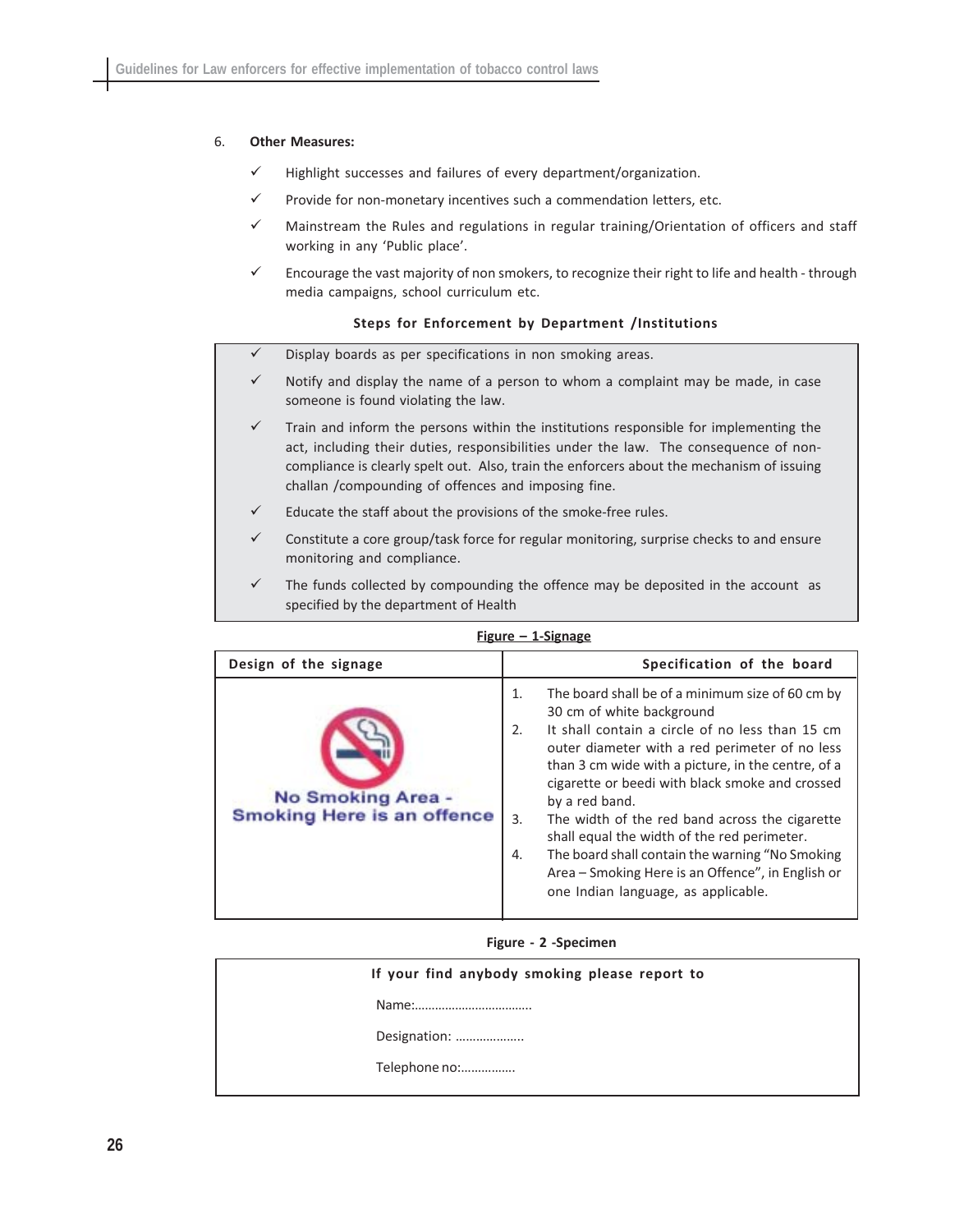| Figure $-3$ : Prototype of a receipt                                                                                                                              |                                            |  |  |
|-------------------------------------------------------------------------------------------------------------------------------------------------------------------|--------------------------------------------|--|--|
| <b>Ministry of Health &amp; Family Welfare</b><br><b>NIRMAN BHAVAN, NEW DELHI</b>                                                                                 |                                            |  |  |
| Receipt No.<br>851                                                                                                                                                |                                            |  |  |
|                                                                                                                                                                   |                                            |  |  |
|                                                                                                                                                                   |                                            |  |  |
|                                                                                                                                                                   |                                            |  |  |
|                                                                                                                                                                   |                                            |  |  |
| of the Cigarettes and other tobacco products (prohibition of advertisement and regulation of trude and commerce.                                                  |                                            |  |  |
| production, supply and distribution) Act, 2003.                                                                                                                   |                                            |  |  |
| <b>Signature of the Offender</b>                                                                                                                                  | <b>Signature of the Authorized Officer</b> |  |  |
| Figure - 4: Prototype of a challan                                                                                                                                |                                            |  |  |
| <b>Book No. </b><br>Serial No                                                                                                                                     |                                            |  |  |
| The 'Cigarettes and Other Tobacco Products (Prohibition of Advertisement and Regulation of Trade<br>and Commerce, Production, Supply and Distribution) Act, 2003' |                                            |  |  |
| 1. Name and Address of the accused person                                                                                                                         |                                            |  |  |
| 2. Scene of the offence with date, time and place                                                                                                                 |                                            |  |  |
| 3. Particulars of offence under Act/ Rules                                                                                                                        |                                            |  |  |
| 4. Where as you are hereby prosecuted for the offense described above, you are required to attend the<br>charges unless otherwise ordered by the court.           |                                            |  |  |
| Signature/left thumb impression of the accused                                                                                                                    |                                            |  |  |
| Signature of the witness                                                                                                                                          |                                            |  |  |

Name and address of the issuing authority.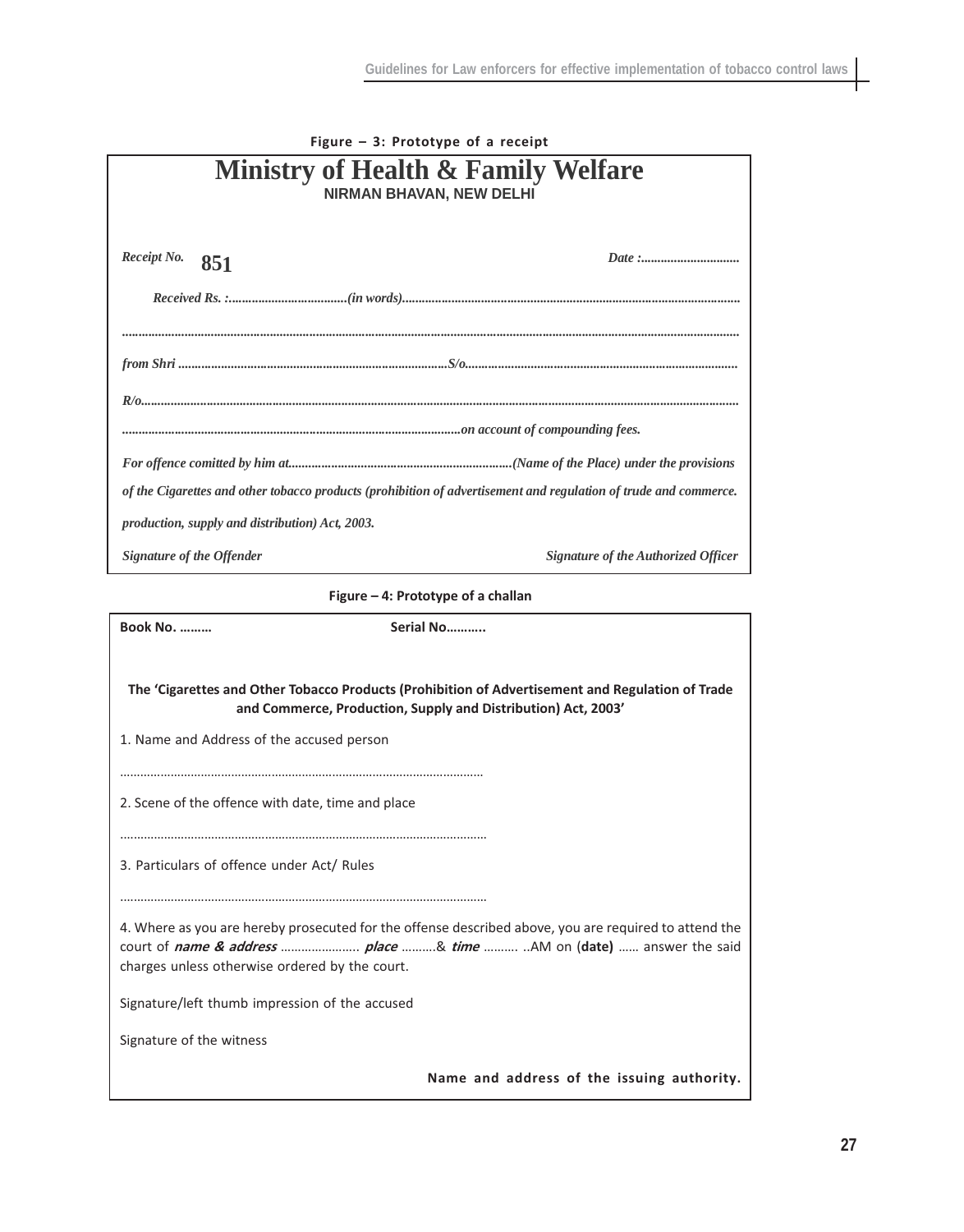## Frequently Asked Questions (FAQ's) for Section 4

#### Q-1 What is the mandate of the law that bans smoking at public places?

Section 4 of COTPA prohibits smoking in public places. Any violation will be punished with a fine up to Rs. 200 .Technically; the process of reaching a compromise is called Compounding. Such offences, in which a compromise can be done and a trial can be avoided, are called Compoundable offences.

#### Q-2 When did the ban take effect?

The ban on smoking at public places came into effect from  $1<sup>st</sup>$  May 2004 and subsequently from  $2<sup>nd</sup>$ October, 2008 and is applicable all over India.

#### Q-3 Which are the public places where the ban applies?

The Ban is applicable to all public places where the public have access, as of right or not, but does not include any open space.

auditoriums, hospital buildings, railway waiting rooms, amusement centres, restaurants including open space surrounding such premises bars, discotheques, refreshment rooms, banquet halls, canteens, coffee houses, pubs, airport lounges (airports can have a facility of providing separate smoking lounge) public offices, libraries, workplaces shopping malls cinema halls open auditoriums stadium railway stations bus stops public conveyances educational institutions, court buildings And the like which are visited by general public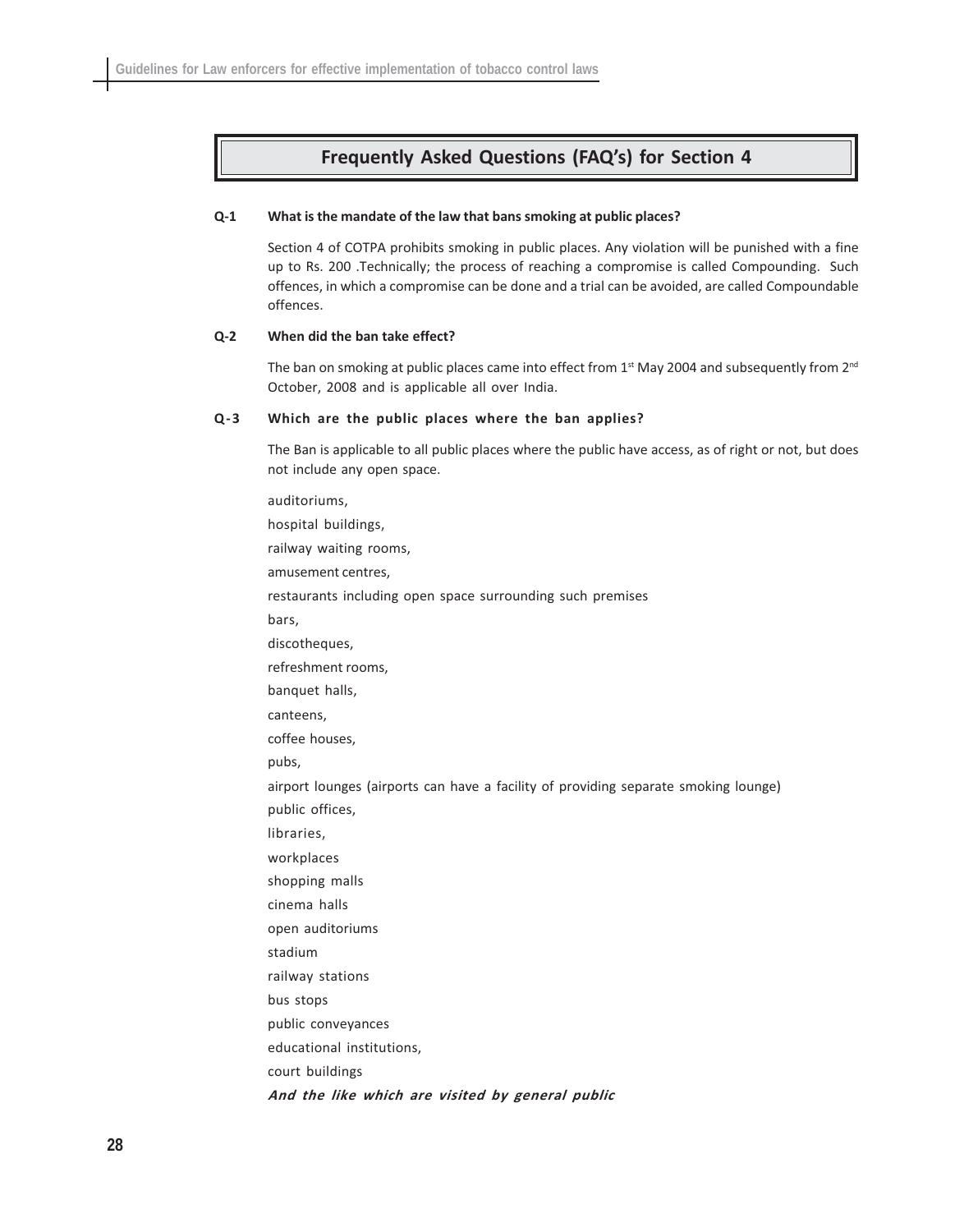#### Q-4 Which open spaces are covered under the Act as Public place?

Open Auditorium, stadium, railway station, bus stop/stand, and such other such places.

#### Q-5 What is to be done by Authorized officers/ Managers of Public Places to ensure that smoke-free laws are implemented in their jurisdictions?

- $\triangleright$  Display boards as per specifications in non smoking areas.
- $\triangleright$  Notify and display the name of a person to whom a complaint may be made, in case someone is found violating the law.
- $\triangleright$  Train and inform the persons within the institutions responsible for implementing the Act, including their duties, responsibilities under the law. The consequence of non-compliance should be spelt out. Also, train the enforcers about the mechanism of issuing challan / compounding of offences and imposing fine.
- $\triangleright$  Educate the staff about the provisions of the smoke-free rules.
- $\triangleright$  Constitute a core group/task force for regular monitoring, surprise checks to and ensure monitoring & compliance.
- $\triangleright$  The funds collected by compounding the offence may be deposited in the account as specified by the Department of Health

#### Q-6 Where do the smoke-free boards need to be placed?

These boards need to be placed prominently at all public places. A 60 X 30cm size board saying, "No Smoking Area - Smoking Here is an Offence" should be prominently displayed at each entrance, each floor, staircase, entrance of the lifts and at conspicuous place(s) inside

#### Q-7 Is there any penalty under the smoke free law against the authorized officers for dereliction of duty?

If the owner, proprietor, manager or supervisor, or in-charge of affairs of the public place fails to act on the complaint of such violation, he shall be fined equivalent to the number of individual offences i.e. Rupees 200 multiplied by the number of offences.

#### Q-8 Which is the nodal agency for the enforcement of the smoke-free laws in India?

The Department of Health in the State Government shall be primarily responsible for implementing the provisions of these rules in coordination with other central/state government departments, authorized officers and various other stakeholders. The Authorized officers are notified under Rules relating to prohibition of smoking in public places implemented from 2 October, 2008.

#### Q-9 Are there any public places where a designated smoking area is allowed? If Yes, what are the specifications?

All Hotels, Restaurants, and Airport being public place have to be smoke-free. However, owner, proprietor, manager or supervisor or in-charge of affairs of the following places may provide a separate smoking area /space:

- Hotels having 30 or more rooms
- Restaurants having seating capacity of 30 or more
- **Airports**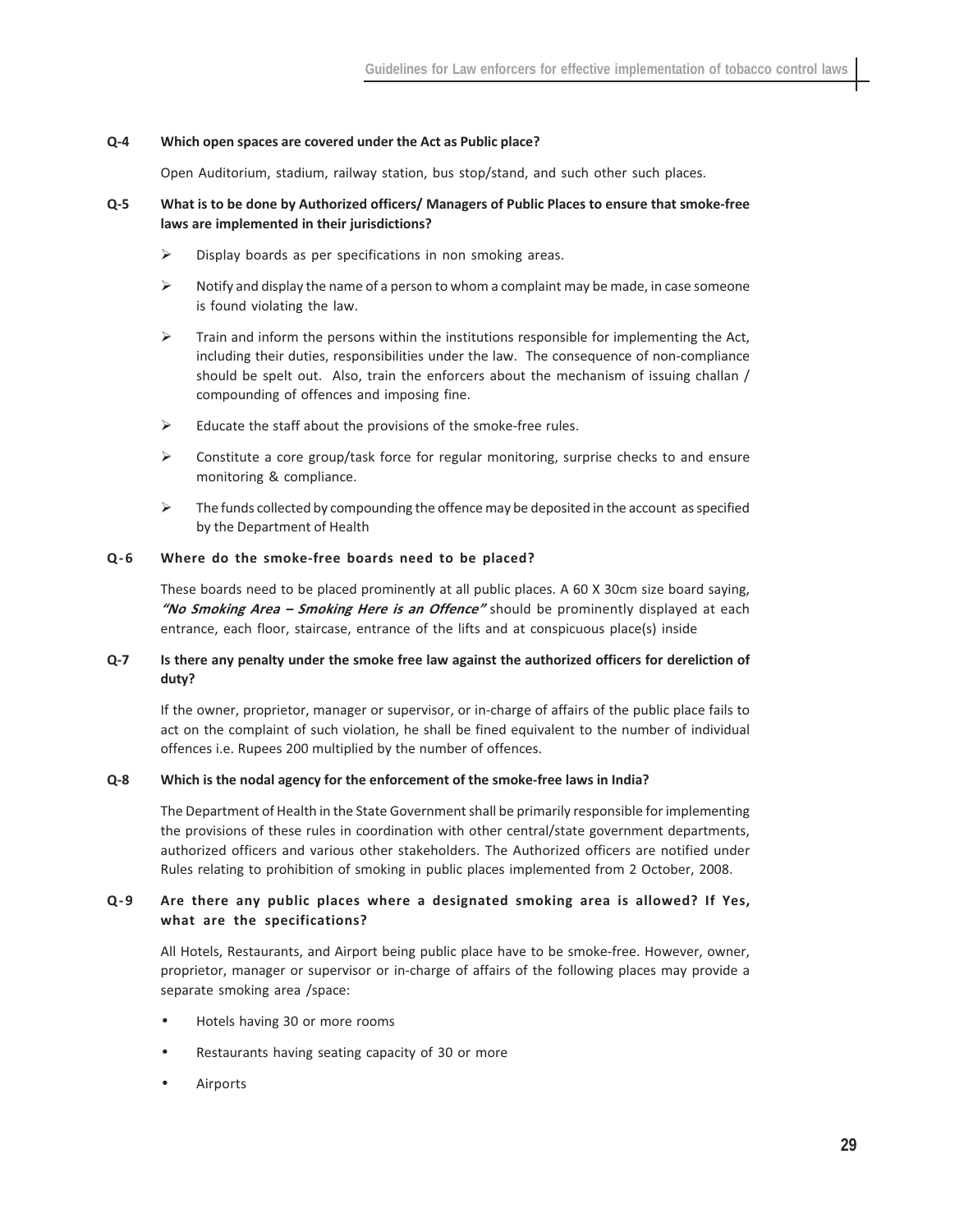The smoking area can be created but must be constructed as per the following specifications:-

- Physically separated and surrounded by full height walls on all four sides. Having an entrance with automatically closing doors normally kept in closed position.
- Has an airflow system as specified
- That is exhausted directly to the outside and not mixed back into the supply to the other parts of the building.
- **That is fitted with a exhaust ventilation system which is non re-circulating in nature or an** air cleaning system or a combination of two, in such a manner that air does not permeate into non smoking areas.
- **Has a negative air pressure in comparison with the remainder of the building.**
- **The smoking area /space shall not be established at the entrance or exit of the hotel,** restaurant or airport and shall be distinctly marked as 'smoking area' in English and one Indian language as applicable.
- The smoking area/space should be used only for the purpose of smoking and no other service(s) shall be allowed.

The owner, proprietor, manager or supervisor or in-charge of affairs of a hotel having 30 or more rooms may designate separate smoking rooms in a manner as provided:

- All rooms designated as smoking rooms shall form a separate section in the same floor or wing. In case there is more than one floor/wing, these rooms shall be in one floor or wing as the case may be.
- All such rooms shall be distinctly marked as smoking rooms in English or one Indian language.
- The smoke from such room shall be ventilated outside and should not permeate in nonsmoking areas of the hotel including lobbies and corridors.

#### Q-10 Is it true that there cannot be a smoking area at entry or exit of an airport, hotel & restaurant where creation of smoking area is allowed? Can any service be provided within the smoking area/space?

Yes, a smoking area cannot be permitted to be constructed at the entry or exit. Also, the smoking area/space should be used only for the purpose of smoking and no other service(s) shall be allowed.

#### Q-11 How do I file a complaint?

If you observe or note a possible violation, please notify the owner or manager of the establishment. They are responsible for compliance and are required to take action against a person who is smoking. Also, any one can file a complaint on toll-free help line / online reporting system i.e. National Toll Free Helpline-1800-110-456 or the concerned authorized officer as mentioned in the rules.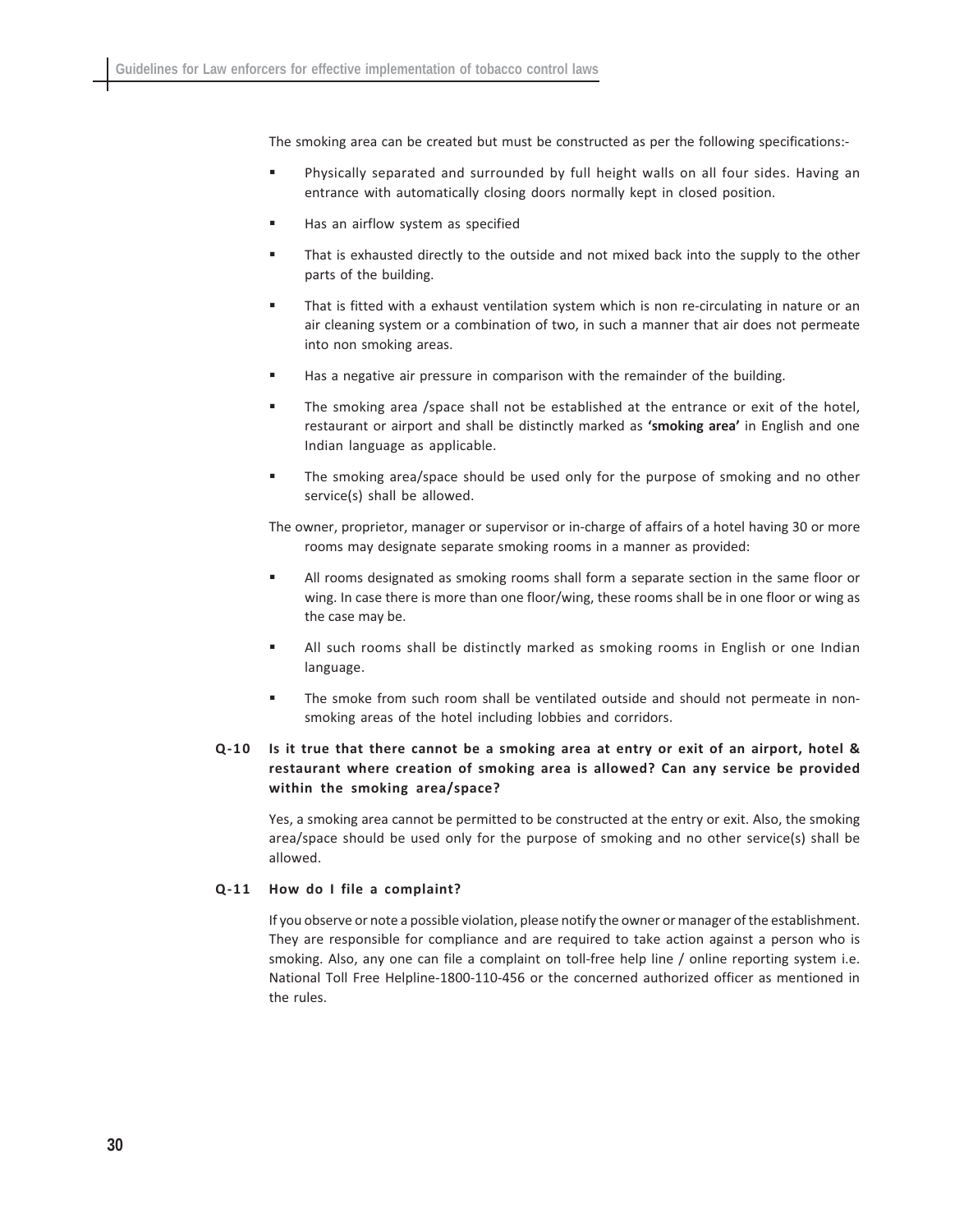Prohibition of advertisement, promotion and sponsorship of tobacco products (Section 5 of COTPA)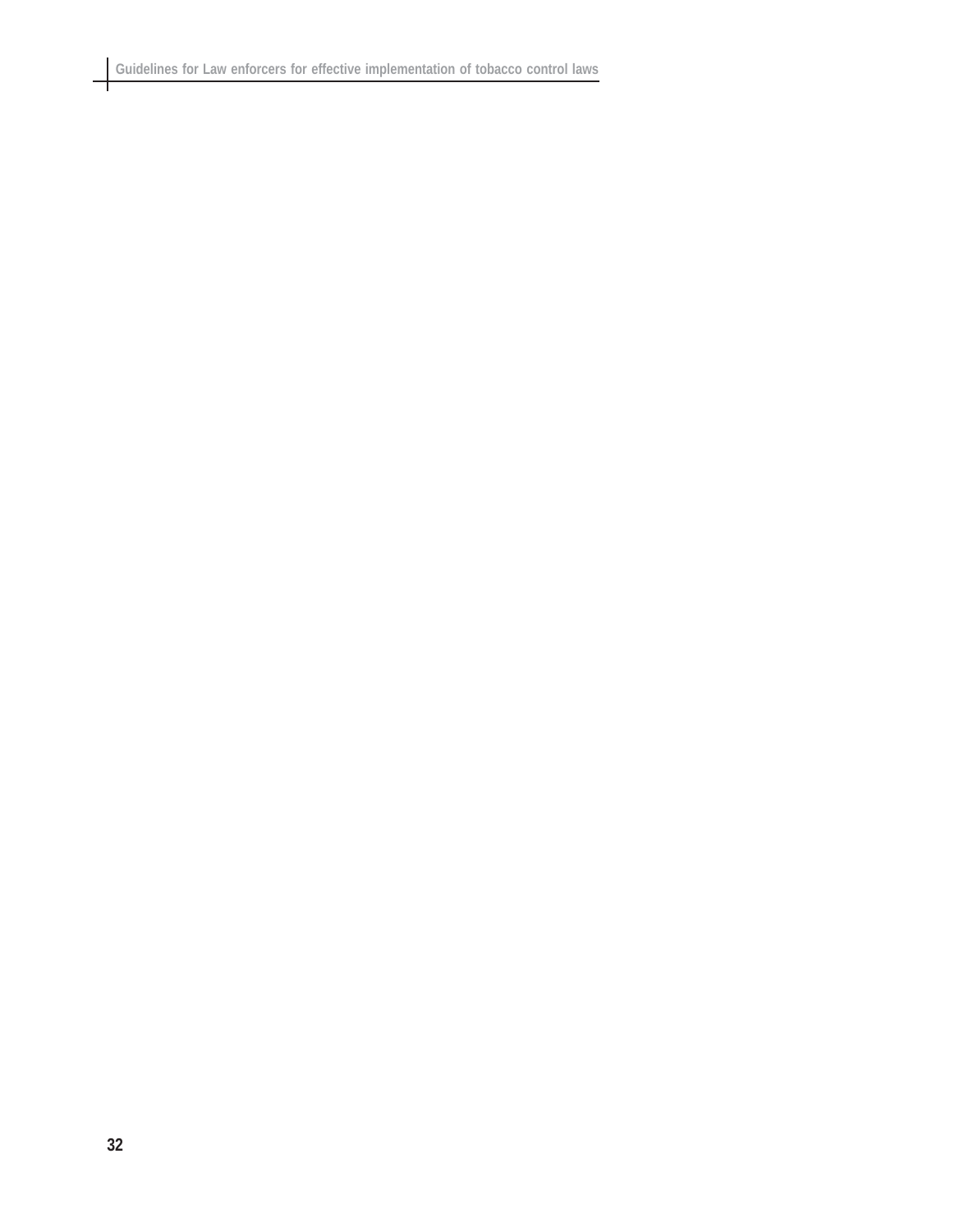## Prohibition of advertisement, promotion and sponsorship of tobacco products (Section 5 of COTPA)

### Summary

No person is allowed to advertise (directly/indirectly), promote, or sponsor the use or consumption of cigarettes or any other tobacco products. However, there are two exceptions to this rule:-

- (a) an advertisement of cigarettes or any other tobacco product in or on a package containing cigarettes or any other tobacco product;
- (b) an advertisement of cigarettes or any other tobacco product which is displayed at the entrance or inside a warehouse or a shop where cigarettes any other tobacco products are offered for distribution or sale

There are certain restrictions on this exception and these are as follows:-

- The size of the board at the entrance of warehouse /shop where cigarettes or any other tobacco products is offered for sale shall not exceed sixty centimeters by forty-five centimeters.
- There must be a health warning on the top edge of the point-of-sale boards [20cmsX15cms]. This board shall only list the type of tobacco products and no brand pack shot, brand name of tobacco product or other promotional messages shall be displayed. The tobacco products are not to be sold in a way that they are visible; in order to prevent easy access of tobacco products to minors.

In addition there are several restrictions on display of tobacco products in cinema, television and other media as per Cigarettes and Other Tobacco products (Second Amendment) Rules 2005.

- These rules prohibit display of tobacco products or their use in cinema and television programmes except in case of old Indian films and television programmes, Indian films and television where necessary display is required to show historical figure/era, foreign films and television programmes (including dubbed or sub-titled), Indian/foreign films & television programmes in case of documentaries and health spots made to reflect dangers/ dire consequences of tobacco use, live coverage of news where the display is purely incidental. Provided that all these should have appropriate anti tobacco health warnings and there cannot be display of brands of tobacco products or close ups of cigarette products or tobacco products.
- It is mandatory for the media to crop/mask the brand names or logos of tobacco products which form a part of the pictures to be printed in any form of print or outdoor media or footage to be aired through any form of electronic media except in case of live or deferred live telecast of sports, cultural or other events held in other countries being aired on television in India.
- A steering committee has been constituted under the chairmanship of Union Health Secretary with representation from other ministries. The committee will take cognizance suo moto or look into specific violations under Section 5 of the Act including evaluating cases related to indirect advertising and promotion of Cigarettes and Other Tobacco Products.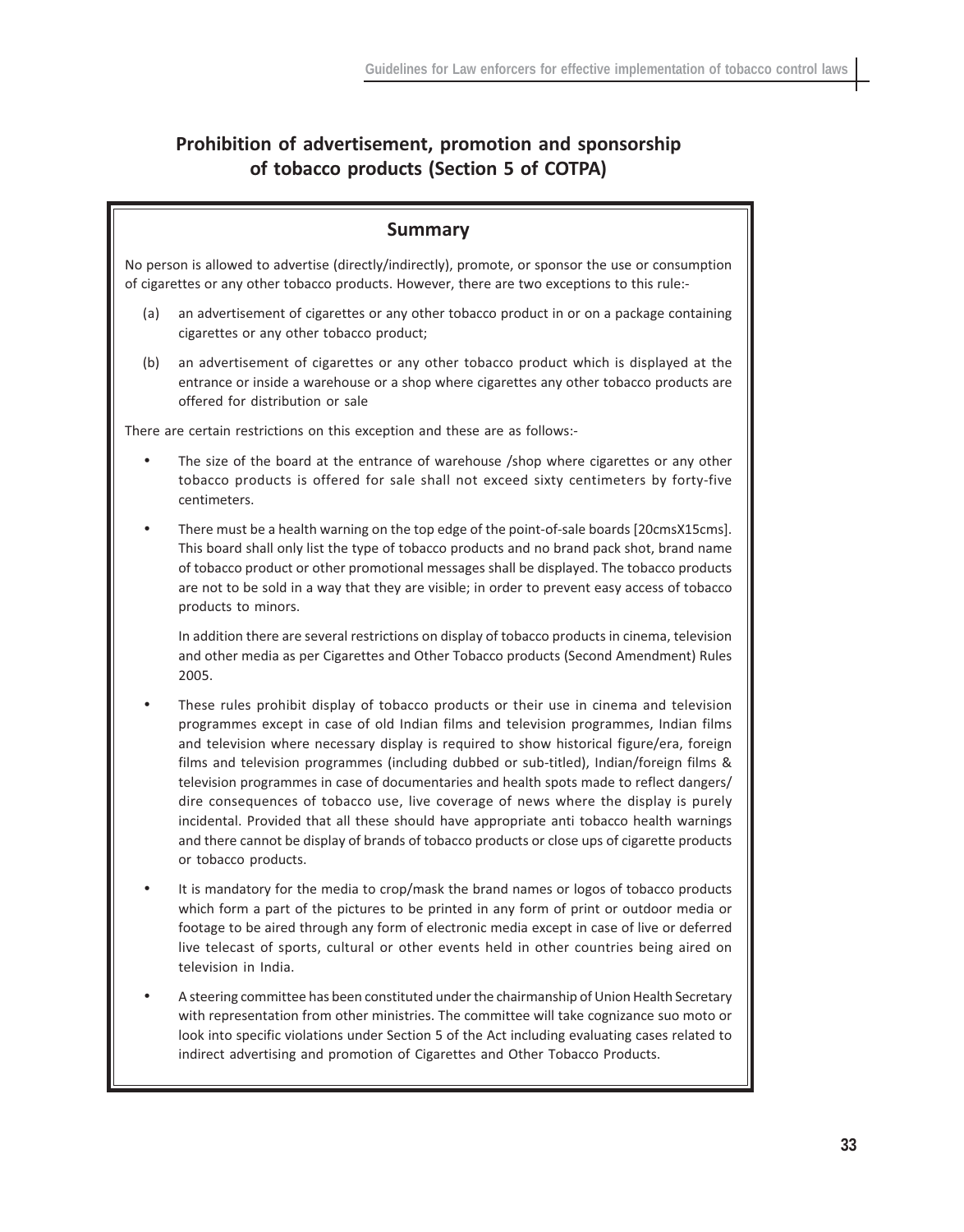## Rules relating to prohibition of advertisement, promotion and sponsorship of Cigarettes and other tobacco products $1$

In exercise of the powers conferred by section 31 of the Cigarettes and Other Tobacco Products (Prohibition of Advertisement and Regulation of Trade and Commerce, Production, Supply and Distribution) Act, 2003", the Central Government hereby makes the following rules to further amend the Cigarettes and Other Tobacco Products (Prohibition of Advertisement and Regulation of Trade and Commerce, Production, Supply and Distribution) Rules, 2004 namely:-

- 1. These rules may be called the Cigarettes and Other Tobacco Products (Prohibition of Advertisement and Regulation of Trade and Commerce, Production, Supply and Distribution (Amendment) Rules, 2005.
- 2. In the Cigarettes and Other Tobacco Products (Prohibition of Advertisement and Regulation of Trade and Commerce, Production, Supply and Distribution) (Amendment) Rules, 2004-
	- (a) in rule 2, the following clause shall be inserted, namely.-
		- $''(e)$  'Indirect advertisement' mentioned in section 5 (1) of the Act means:
		- (i) the use of a name or brand of tobacco products for marketing, promoting or advertising other goods, services and events;
		- (ii) the marketing of tobacco products with the aid of a brand name or trademark which is known as, or in use as, a name or brand for other goods and service;
		- (iii) the use of particular colours and layout and/or presentation those are associated with particular tobacco products; and
		- (iv) the use of tobacco products and smoking situations when advertising other goods and services."
	- (b) for rule 4, the following rule shall be substituted, namely:-

#### "4. Prohibition of advertisement of cigarettes and other tobacco products. –

- (1) The size of the board used for the advertisement of cigarettes and any other tobacco products displayed at the entrance of a warehouse or a shop where cigarette or any other tobacco product is offered for sale shall not exceed sixty centimeters by forty-five centimeters.
- (2) Each such board shall contain in an Indian language as applicable, one of the following warnings occupying the top edge of the board in a prominent manner measuring twenty centimeters by fifteen centimeters, namely:-
	- (i) Tobacco causes cancer, or
	- (ii) Tobacco kills
- (3) The health warning referred to in sub-rule 2 must be prominent, legible and in black colour with a white background.

<sup>&</sup>lt;sup>1</sup> Rules relating to prohibition of advertisement, promotion and sponsorship of Cigarettes and other tobacco products as cited in Gazette Notification G.S.R.345 (E) Dated 31<sup>st</sup> May, 2005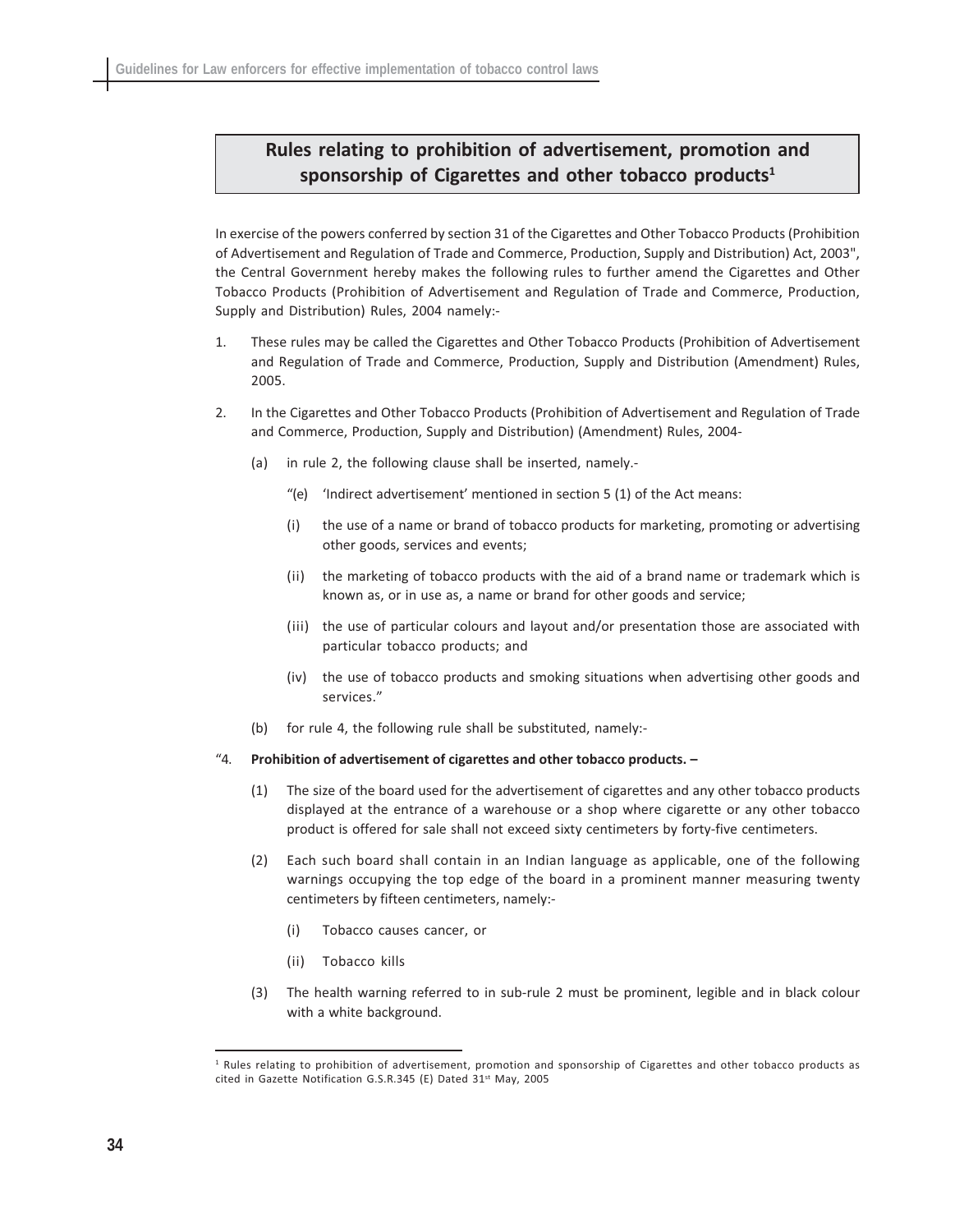- (4) The display board shall only list the type of tobacco products available and no brand pack shot, brand name of the tobacco product or other promotional message and picture shall be displayed on the board. The display board shall not be backlit or illuminated in any manner.
- (5) The owner or manager or in-charge of the affairs of a place where cigarettes and other tobacco products are sold shall not display tobacco products in such a way that they are visible so as to prevent easy access of tobacco products to persons below the age of eighteen years.
- ["(6) No individual or a person or a character in cinema and television programmes shall display tobacco products or their use: provided that this sub-rule shall not apply to
	- (a) Indian films and television programmes displaying use of tobacco products necessary to represent the smoking or tobacco usage of a real historical figure or for representation of a historical era;
	- (b) Old Indian films and television programmes, produced prior to coming into effect of this notification, being screened in a cinema hall or theatre or aired on television;
	- (c) Foreign films and television programmes, including dubbed or sub-titled foreign films or television programmes, being screened in cinema halls or theatres or aired on television;
	- (d) Indian or foreign films and television programmes, displaying use of tobacco products, in case of documentaries or health spots made to clearly and unambiguously reflect the dangers and dire consequences of tobacco use;
	- (e) Live coverage of news, current affairs, interviews, public meetings, sports events, cultural events and the like, being telecast on television whereby there is a purely incidental and completely unintentional coverage of use of tobacco products:

Provided that the exemptions under clauses (a), (b), (c), (d), & (e) above shall not extend to display of brands of tobacco products or tobacco product placement in any form. Close ups of cigarette packages or tobacco products shall not be permissible and such scenes shall be edited by the producer/distributor/broadcaster prior to screening in cinemas/theatres or airing on television.

Explanation (1).- For the purpose of this sub-rule, all firms that receive CBFC certification prior to the effective date of this notification shall be categorized as 'old films'.

Explanation (2).- For the purpose of this sub-rule, 'Foreign film' implies 'imported' as defined in the Cinematograph (Certification) Rules, 1983.

(6A) It shall be mandatory for the producer or distributor of the film to include anti tobacco health spots of minimum thirty seconds duration in the master print, to be screened at the beginning, middle and end of the said film. In case of old Indian films, the owner or manager of the cinema hall or theatre where the film is being screened shall ensure that these anti tobacco health spots are duly screened as prescribed. The provisions of this sub-rule shall not apply to clause (d) of sub-rule 6.

(6B) In case of television programmes, it shall be mandatory for the broadcaster to ensure either placement of an anti tobacco health warning as a prominent scroll at the bottom of the television screen during the period of such display or airing of anti tobacco health spots for a period of minimum thirty seconds during the telecast of each television programme of thirty minute duration or less. In case the television programme is more than thirty minutes further airtime of 30 seconds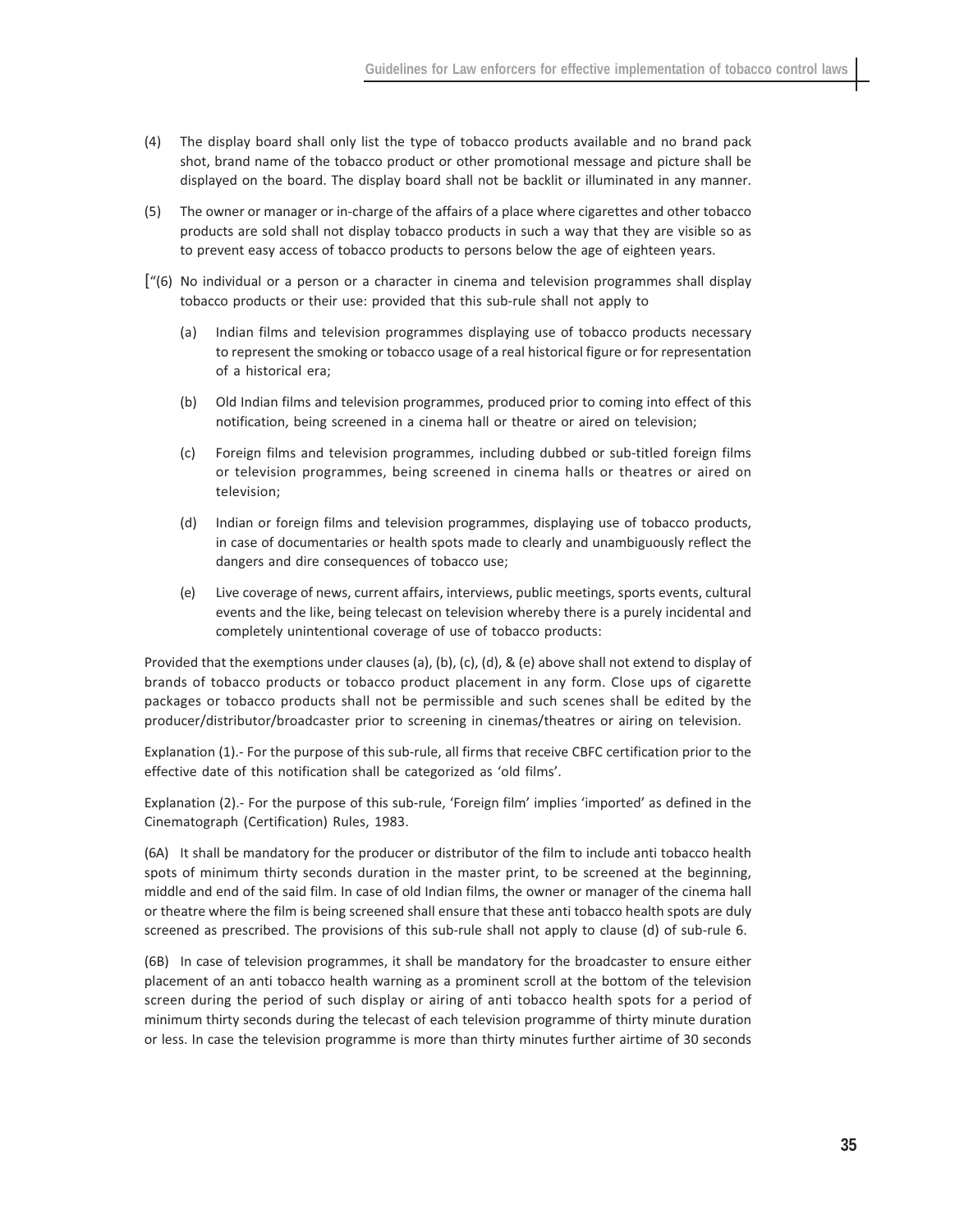shall be allocated for each incremental thirty minutes, for telecasting anti tobacco spots. The minimum duration of each anti tobacco spot shall be not less than 15 seconds. The provisions of this sub-rule shall not apply to clauses (d) and (e) of sub-rule 6:

Provided that, the anti tobacco health warning scroll shall be legible and readable with font in black colour on white background. The text of the health warning shall be 'smoking causes cancer' or 'smoking kills' for smoking form of tobacco use and 'Tobacco causes cancer' or 'Tobacco kills' for chewing and other form of tobacco or such other warning as may be specified by the Government:

Provided further that, the anti tobacco health warning scrolls or health spots shall be in the same language(s) as used in the film or television programme. Incase of dubbed or sub-titled films or television programmes, the scrolls or spots shall be carried in the language of dubbing or subtitlement".

"(7) Wherever brand names or logos of tobacco products form a part of the pictures to be printed in any form of print or outdoor media or footage to be aired through any form of electronic media, it shall be mandatory for the media to crop or mask the same to ensure that the brand names and logos of the tobacco products are not visible, except in case of live or deferred live telecast of sports, cultural and other events/activities held in other countries being aired on television in India".

"(8) A Steering Committee shall be constituted under the Chairmanship of the Union Health Secretary with representation from among others the Ministry of Information & Broadcasting, Ministry of Law & Justice, Advertising Standards Council of India, Press Council of India, Members of Parliament and voluntary organizations.

This Committee will take cognizance suo moto or look into specific violations under section 5 of the Act. The Committee shall also evaluate cases related to indirect advertising and promotion and pass orders thereof".]<sup>2</sup>

The Central Government vide G.S.R 646(E) dated 17<sup>th</sup> October 2006 enforced from December 1, 2007 and by latest superseded Notification G.S.R 489(E) dated 9th June, 2010 constituted a Steering Committee, with the following Members, to take action regarding violations of Section 5 of the said Act, namely:-

| 1.  | Secretary, Ministry of Health and Family Welfare, Government of India, New Delhi                    | Chairman |
|-----|-----------------------------------------------------------------------------------------------------|----------|
| 2.  | Member of Parliament (Nominated by Union Minister of Health and Family Welfare)                     | Member   |
| 3.  | Director General of Health Services                                                                 | Member   |
| 4.  | Joint Secretary, Ministry of Information and Broadcasting, Government of India, New Delhi           | Member   |
| 5.  | Joint Secretary, Ministry of Law and Justice, Government of India, New Delhi                        | Member   |
| 6.  | Joint Secretary, (In-charge of tobacco control), Ministry of Health and Family Welfare, New Delhi   | Member   |
| 7.  | Representative of Advertising Standards Council of India                                            | Member   |
| 8.  | Representative of Press Council of India, New Delhi                                                 | Member   |
| 9.  | Dr. P.C. Gupta, Healis, Navi Mumbai Representative from NGO                                         | Member   |
| 10. | Dr. K. Srinath Reddy, President, PHFI Representative from NGO                                       | Member   |
| 11. | Ms. Padmini Somani, Director, Salam Bombay foundation Representative from NGO                       | Member   |
| 12. | Dr. Surendra Shastri, Chief of Preventive Oncology, Tata Memorial Hospital, Representative from NGO | Member   |
| 13. | Sh. Bejon Mishra, Managing Director, Consumer Online Foundation, New Delhi                          | Member   |

<sup>&</sup>lt;sup>2</sup> Inserted vide notification GSR 698 (E), dated 30<sup>th</sup> November 2005 (Second Amendment) Rules, 2005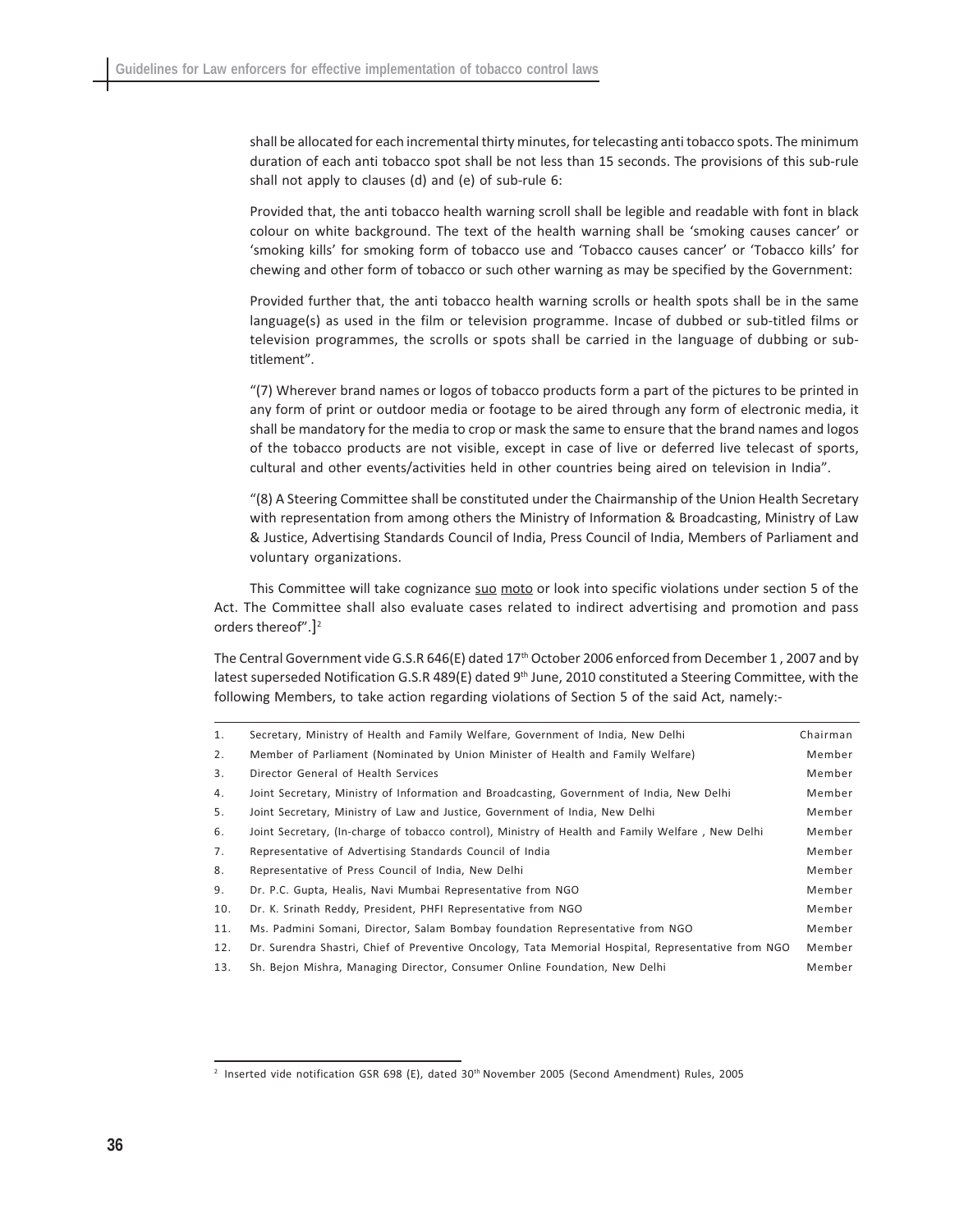(b) in rule 5, the following clauses shall be added, namely.-

"(3) The owner or the manager or the in-charge of the affairs of a place where cigarettes or other tobacco products are sold shall ensure that no tobacco product is sold through a vending machine in order to prevent easy access of tobacco products to persons below the age of eighteen years.

(4) The owner or the manager or the in-charge of the affairs of a place where cigarettes or other tobacco products are sold shall ensure that no tobacco product is handled or sold by a person below the age of eighteen years."

Note: - The principal rules were published vide number GSR 137 dated 25<sup>th</sup> February, 2004. The (Amendment) Rules, 2005 and (Second Amendment) Rules, 2005 came into force on 2<sup>nd</sup> November 2006, vide GSR 599(E) dated 28th September 2006.)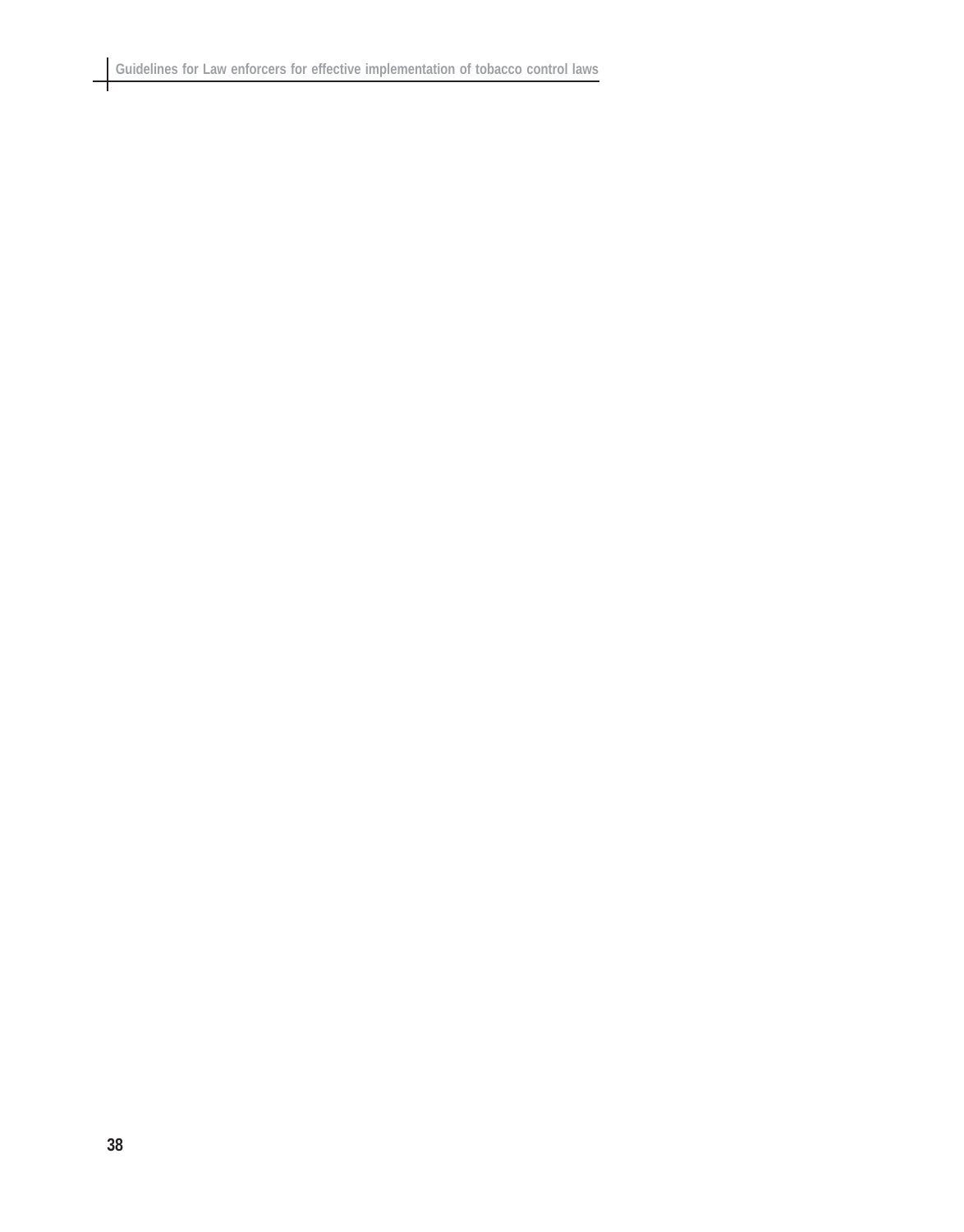**Guidelines for Law enforcers for effective implementation of tobacco control laws**

# Prohibition on sale of tobacco products to minors (Section 6 of COTPA)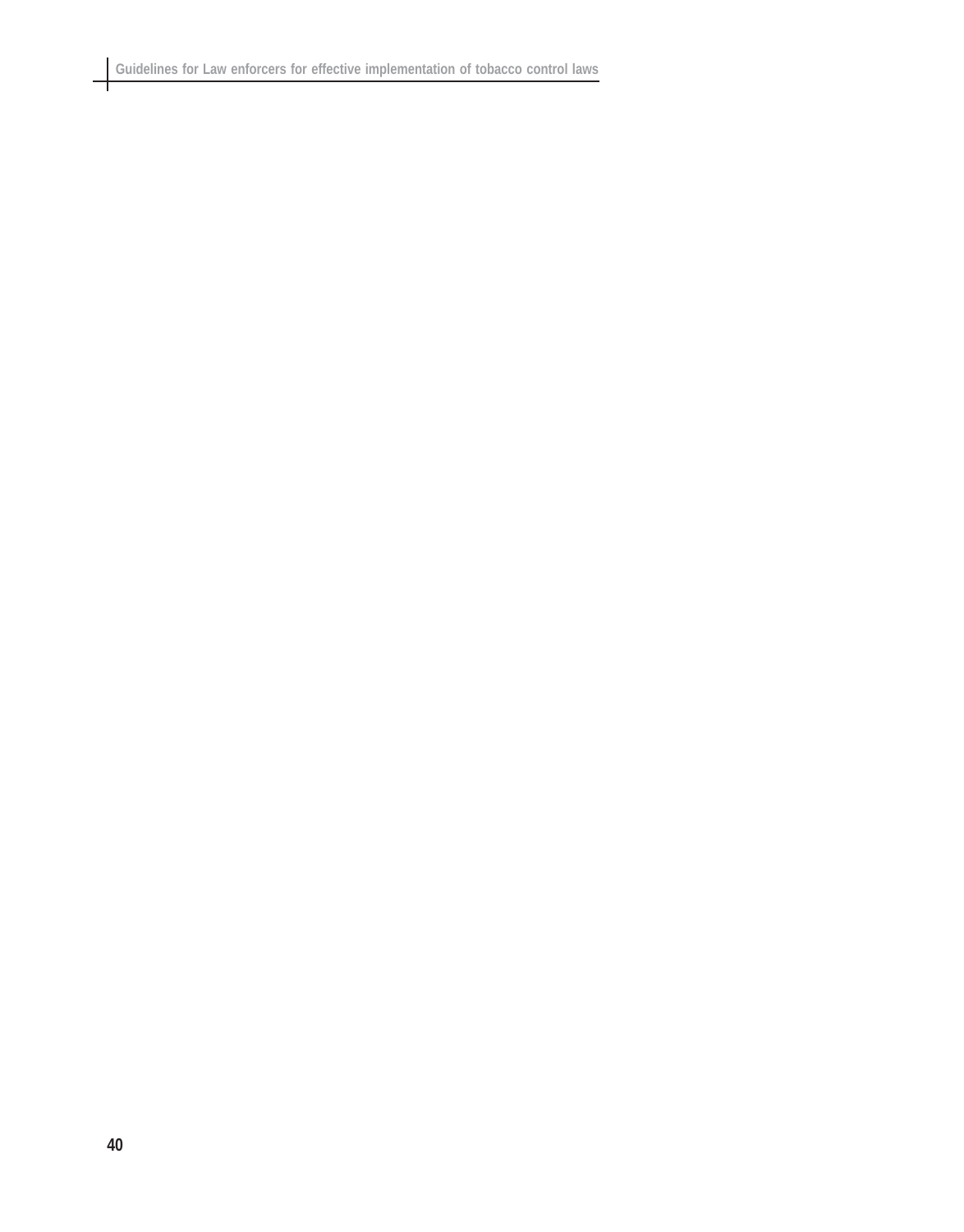## Prohibition on sale of tobacco products to minors (Section 6 of COTPA)

## Summary

As per section 6 of COTPA, no person is allowed to sell tobacco products to a person below the age of 18 years and no person can sell tobacco products within 100 yards of any educational institution. If a person contravenes these provisions he is liable to pay a fine of up to Rs 200. As in section 4, the offence is compoundable and may be tried summarily.

For the purposes of COTPA 'educational institution' means any place or centre where educational instructions are imparted according to the specific norms and include any school/ college and institution of higher learning established or recognized by an appropriate authority."

The Rules mandate that the owner/in-charge of a place where cigarettes or tobacco products are sold has prominently displayed a board of 60 cm x 30 cm specifying the warning, in the applicable Indian language(s), that "Sale of tobacco products to a person under the age of 18 years is a punishable offence". The onus of proof that the buyer of the tobacco products is not a minor lies with the seller of the tobacco product.

It is also specified that no tobacco product can be sold through a vending machine and no tobacco product can be handled or sold by a person below the age of 18 years.

The rules further require that the owner or the person in charge of an educational institution should display, at a prominent place, a board containing the warning "Sale of cigarettes and other tobacco products in an area within a radius of 100 yards from the educational institution is strictly prohibited, and that the offence is punishable with a fine which may extend to Rs 200". The distance of 100 yards is to be measured radially, starting from the outer limits of the boundary wall, fence or as the case may be, of the educational institution.

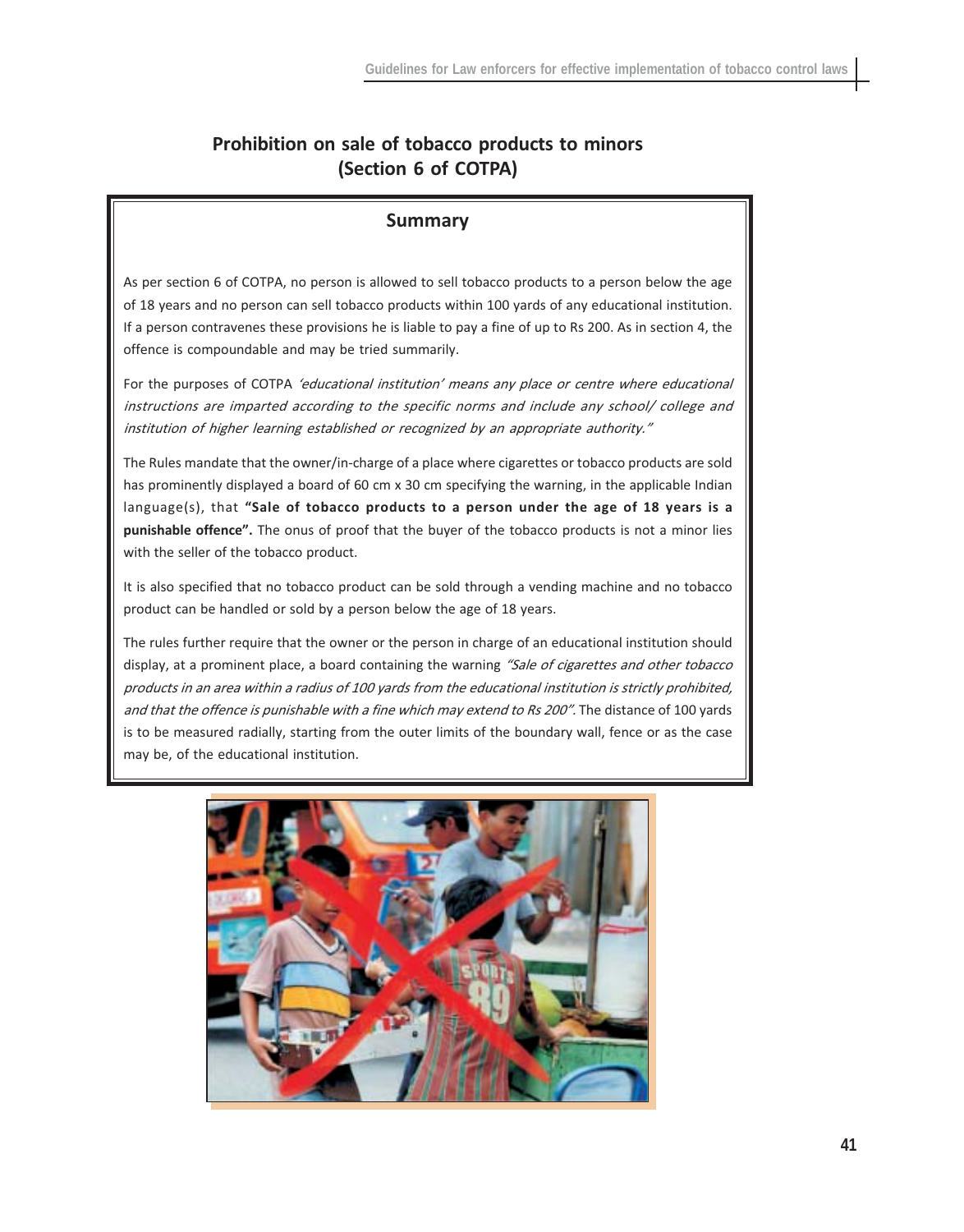#### Rules relating to prohibition on sale of tobacco products to minors

In exercise of powers conferred by Section 31 of the Cigrettes and Other Tobacco Products (Prohibition of Advertisement and Regulation of Trade and Commerce, Production, Supply and Distribution) Act, 2003 (34 of 2003), the Central Government hereby makes the following rules, namely<sup>1</sup>: $-$ 

- 1. Short title and commencement.—
	- (1) These rules may be called the Cigarettes and Other Tobacco Products (Prohibition of Advertisement and Regulation of Trade and Commerce, Production, Supply and Distribution) Rules, 2004.
	- (2) They shall come into force on the  $1<sup>st</sup>$  day of May, 2004.
- 2. **Definitions.**—In these rules, unless the context otherwise requires,—
	- (a) "Act" means the Cigarettes and Other Tobacco Products (Prohibition of Advertisement and Regulation of Trade and Commerce, Production, Supply and Distribution Act, 2003;
	- (b) "section" means a section of the Act;
	- (c) "open space" mentioned in Section 3(1) of the Act shall not include any place visited by the public such as open auditorium, stadium, railway station, bus stop and such other places; and
	- (d) words and expression used herein and not defined in these rules but defined in the Act, shall have the meanings, respectively, assigned to them in the Act.
- 3. Prohibition of smoking in a public place-This rule has been substituted vide notification GSR 417 (E) dated 30 May, 2008
- 4. Prohibition of advertisement of cigarette and other tobacco products- This rule has been amended vide notification GSR 345 (E) dated 31 May, 2005
- 5. Prohibition of sale to minors.  $-$  (1) the owner or the manager or the incharge of the affairs of a place where cigarettes and other tobacco products are sold shall display a board of minimum sixty centimeter by thirty centimeter at conspicuous place(s) containing the warning "Sale of tobacco products to a person under the age of eighteen years is a punishable offence", in Indian language(s) as applicable.

(2) The onus of proof that the buyer of the tobacco product is not a minor lies with the seller of the tobacco products. The seller, in case of doubt, may request tobacco Purchaser to provide appropriate evidence of having reached eighteen years of age.

["(3) The owner or the manager or the in-charge of the affairs of a place where cigarettes or other tobacco products are sold shall ensure that no tobacco product is sold through a vending machine in order to prevent easy access of tobacco products to persons below the age of eighteen years.

(4) The owner or the manager or the in-charge of the affairs of a place where cigarettes or other tobacco products are sold shall ensure that no tobacco product is handled or sold by a person below the age of eighteen years."]<sup>2</sup>

 $^{\rm 1}$  Rules relating to prohibition on sale of tobacco products to minors as cited in Gazette Notification, G.S.R. 137. Dated 25<sup>th</sup> February, 2004

<sup>2</sup> Inserted vide notification GSR 345 (E), dated 31 May, 2005 Amendment Rules, 2005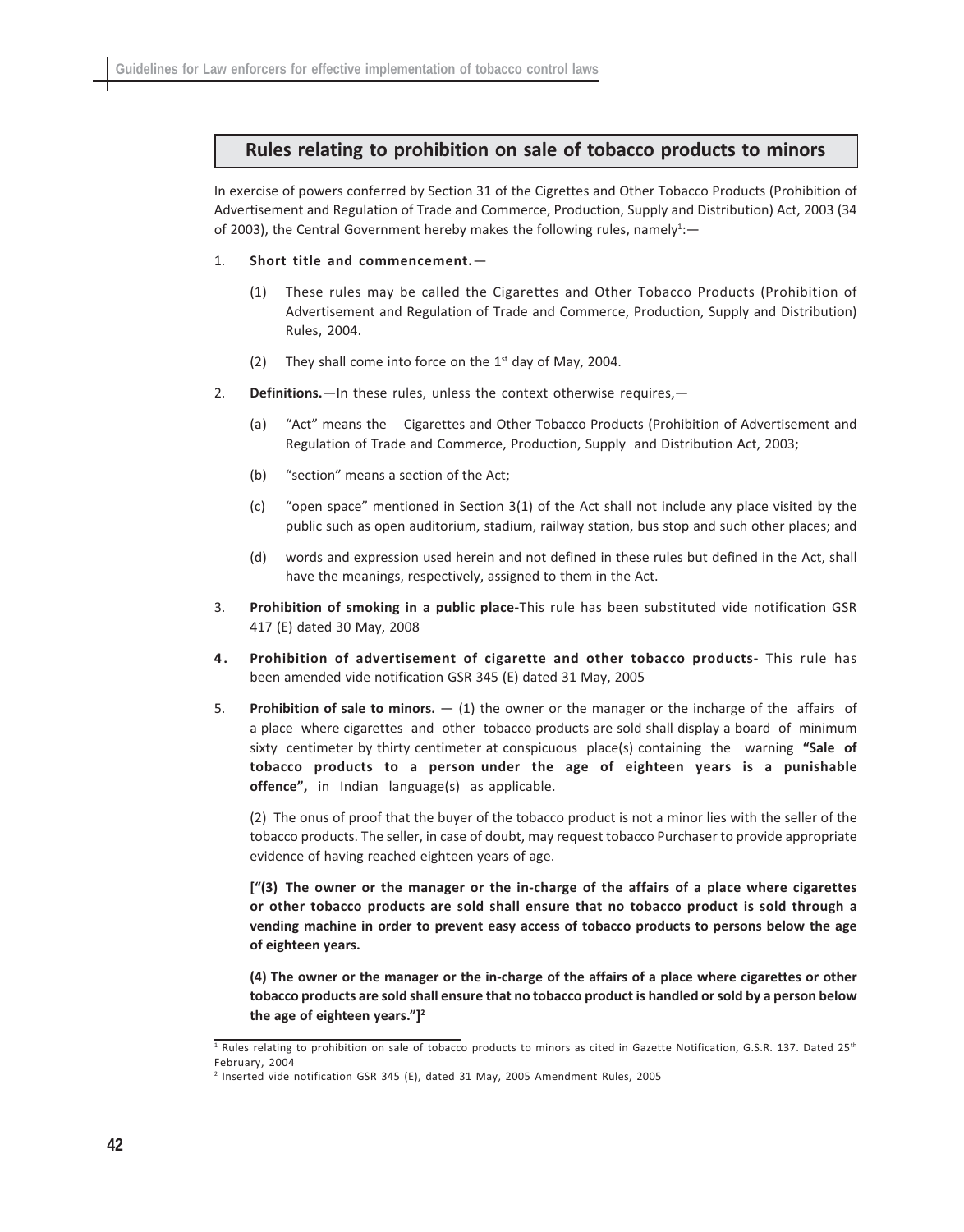## Rules relating to prohibition on display of tobacco products within 100 yards of educational institution

In exercise of the powers conferred by Section 31 of the Cigarettes and Other Tobacco Products (Prohibition of Advertisement and Regulation of Trade and Commerce, Production, Supply and Distribution) Act, 2003 (No. 34 of 2003), and in supersession of the prohibition on sale of the Cigarettes and Other Tobacco Products around Educational Institutions Rules 2004, except as respects things, done or omitted to be done before such supersession, the Central Government hereby makes the following rules, namely<sup>1</sup>:-

#### 1. Short Title, Extent and commencement.-

- (1) These rules may be called the Cigarettes and Other Tobacco Products (Display of board by Educational Institutions Rules) 2009.
- (2) They shall extend to the whole of India.
- (3) They shall come into force on the date of their publication in the official gazette.

#### 2. Definitions.-

In these rules, unless the context otherwise requires,-

- (a) "Act" means the Cigarettes and Other Tobacco Products (Prohibition of Advertisement and Regulation of Trade and Commerce, Production, Supply and Distribution) Act, 2003;
- (b) "Educational Institution" means any place or centre where educational instructions are imparted according to the specific norms and include any school/colleges and institution of higher learning established or recognized by an appropriate authority;
- (2) Words and expressions used and not defined in these rules but defined in the Act, shall have the meanings, respectively, assigned to them in the Act.
- 3. Display of Board by Educational Institutions.-
	- (1) Display of Board.- The owner or manager or any person in-charge of affairs of the educational institution shall display and exhibit a board at a conspicuous place(s) outside the premises, prominently stating that sale of cigarettes and other tobacco products in an area within a radius of one hundred yards of the educational institution is strictly prohibited and that it is an offence punishable under Section 24 of the Act with fine which may extend to two hundred rupees.
	- (2) Measurement of Distance.- The Distance on one hundred yards to in sub- rule (1), measured radially starting from the outer limit of boundary wall, fence or as the case may be, of the educational institution.

<sup>&</sup>lt;sup>1</sup> Rules on the Cigarettes and Other Tobacco Products (Display of board by Educational Institutions Rules) 2009 as cited in Gazette Notification, G.S.R. 40(E) Dated 19th January, 2010.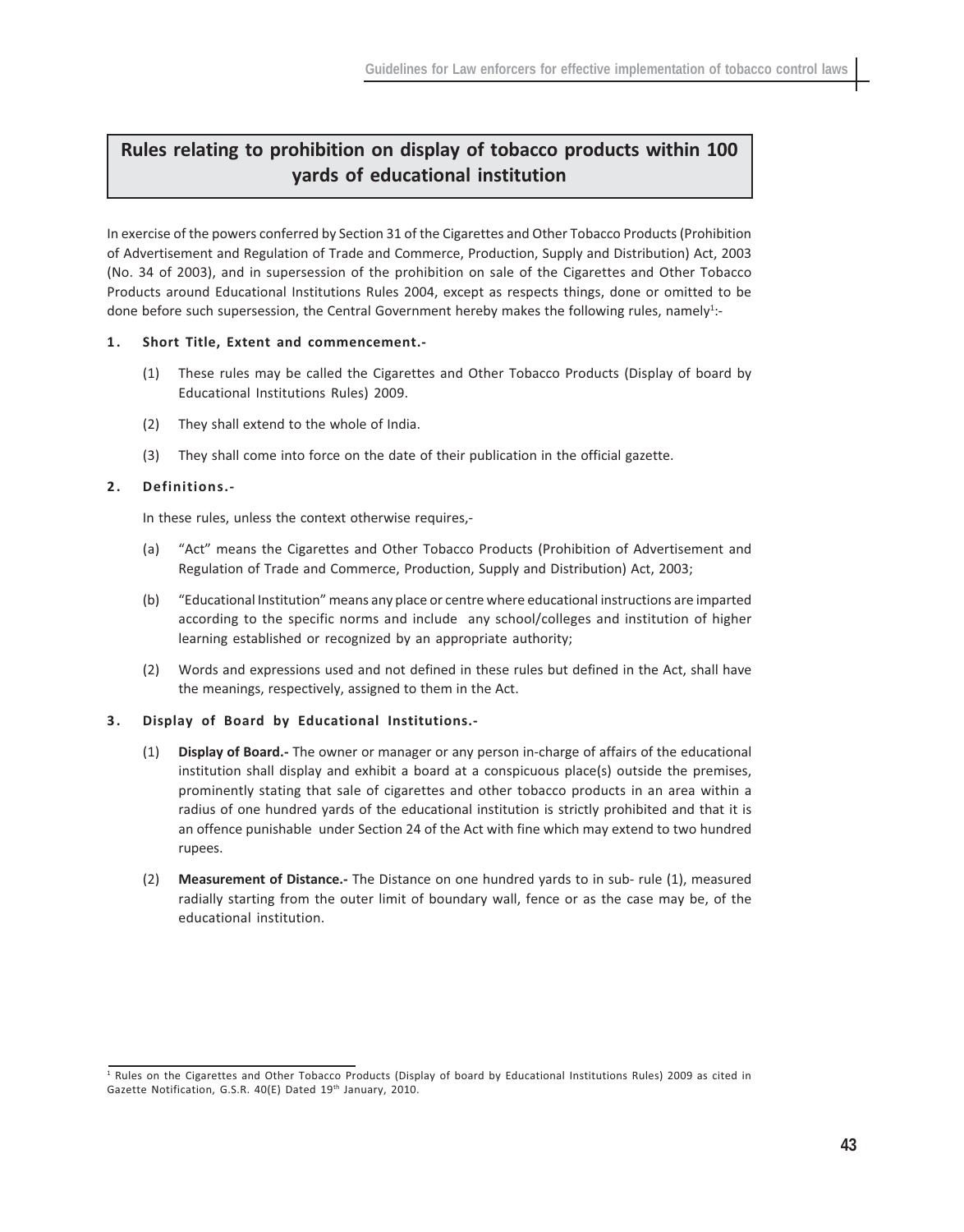## Frequently Asked Questions (FAQ's) for Section 6

- Q1. How does one measure the radius of 100 yards of an educational institution where the sale to minors is prohibited?
- Ans. The 100 yards have to be measured from the outer limit of boundary wall or fence of an educational institution.
- Q2. Who is responsible to display the boards outside educational institutions and what does the board read?
- Ans. The school principal and the school management are responsible to display boards outside/at the gate of the educational institutions. The board should read as, "Sale of tobacco products in an area within a radius of 100 yards of the educational institution is strictly prohibited and it is a punishable offence with a fine which may extend to Rs. 200."

*"*Sale of tobacco products in an area within a radius of 100 yards of the educational institution is strictly prohibited and is a punishable offence with a fine which may extend to Rs. 200."

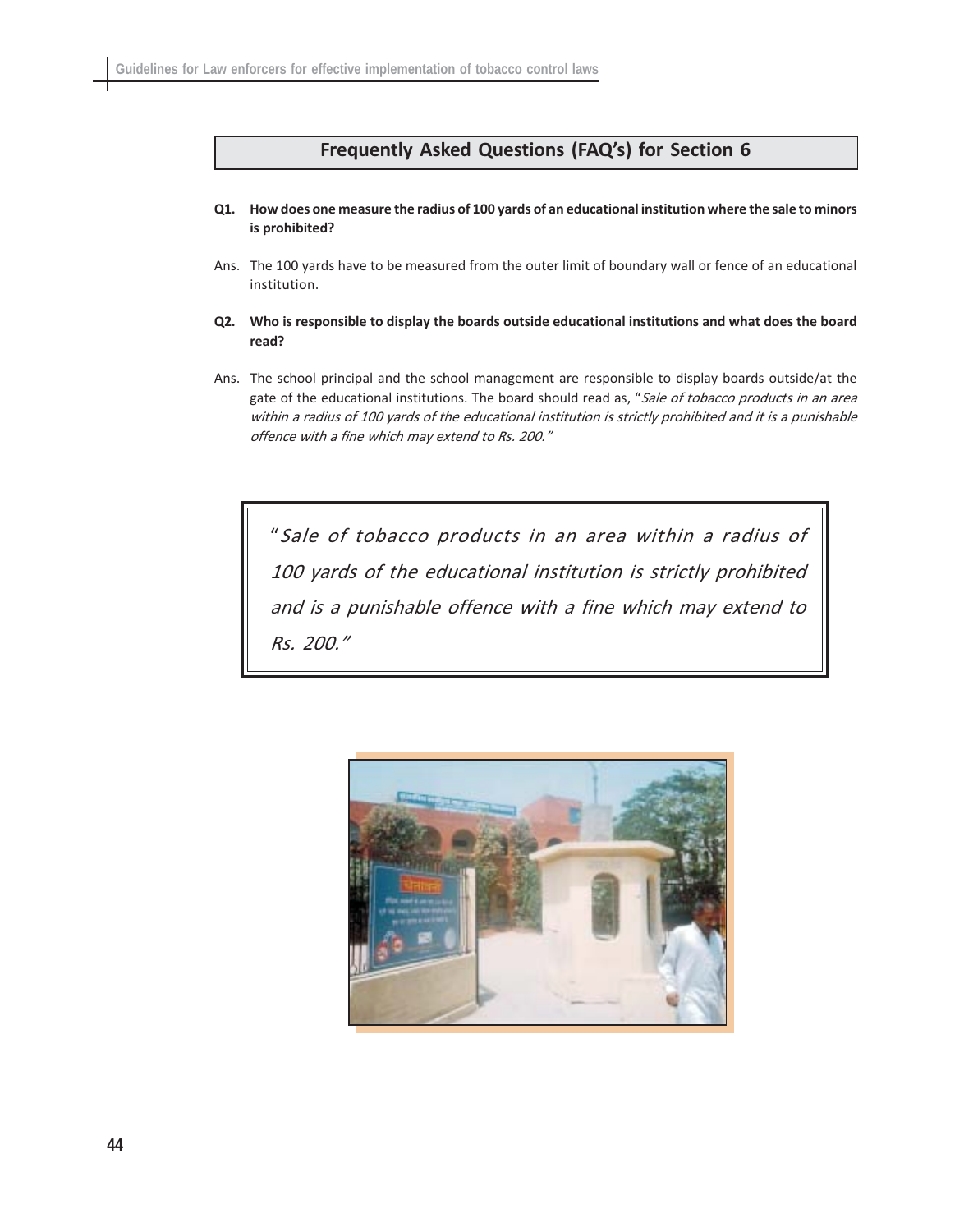- 3. Who is responsible to display the boards at the point of sale of tobacco products and what information will the board contain?
- Ans. The person who sells the tobacco products is supposed to display a board at his/her shop saying, "sale of tobacco products to a person under the age of eighteen years is a punishable offence." The board shall be of a minimum size 60 cm by 30 cm.

Sample board:



 $60 \times 30$  cms

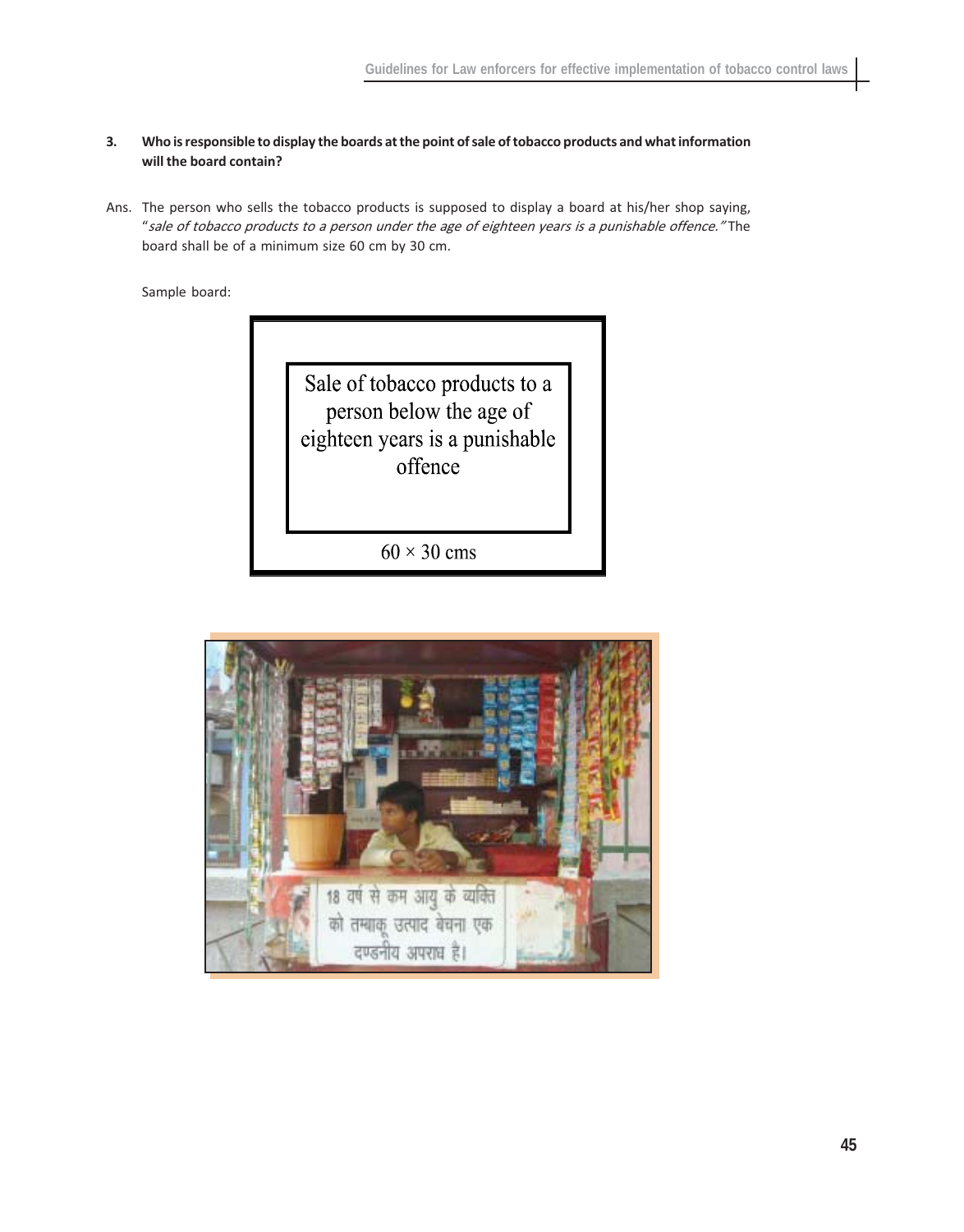#### 4. Who is responsible for ensuring that the buyer is not a minor and what is the penalty?.

Ans The seller of cigarettes and other tobacco products has to ensure that tobacco products are not sold to a person under eighteen years of age, failing which a fine of Rs 200 will be imposed on them.

#### Q4. Who are the officers responsible for ensuring that there is no tobacco selling shop in the radius of 100 yards of educational institutions?

Ans. The Department of Health in the State Government is the nodal agency to implement this provision. They can notify one or more persons who shall be competent to act under this section. State Governments have notified various authorities including Municipal Corporation, Police and the Food and Drug Administration etc.

#### Q5. Which officers can fine persons who are selling tobacco to minors?

Ans. The Central and State governments can notify officers to enforce this provision.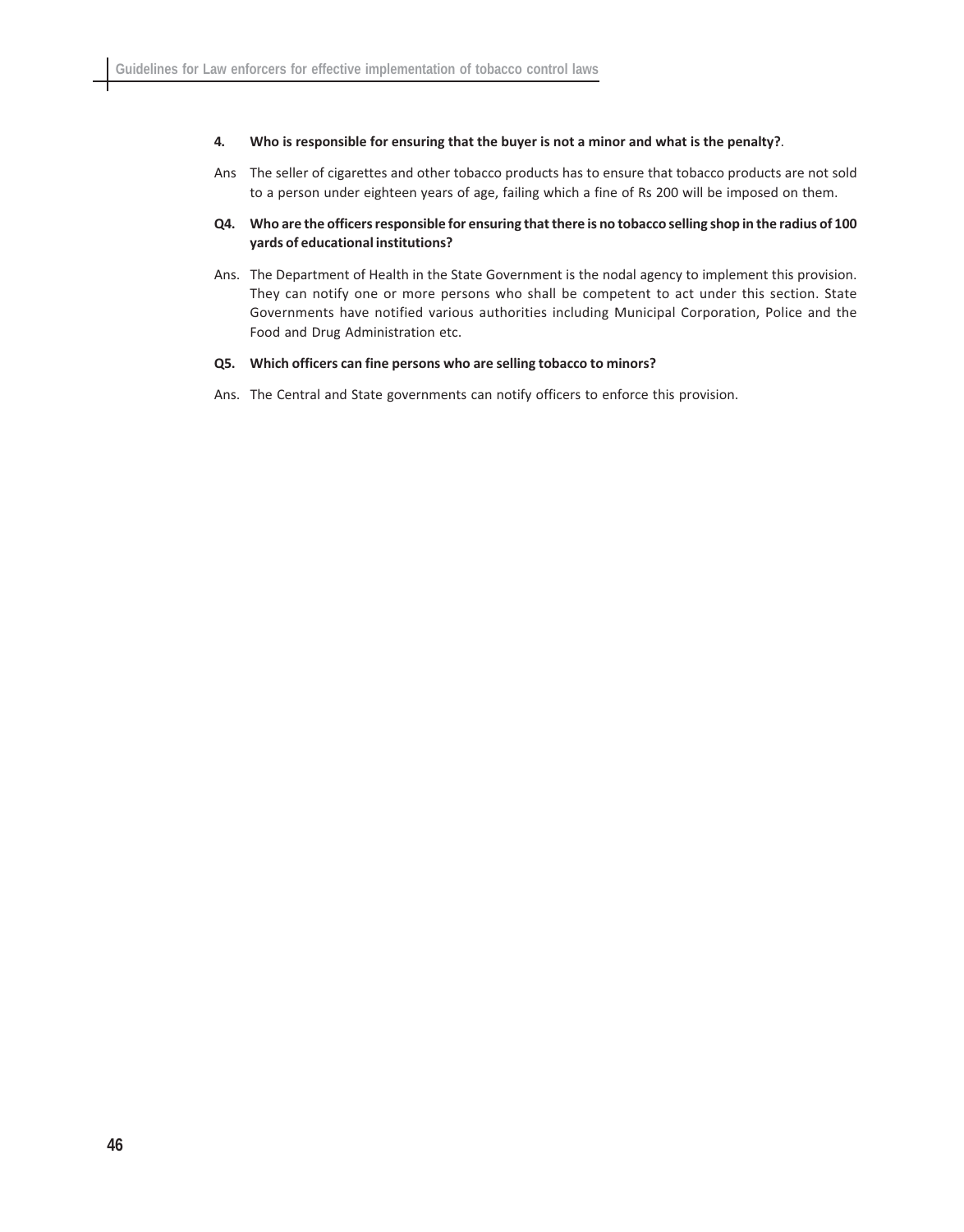# Display of specified health warnings on tobacco product packages (Section 7 of COTPA)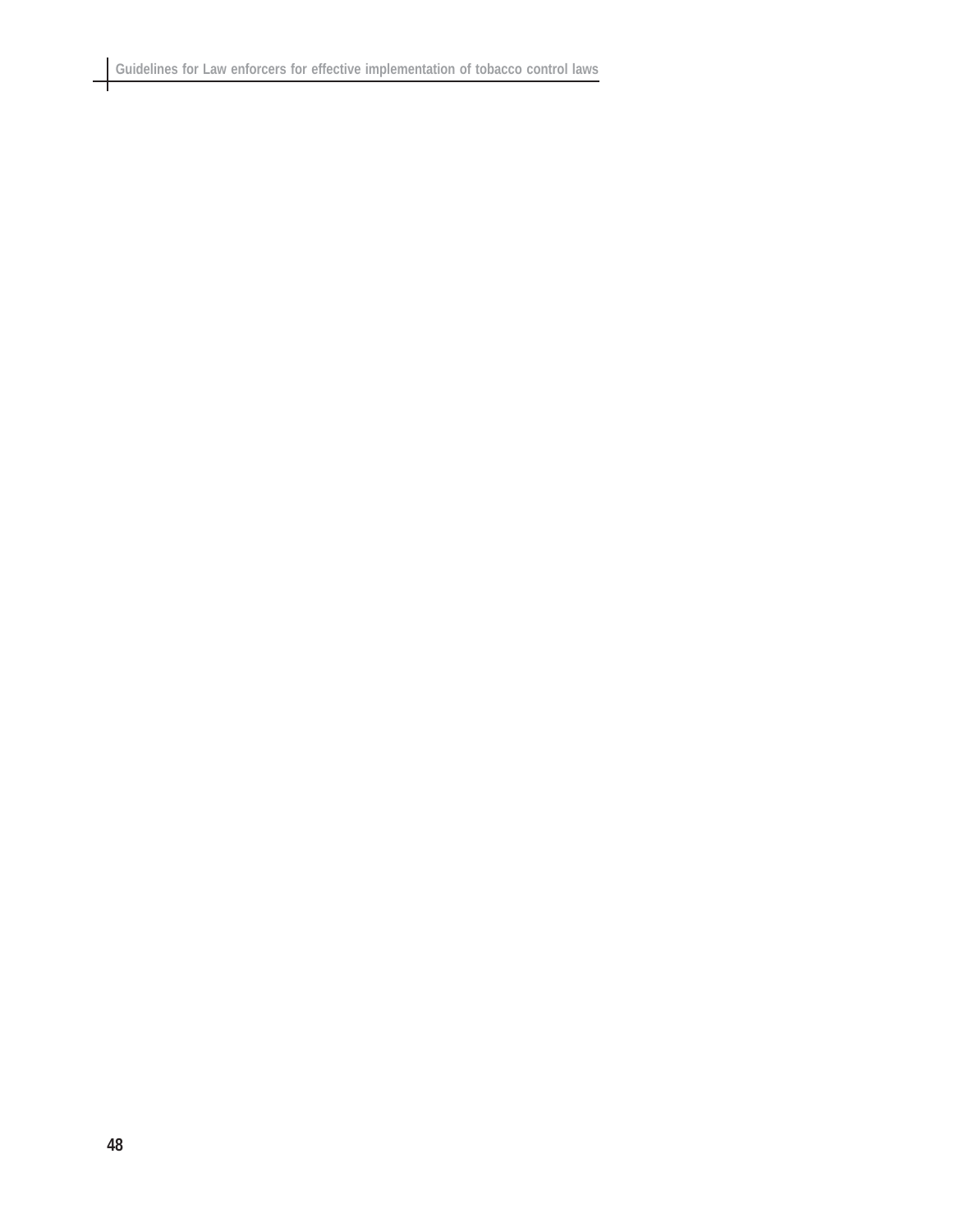## Display of specified health warnings on tobacco product packages (Section 7 of COTPA)

## Summary

Section 7 mandates that no person can produce, supply, distribute or import any tobacco product unless every tobacco product package carries a specified health warning including a picture as specified in the rules.

The rules give specification of the specified health warnings to be displayed on every tobacco product package. The specified health warnings shall occupy at least forty percent (40%) of the principal display area of the front panel of the pack and shall be positioned parallel to the top edge of the package and in the same direction as the information on the principal display area. However, for conical packs, especially in the case of beedis in India, the widest end of the pack shall be considered as the top edge of the pack.

The language used for the specified health warnings should be the language used on the tobacco product pack. However, in case there is more than one language used on the pack, the specified warning shall appear in two languages, one in which the brand name appears and the other in any other language used on the pack.

#### Other important aspects under the rules:-

- No messages that directly or indirectly promote a specific tobacco brand or tobacco usage in general should be inscribed on the tobacco product package;
- No tobacco product package or label shall contain any information that is false, misleading, or deceptive, or that is likely to create an erroneous impression about the characteristics, health effects, or health or other hazards of the tobacco product or its emissions.
- No person shall sell or supply any product that can be used, to cover, obscure, mask, alter, or otherwise detract from the display of specified health warning on the tobacco product package.
- The specified health warning on tobacco packs shall be rotated every twelve months from the date of notification of the rules or earlier as specified by the Central Government.
- The violation of section 7 is punishable under Section 20 of the COTPA. The producer/ manufacturer can be punished with imprisonment up to 2 years or with fine which may extend to five thousand rupees or with both. For second or subsequent offence there is imprisonment for a term which may extend to 5 years and fine which may extend to ten thousand rupees. If the violation is done by the seller or distributor, he can be punished with imprisonment upto of one year or fine upto thousand rupees or both. In this case for the second or subsequent offence there is imprisonment for a term which may extend to 2 years and with fine which may extend to three thousand rupees.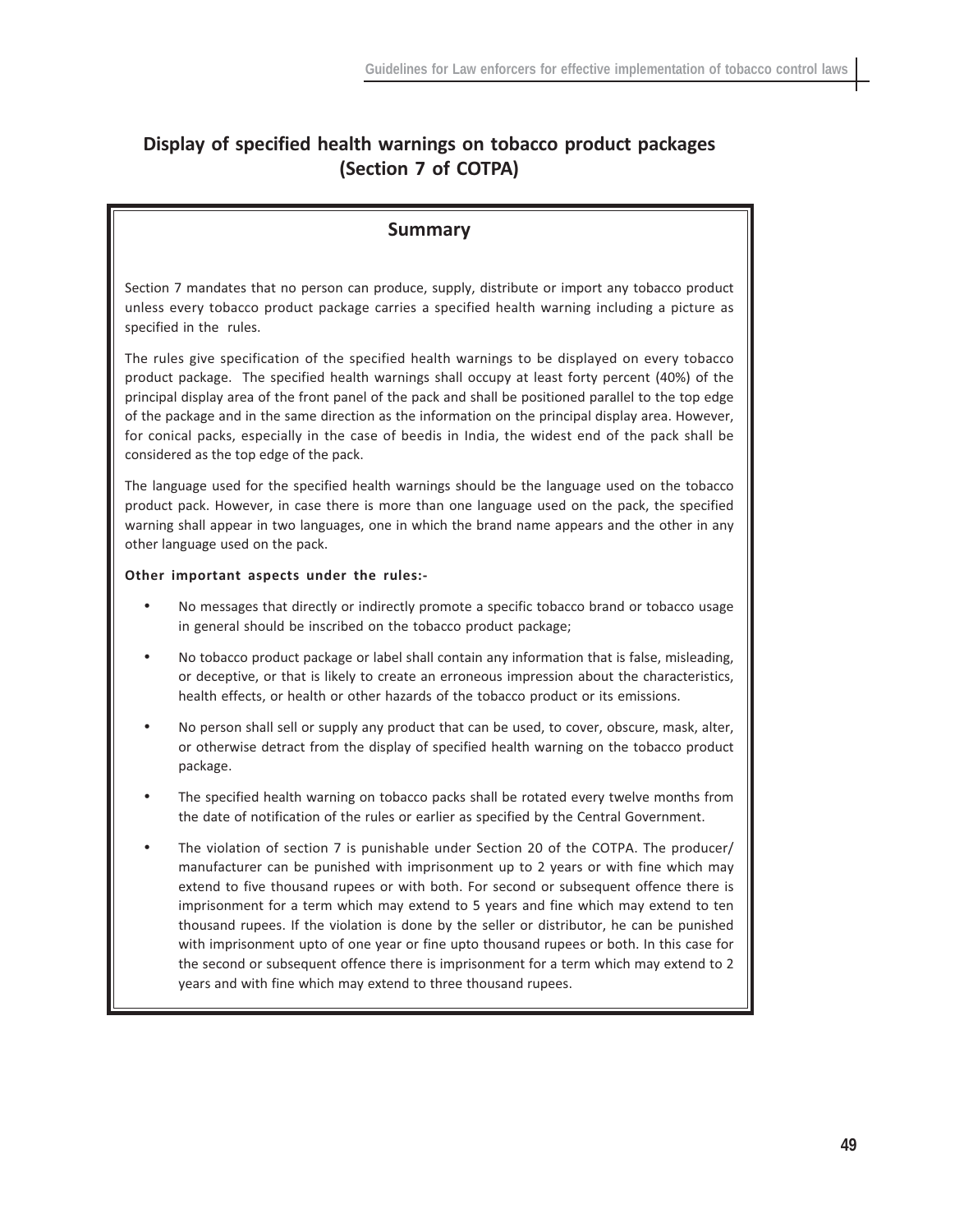## Rules relating to display of specified health warnings on tobacco products packs

In exercise of the powers conferred by sub-section (1) of Section 7, sub-section (2) of Section 8, Section 10 and Section 31 of the Cigarettes and Other Tobacco Products (Prohibition of Advertisement and Regulation of Trade and Commerce, Production, Supply and Distribution) Act, 2003 (34 of 2003), and in supersession of the Cigarettes and other Tobacco Products (Packaging and Labeling) Rules, 2006, except as respects things done or omitted to be done before such supersession the Central Government hereby makes the following rules, namely<sup>1</sup>:-

- 1. Short title and Commencement. These Rules may be called the Cigarettes and Other Tobacco Products (Packaging and Labelling) Rules, 2008 and they shall come into force on such date as the Central Government may, by notification in the Official Gazette, appoint.
- 2. Definitions. In these rules, unless the context otherwise requires:-
	- (a) "Act" means the Cigarettes and Other Tobacco Products (Prohibition of Advertisement and Regulation of Trade and Commerce, Production, Supply and Distribution) Act, 2003;
	- (b) "package" [means any type of pack in which cigarette and other tobacco product is packaged for consumer sale but shall not include wholesale, semi wholesale or poora packages if such packages are not intended for consumer use $]^{2}$
	- (c) "principal display area" means:-
		- (i) for box type packages, two equal sized largest surface area of the box that may be displayed or visible under normal or customary conditions of sale or use;
		- (ii) for pouch type packages, the entire surface area of the pack that may be displayed or visible under normal conditions of sale or use;
		- (iii) for conical or cylindrical type of packages, the entire curving area of the pack that ay be displayed or visible under normal or customary conditions of sale or use;
		- (iv) for any other form or type of package, the entire surface area of the pack that may be displayed or visible under normal or customary conditions of sale or use;
	- (d) "specified health warning" means, such health warnings as specified by the Central Government from time to time, in the Schedule to these rules.
- 3. Manner of packing and labeling.- (1) Every person engaged directly or indirectly in the production, supply, import or distribution of cigarette or any other tobacco product shall ensure that:-
	- (a) every package of cigarette or any other tobacco product shall have the specified health warning exactly as specified in the Schedule to these rules;
	- (b) the specified health warnings shall occupy at least forty percent (40%) of the principal display area [of the front panel]<sup>3</sup> of the pack and shall be positioned parallel to the top edge of the package and in the same direction as the information on the principal display area:

<sup>&</sup>lt;sup>1</sup> Rules relating to depiction of specified health warnings on tobacco products packs as cited in Gazette Notification dated G.S.R.182(E) Dated 15th March, 2008

<sup>&</sup>lt;sup>2</sup> Inserted vide notification S.O.305 (E) dated  $3^{rd}$  May 2009.

<sup>&</sup>lt;sup>3</sup> Inserted vide notification S.O.305 (E) dated 3<sup>rd</sup> May 2009.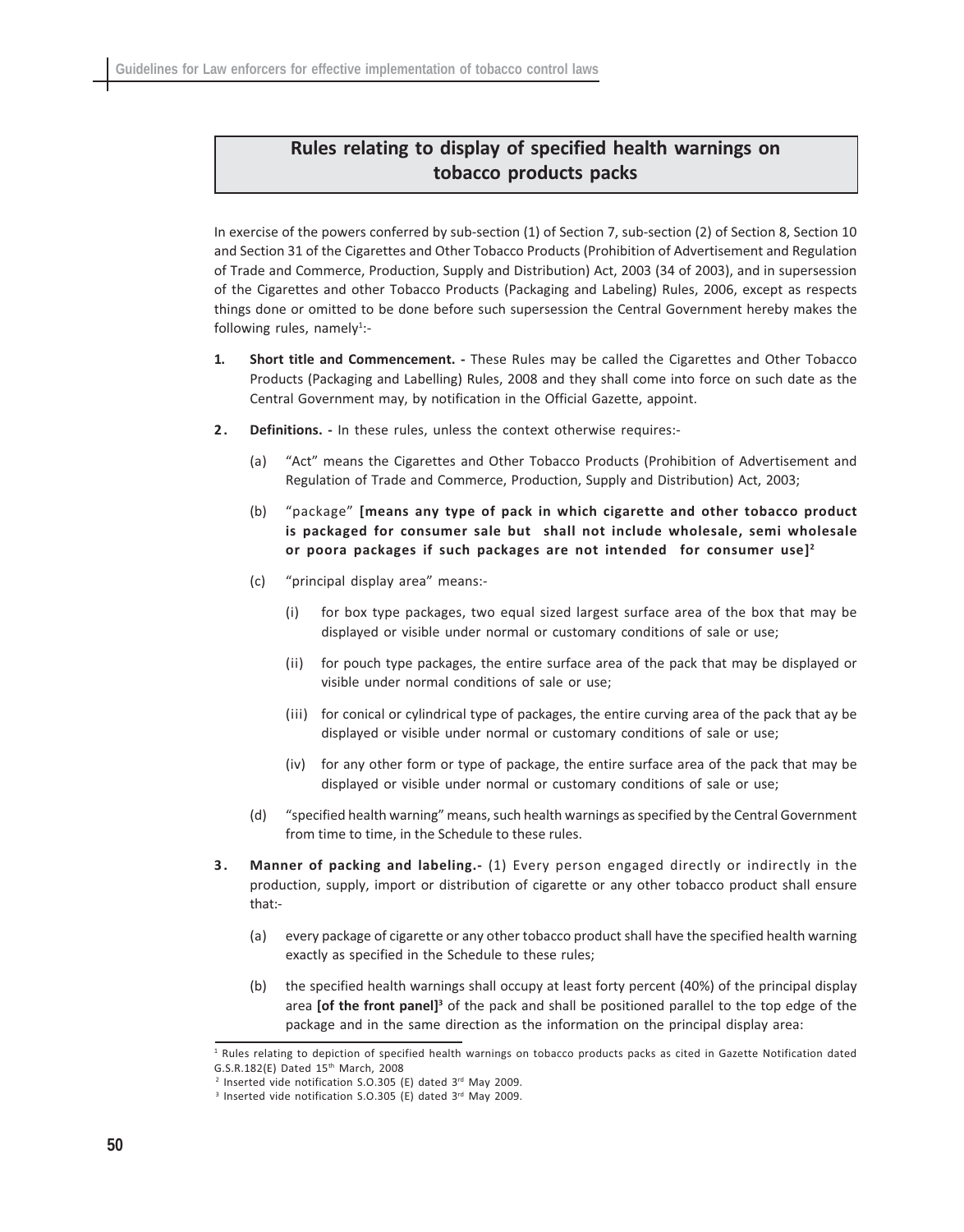Provided that for conical packs, the widest end of the pack shall be considered as the top edge of the pack:

Provided further that for box and pouch type of packs, the specified health warning shall appear on both sides of the pack, on the largest panels;

- (c) none of the elements of the specified warning are severed, covered or hidden in any manner when the package is sealed or opened;
- (d) no messages that directly or indirectly promote a specific tobacco brand or tobacco usage in general are inscribed on the tobacco product package;
- (e) no product shall be sold unless the package contains the specified health warning:

Provided that the specified health warning shall be printed [pasted or affixed]<sup>4</sup> on every retail pack in which the tobacco product is normally intended for consumer use or retail sale, as well as any other external packaging, such as cartons or boxes;

(f) the specified warnings shall be inscribed in the language used on the pack;

Provided that [where more than one language/s is used on the pack the specified warning shall appear in two languages, one in which the brand name appears and the other in any other language used on the pack] $5$ 

- (g) no tobacco product package or label shall contain any information that is false, misleading, or deceptive, or that is likely or intended to create an erroneous impression about the characteristics, health effects, or health or other hazards of the tobacco product or its emissions. This prohibition includes, but is not limited to, the use of words or descriptors, whether or not part of the brand name, such as "light", "ultra light", "mild", "ultra mild", "low tar", "slim", "safer", or similar words or descriptors; any graphics associated with, or likely or intended to be associated with, such works or descriptors; and any product package design characteristics, associated with, or likely or intended to be associated with, such words or descriptors; and any product package design characteristics, associated with, likely or intended to be associated with, such descriptors.
- 4. Prohibition on obscuring, masking, altering or detracting from the Specified Health Warnings.- No person shall sell or supply any product, device, or other thing that is intended to be used, or that can be used, to cover, obscure, mask, alter, or otherwise detract from the display of specified health warning on the tobacco product package. This includes prohibition to design the product package or parts of the package, or accessories thereto, with any cover that may obscure the prescribed messages.
- 5. Rotation of specified health warnings.- The specified health warning on tobacco packs shall be rotated every twelve months from the date of notification of the rules or earlier as specified by the Central Government.

<sup>&</sup>lt;sup>4</sup> Inserted vide notification S.O. 693(E) dated 29<sup>th</sup> September 2008

<sup>&</sup>lt;sup>5</sup> Inserted vide notification S.O. 693(E) dated 29<sup>th</sup> September 2008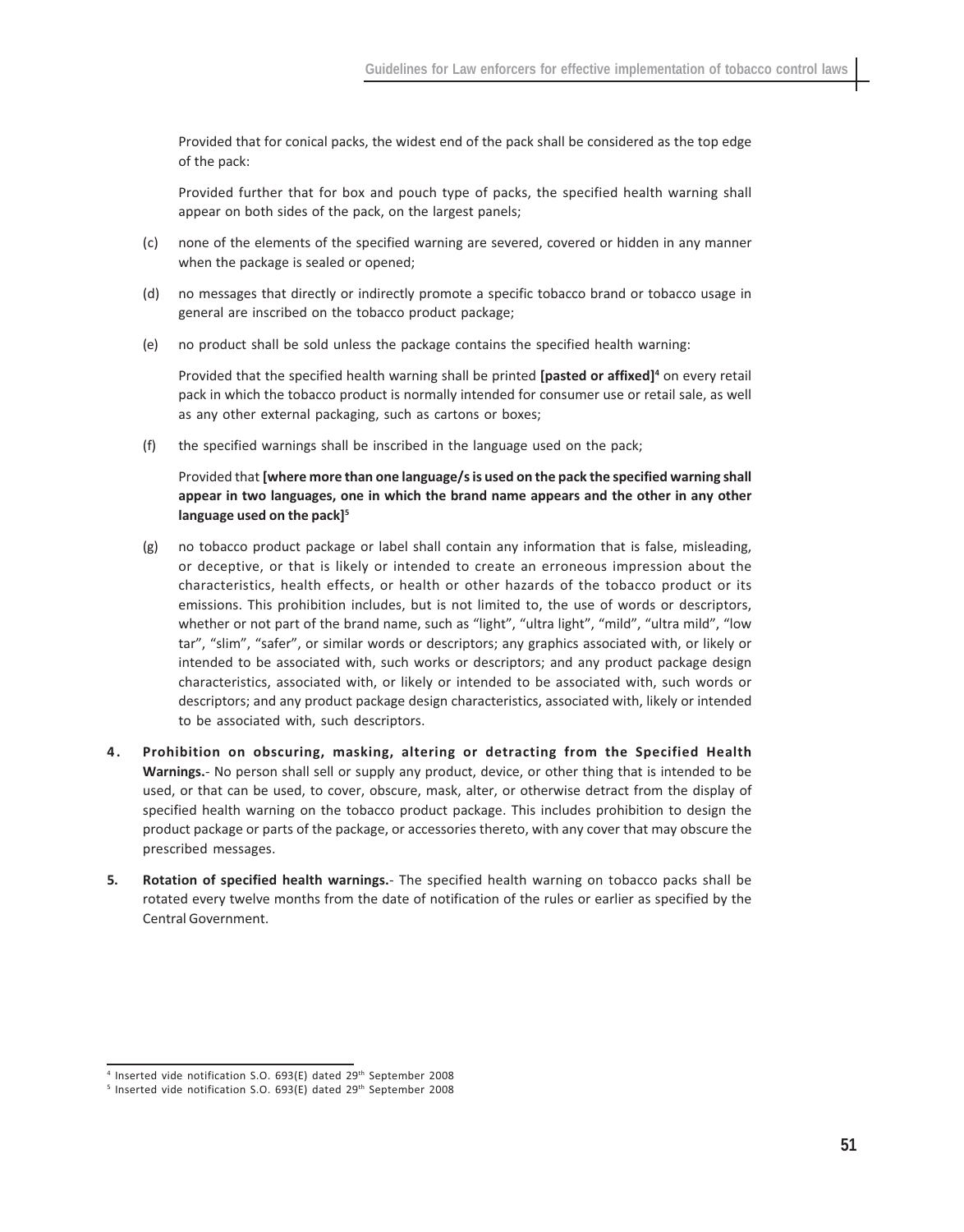**SCHEDULE** (See rule 3)

- 1. Components of specified health warning.- The components for the specified health warning shall include :-
	- (1) Health Warning: The warning "Smoking Kills" (on smoking forms of tobacco products) and "Tobacco Kills" (on smokeless or chewing and other forms of tobacco products) shall appear in white font colour on a red background (consisting of 100% magenta + 100% yellow).
	- (2) Pictorial representation of ill effects of tobacco use.- Pictorial depiction of the ill effects of tobacco use on health, shall be place below the health warning and should appear in colour exactly as in the soft copy provided in the Compact Disk CD accompanying these rules.
	- (3) Health message.- Every specified health warning shall include the health message in black font colour on a white background. The health message should be printed in easy to read black font on a white background and the font type or the font size shall be, exactly ass per the soft copy provided in the CD along with these rules.
- 2. The specified health warnings are-
	- (1) For smoking forms of tobacco packs:-



(2) For chewing or smokeless forms of tobacco packages:-



Note:- These rules are accompanied by a CD that contains a soft copy of these health warnings, for inclusion in printing of tobacco product packages.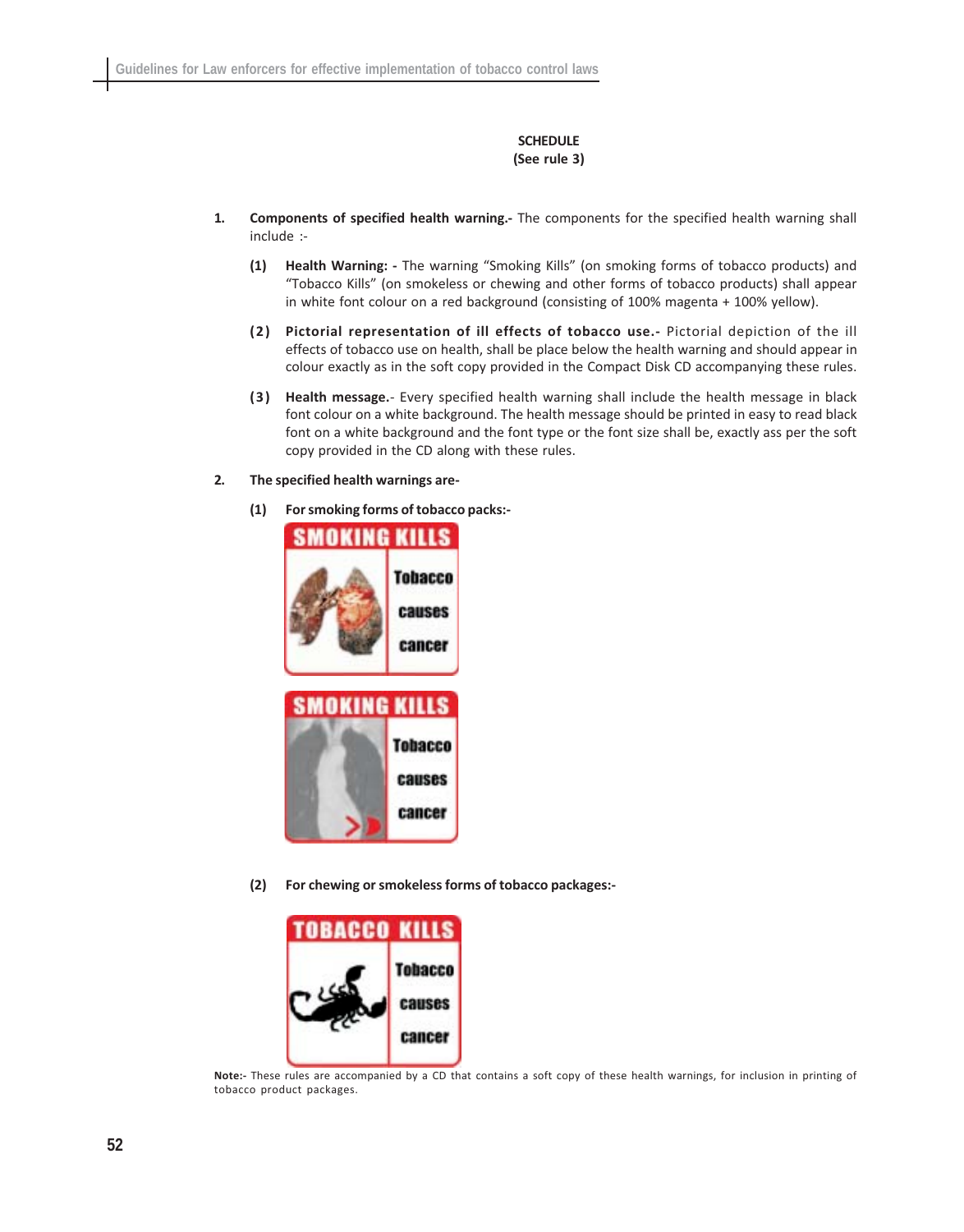- 3. Size of the specified health warning . (1) The size of the specified health warning on each panel of the tobacco pack shall ensure that the warning is legible and prominent.
	- (1) The size of all components of the specified health warning shall be increased proportionally according to increase of the package size to ensure that the specified health warning occupies forty 40% (per cent) of the principal display area of the pack.
- 7. Language .- Each health warning and health message has been specified in English and regional languages. Appropriate language combination should be selected from the combination provided in the CD to ensure that the language selected for health warning and health message are in conformity with the language used on the pack by the manufacturer. Where more than one language is used on the pack, the specified health warning and health message shall be given separately in each of the language. Provided that not more than two languages shall be used on the pack.
- 8 . Printing.- Subject to sub-paragraph (2) of paragraph 3 of this Schedule, while printing, it must be ensured that the colour, intensity and clarity of all the components of the specified health warning are not tampered with.

[In exercise of the powers conferred by sub-section (1) of Section 25 of the Cigarettes and Other Tobacco products (Prohibition of Advertisement and Regulation of Trade and Commerce, Production, Supply and Distribution) Act, 2003 (34 of 2003), the Central Government hereby authorizes officers mentioned in column (2) of the Table given below, who shall be competent to act under sections 12 and 13 of the said Act and are conferred with the power of entry, Search and Seizure under the said provision of the said Act. ]<sup>6</sup>

| S.No.<br>(1) | <b>DESIGNATION</b><br>(2)                                                                                                                                 | <b>DEPARTMENT</b><br>(3)                                                |
|--------------|-----------------------------------------------------------------------------------------------------------------------------------------------------------|-------------------------------------------------------------------------|
| 1.           | All officers of the level of Superintendent and above<br>of the Customs and Central Excise.                                                               | All premises registered under the<br>Department of Revenue <sup>7</sup> |
| 2.           | All officers of the rank of Inspectors and above of<br>Sales Tax/ Health/ Transport Departments.                                                          | Department of Revenue / Health/<br>Transport of the State               |
| 3.           | Junior Labor Commissioner and above                                                                                                                       | Labor Department.                                                       |
| 4.           | Joint Director                                                                                                                                            | O/o. Commissioner of Industries/<br>Small scale Industries.             |
| 5.           | Sub-Inspector and above of Police/ State Food and<br>Drug Administration or any other officer holding the<br>equivalent rank of sub- Inspector of Police. | Department of Food and Drugs and<br>Department of Home Affairs.         |

#### List of Notified Authorised Officers to implement Section 7

TABLE

<sup>&</sup>lt;sup>6</sup> Inserted vide notification S.O. 1866(E) dated 30<sup>th</sup> July,2009

<sup>&</sup>lt;sup>7</sup> Inserted vide notification S.O. 23 (E) dated 6<sup>th</sup> January, 2010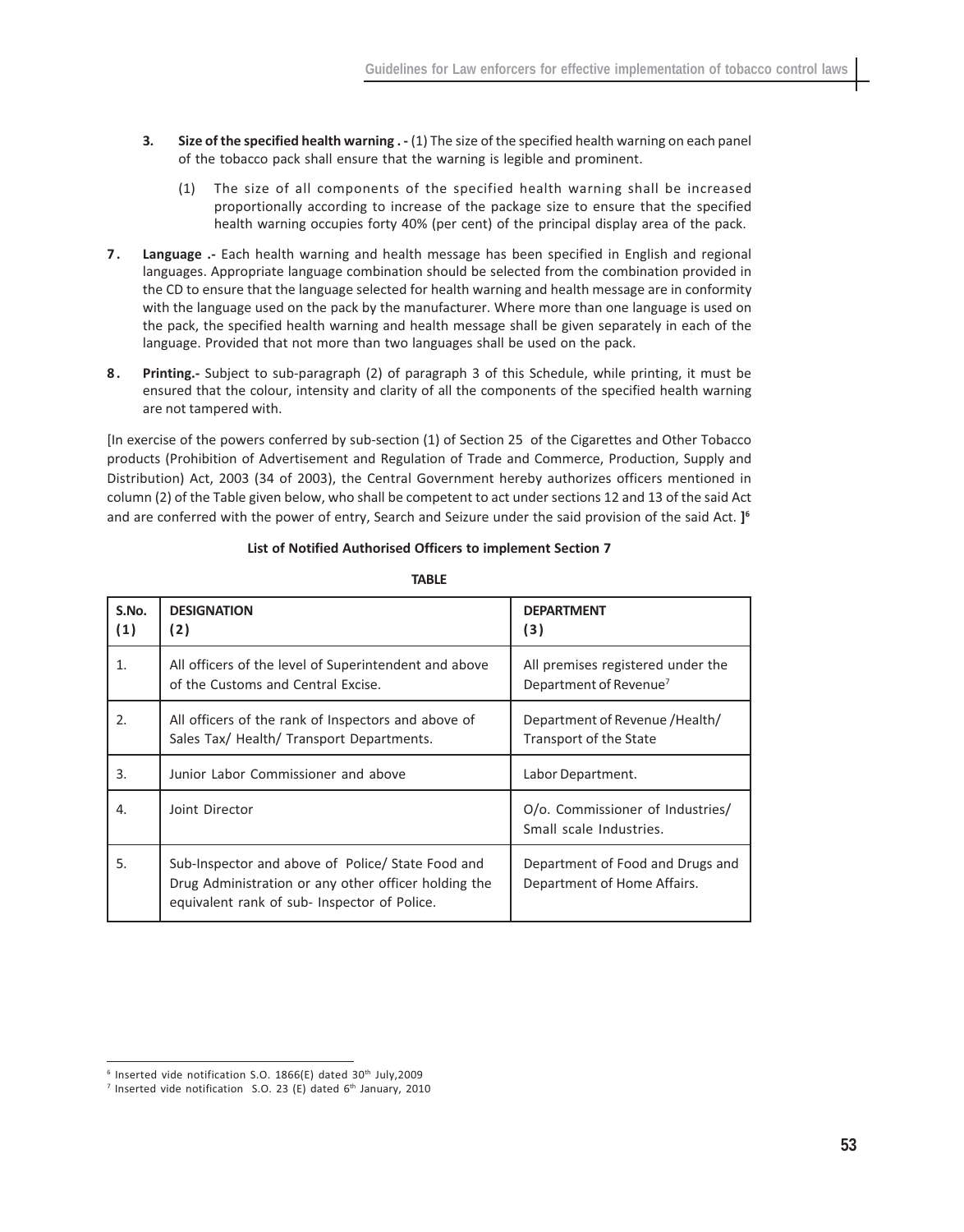## Frequently Asked Questions (FAQ's) for Section 7

#### Q1. Who has to ensure that there are pictorial health warnings on tobacco products?

Ans. It is the duty of the producer, manufacturer, seller, distributor and importer of tobacco products to ensure that every tobacco product package shall have the pictorial health warning as prescribed by the rules. If anyone contravenes this provision, then that person will be punishable with a fine or imprisonment or both.

#### Q2. Where are warnings supposed to be placed on tobacco products?

Ans. The pictorial health warnings are supposed to occupy atleast 40% of the principal display area of the front panel of the pack and should be placed at the top edge of the package. This applies to square and rectangular packages. However, for a conical package which is applicable in the case of beedis, the widest edge of the package has to be considered as the top edge of the pack.

| <b>Cigarette Packs</b> | <b>Bidi Packs</b> | Chewing/smokeless tobacco |  |
|------------------------|-------------------|---------------------------|--|
|                        | 4395              | 副りる<br><b>BRAND</b>       |  |

#### Q3. Who are the Authorized Officers to take action against the violators?

- Ans. As per the Notification dated 30<sup>th</sup> July 2009, the powers for implementation of Packaging and Labelling Rules 2008 can be exercised by the following officers:-
	- 1. All officer of the level of Superintendent & above of the Customs & Central Excise in all premises registered under Department of Revenue.
	- 2. All officer of the rank of Inspectors & above of Sales Tax/Health/Transport Departments in Department of Revenue/Health /Transport of State
	- 3. Junior Labour Commissioner in Labour Department
	- 4. Joint Director in Commissioner of Industries / Small Scale Industries
	- 5. Sub Inspector and above of Police / State Food & Drug Administration or any other officer holding the equivalent rank of the Sub – Inspector of Police in Department of Food & Drugs & Department of Home Affairs

The state government can notify more officers if the state feels the need.

Q4. The chewing tobacco product (gutka) in our jurisdiction has an added descriptor to the brand name which reads as 'kesar yukt' gutka. Is it a violation? What are the other misleading descriptors?